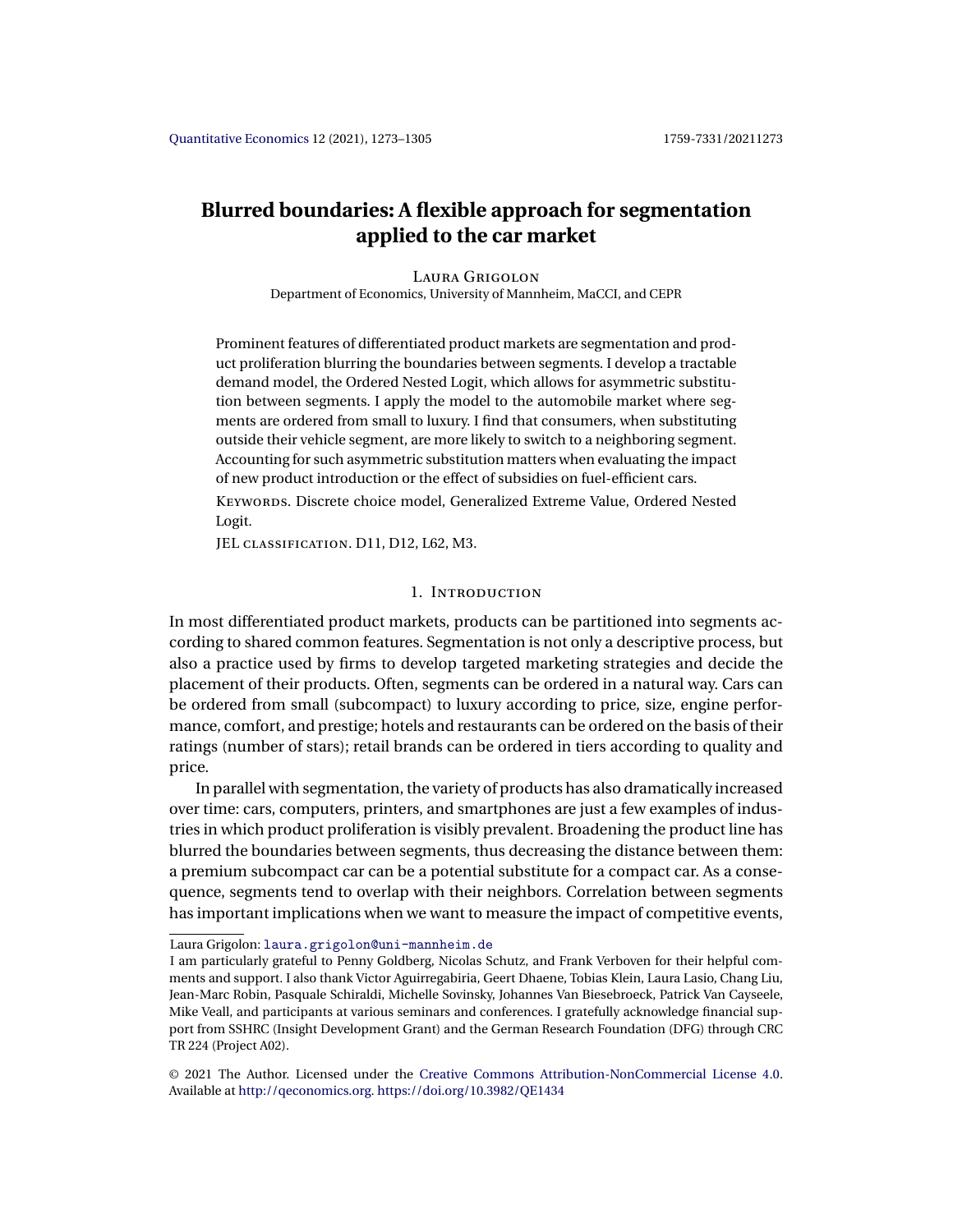<span id="page-1-0"></span>such as the introduction of varieties combining features from different segments. Environmental policies aimed at encouraging the adoption of cleaner cars can also affect sales across segments differently.

I propose a new discrete choice model, the Ordered Nested Logit model, that captures ordered segmentation in differentiated product markets and allows for asymmetric substitution toward proximate neighbors. This model is a new member of the Generalized Extreme Value (GEV) model family developed by [McFadden](#page-32-0) [\(1978\)](#page-32-0). I construct the Ordered Nested Logit in the context of market level data. The GEV family is consistent with random utility theory and yields a tractable closed-form for choice probabilities. [Berry](#page-30-0) [\(1994\)](#page-30-0) has provided a framework to estimate two special members of this family with market level data: the Logit and the Nested Logit model. The Ordered Nested Logit model generalizes the Nested Logit model by incorporating an extra parameter that measures the correlation in preferences between neighboring segments: the Nested Logit model implicitly sets such correlation to zero. Hence, the Ordered Nested Logit has the Nested Logit and the Logit as special cases: it can serve as a test for the validity of the constraints imposed by the Nested Logit and, a fortiori, the Logit model. Apart from these two models, only a few other members of the GEV model family have been exploited so far with market level data: notable examples are the principles of differentiation model by [Bresnahan, Stern, and Trajtenberg](#page-30-0) [\(1997\)](#page-30-0), the flexible coefficient multinomial logit by [Davis and Schiraldi](#page-31-0) [\(2014\)](#page-31-0), and the inverse product differentiation logit model by [Fosgerau, Monardo, and de Palma](#page-31-0) [\(2019\)](#page-31-0).

Is asymmetric substitution toward neighboring segments captured by the demand models we currently use? In the Nested Logit model, neighboring segment effects are ruled out by construction. The model requires the stochastic components of utility attached to the segment choice to be independent. Therefore, while preferences can be correlated across products within the same segment (or nest), substitution outside a segment is symmetric to all other segments. In contrast, the Random Coefficients Logit model by [Berry, Levinsohn, and Pakes](#page-30-0) [\(1995\)](#page-30-0) has the potential to generate more flexible substitution patterns, where products tend to be closer substitutes as they share similar observed continuous characteristics. [Grigolon and Verboven](#page-31-0) [\(2014\)](#page-31-0) simulate the effect of a joint 1% price increase of all cars in a given segment and show that the Random Coefficients Logit model yields more intense substitution toward neighboring segments. But flexibility is achieved only if the parameters of the models, which determine how the random coefficients govern substitution patterns, are correctly and precisely identified. [Berry and Haile](#page-30-0) [\(2014\)](#page-30-0) clarify that the identification of those parameters poses a distinct empirical problem from price endogeneity and provide general results for identification in differentiated product markets, showing that those parameters are identified by standard exclusion restrictions. [Reynaert and Verboven](#page-32-0) [\(2014\)](#page-32-0) and [Gandhi and Houde](#page-31-0) [\(2019\)](#page-31-0) study practical instrumentation strategies for empirical work. With market share data, we can only use the mean choice probabilities (the market shares) as moments that identify the parameters measuring heterogeneity. Good instruments would mimic the ideal experiment of random variation in the characteristics or number of products to identify the response in terms of market shares; in practice, identification can prove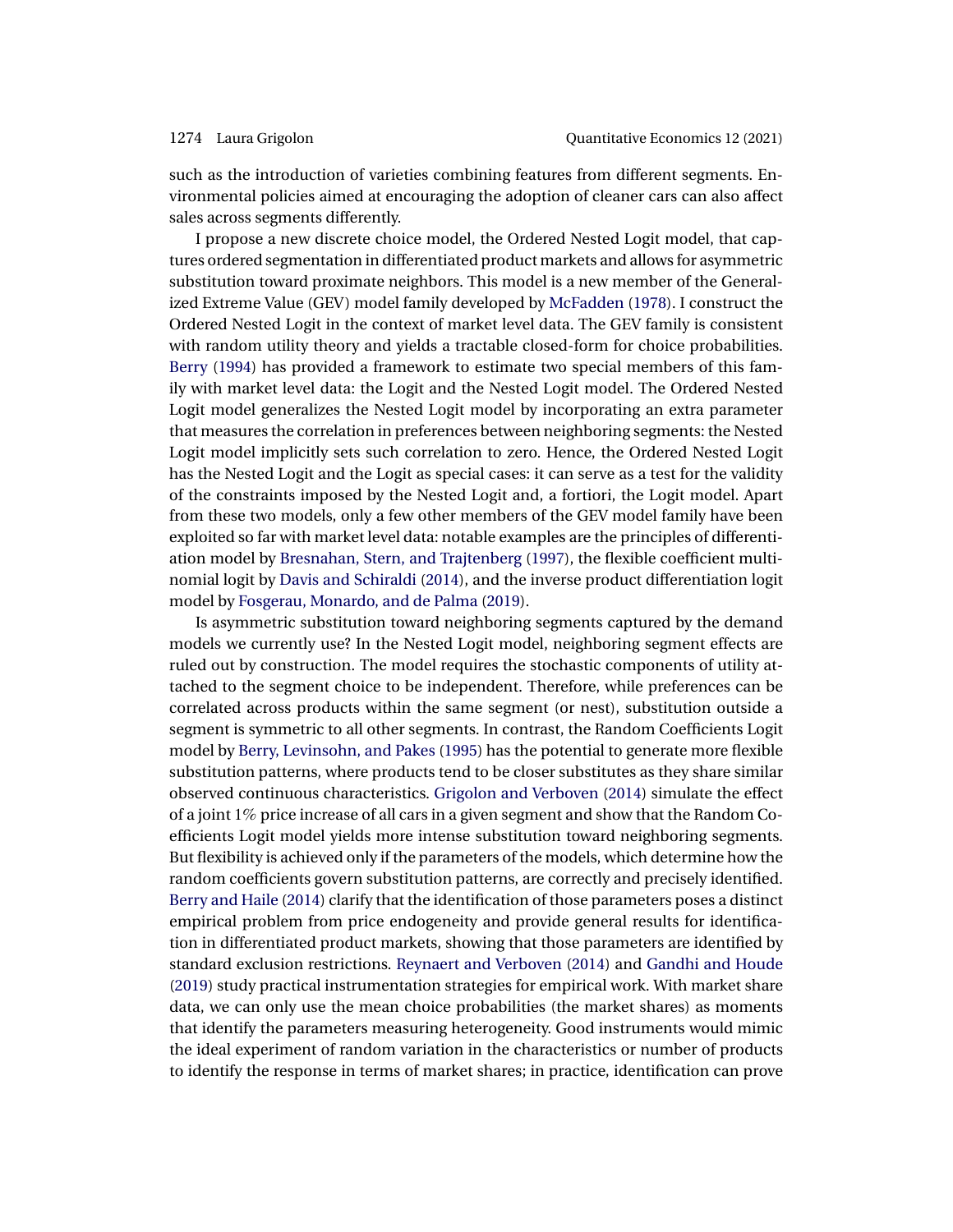<span id="page-2-0"></span>difficult in complex set-ups, especially with four or more random coefficients, as documented by [Reynaert and Verboven](#page-32-0) [\(2014\)](#page-32-0). The Ordered Nested Logit relies on the same variation in the data to identify the nesting and neighboring nesting parameters; by assuming and estimating a correlation structure based on the proximity of product groups, the model can be a parsimonious alternative to the Random Coefficients Logit model. Finally, the Random Coefficients Logit model does not produce a closed form for the choice probabilities. Earlier work documented sources of numerical issues (e.g., [Knit](#page-31-0)[tel and Metaxoglou](#page-31-0) [\(2014\)](#page-31-0)) and recent articles [\(Kalouptsidi](#page-31-0) [\(2012\)](#page-31-0), [Dubé, Fox, and Su](#page-31-0) [\(2012\)](#page-31-0), [Lee and Seo](#page-31-0) [\(2015\)](#page-31-0)) have proposed methods that improve the performance of random coefficients models. [Berry, Linton, and Pakes](#page-30-0) [\(2004\)](#page-30-0) derive the properties of the nested fixed-point estimator and show that the simulation error in the approximation of the market shares is bounded only if the number of draws rises with the sample size.<sup>1</sup> Avoiding the simulation of market shares altogether may alleviate some of those difficulties.

First, I formally derive the Ordered Nested Logit model and relate it to commonly used discrete choice models, focusing on the comparison of substitution patterns implied by the Nested Logit and the Ordered Nested Logit model. Using simulated data, I document the flexibility of the Ordered Nested Logit in producing asymmetric substitution patterns and handling misallocation of products into nests. I also provide guidance on the design of the nesting structure.

Next, I apply the Ordered Nested Logit model to a unique data set on the car market covering three major European countries between 1998 and 2011. The process of purchasing a car is modeled as a nested sequence, with the choice between the segments (including the outside good segment) at the upper node level and the choice of the specific vehicle at the lower node. I estimate the degree of correlation in consumer preferences both within each segment, as in the Nested Logit model, and in neighboring segments. The demand estimates of the Ordered Nested Logit model clearly indicate a rejection of the simpler Nested Logit model: Correlation in car choices is present not only within a segment, but also between neighboring segments.

The demand estimates have striking implications for the substitution patterns. While the Nested Logit model yields symmetric and very low substitution toward other segments, the Ordered Nested Logit model shows a large substitution effect to the neighboring segments. I look at the impact of the introduction of premium subcompact cars on sales by vehicle class. The Nested Logit model predicts that only sales of other subcompact cars are affected by the introduction of those vehicles, while the Ordered Nested Logit model shows, more plausibly, that the segment immediately above (compact cars) is affected as well. Next, I simulate a subsidy to clean vehicles: such policy is clearly asymmetric because it favors mainly subcompact and compact cars. The Nested Logit model predicts again that sales of nonsubsidized cars do not notably change after the policy, while the Ordered Nested Logit model shows a sizeable decrease in sales of

 $1B$ runner et al. [\(2017\)](#page-30-0) document that the simulation errors in the approximation of the market shares can generate failure to convergence to a local minimum, numerical instabilities, and unreliable identification of the parameters governing the substitution patterns.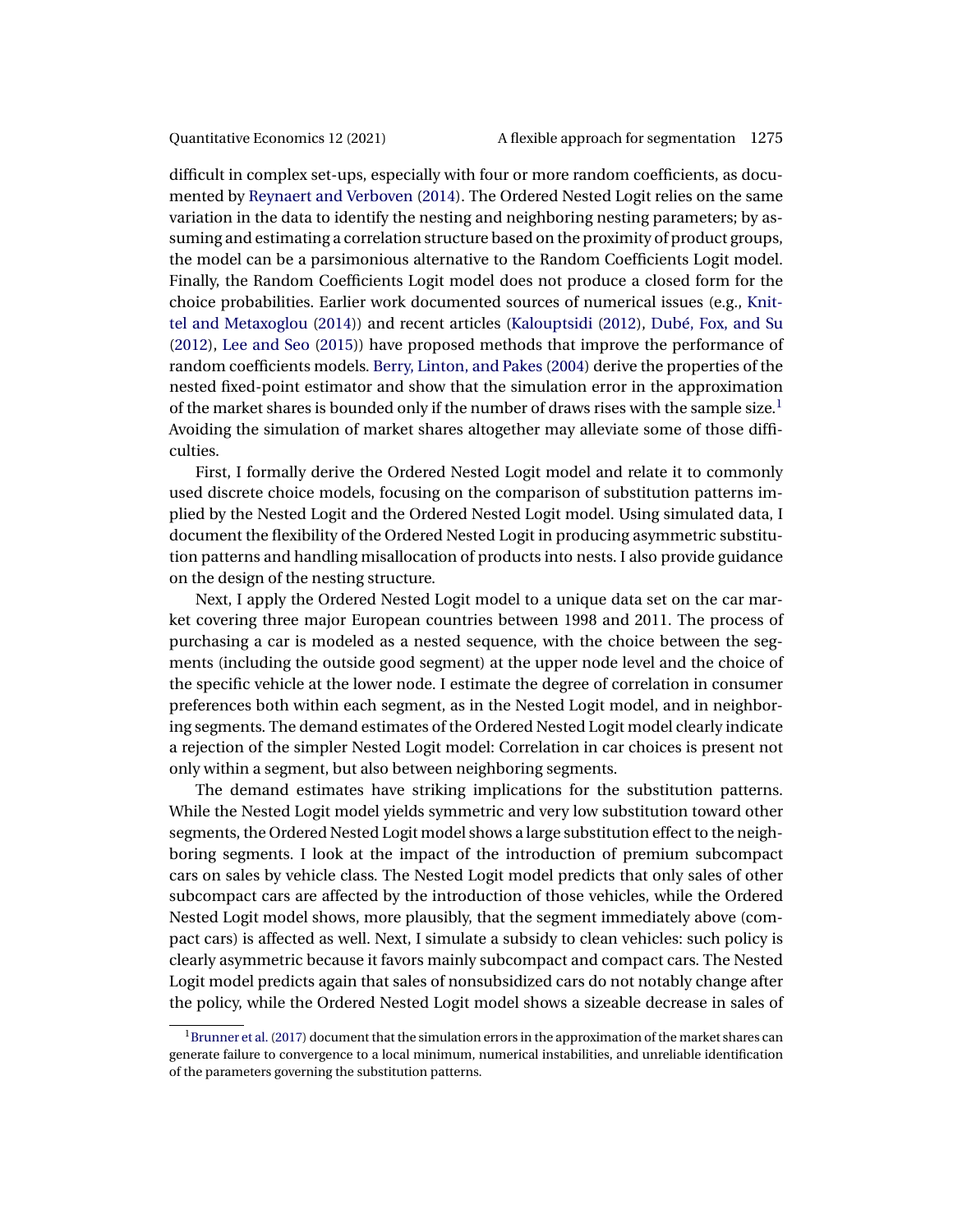<span id="page-3-0"></span>

the upper segments, especially the standard segment, which has cars that are just above the eligibility threshold.<sup>2</sup>

### 1.1 *Related literature*

The model I propose takes inspiration from the literature on Nested Logit models [\(Williams](#page-32-0) [\(1977\)](#page-32-0); [Daly and Zachary](#page-30-0) [\(1977\)](#page-30-0); [McFadden](#page-32-0) [\(1978\)](#page-32-0)) and from the Ordered Generalized Extreme Value (OGEV) model by [Small](#page-32-0) [\(1987\)](#page-32-0). The OGEV model was the first closed-form GEV model to allow for taste correlation between neighboring products. However, it has been developed in settings where a limited number of alternatives have a natural order so that correlation in unobserved utility between two alternatives depends on their proximity in the ordering. With market level data, such as a data set on the car market, ordering hundreds of products in each market would prove impossible, while ordering groups of products, the segments, is a sensible strategy to obtain a tractable model and flexible substitution patterns. Several other authors have tried to relax the hierarchical structure imposed by the Nested Logit, especially in the transportation literature; see [Chu](#page-30-0) [\(1989\)](#page-30-0); [Vovsha](#page-32-0) [\(1997\)](#page-32-0); [Ben-Akiva and Bierlaire](#page-30-0) [\(1999\)](#page-30-0). The most flexible model in this literature is the generalized Nested Logit model by [Wen and Kop](#page-32-0)[pelman](#page-32-0) [\(2001\)](#page-32-0), where an alternative can be a member of more than one nest to varying degrees. [Bresnahan, Stern, and Trajtenberg](#page-30-0) [\(1997\)](#page-30-0) develop a principles of differentiation model, which is an example of a closed-form GEV model applied to market-level data. [Grigolon and Verboven](#page-31-0) [\(2014\)](#page-31-0) show in their empirical application to the car market that sources of market segmentation may not be captured by the continuously measured characteristics in the Random Coefficients Logit model. They do so by adding a nested logit structure to BLP's random coefficients model. This paper builds on that work by considering a new tractable model from the GEV family to capture an additional feature of such heterogeneity: ordering in market segmentation. The Ordered Nested Logit accounts explicitly for this form of vertical differentiation by estimating a parameter that measures such correlation in preferences between neighboring segments. [Davis](#page-31-0) [and Schiraldi](#page-31-0) [\(2014\)](#page-31-0) propose an analytic model capable of generating flexible substitution patterns combining elements of the Paired Combinatorial Logit and the Cross Nested Logit. Their model is fully flexible as it can potentially avoid the restrictiveness of Logit and Nested Logit models allowing the second cross derivatives between any pair of goods to be nonzero. In the Ordered Nested Logit, the second cross derivative between pairs of products belonging to different nests and neighboring segments is instead zero. In practice, estimating all the parameters in the model proposed by [Davis and Schiraldi](#page-31-0) [\(2014\)](#page-31-0) would prove unfeasible, as it is impossible to estimate all alternative specific constants in a Logit model. The authors impose a form of structure to avoid proliferation of parameters that arises with a large number of products: they parametrize the correlation parameters to be the function of the distance between products, following [Pinkse,](#page-32-0)

 $2$ Green subsidies are usually temporary and naturally call for a dynamic approach to model consumers' decisions over time, which can be implemented only with additional information on the secondary market and the patterns of ownership (see [Schiraldi](#page-32-0) [\(2011\)](#page-32-0)). The Ordered Nested Logit model could also be useful in a dynamic framework, as it avoids the need of simulating the market share integral thus potentially alleviating some numerical difficulties.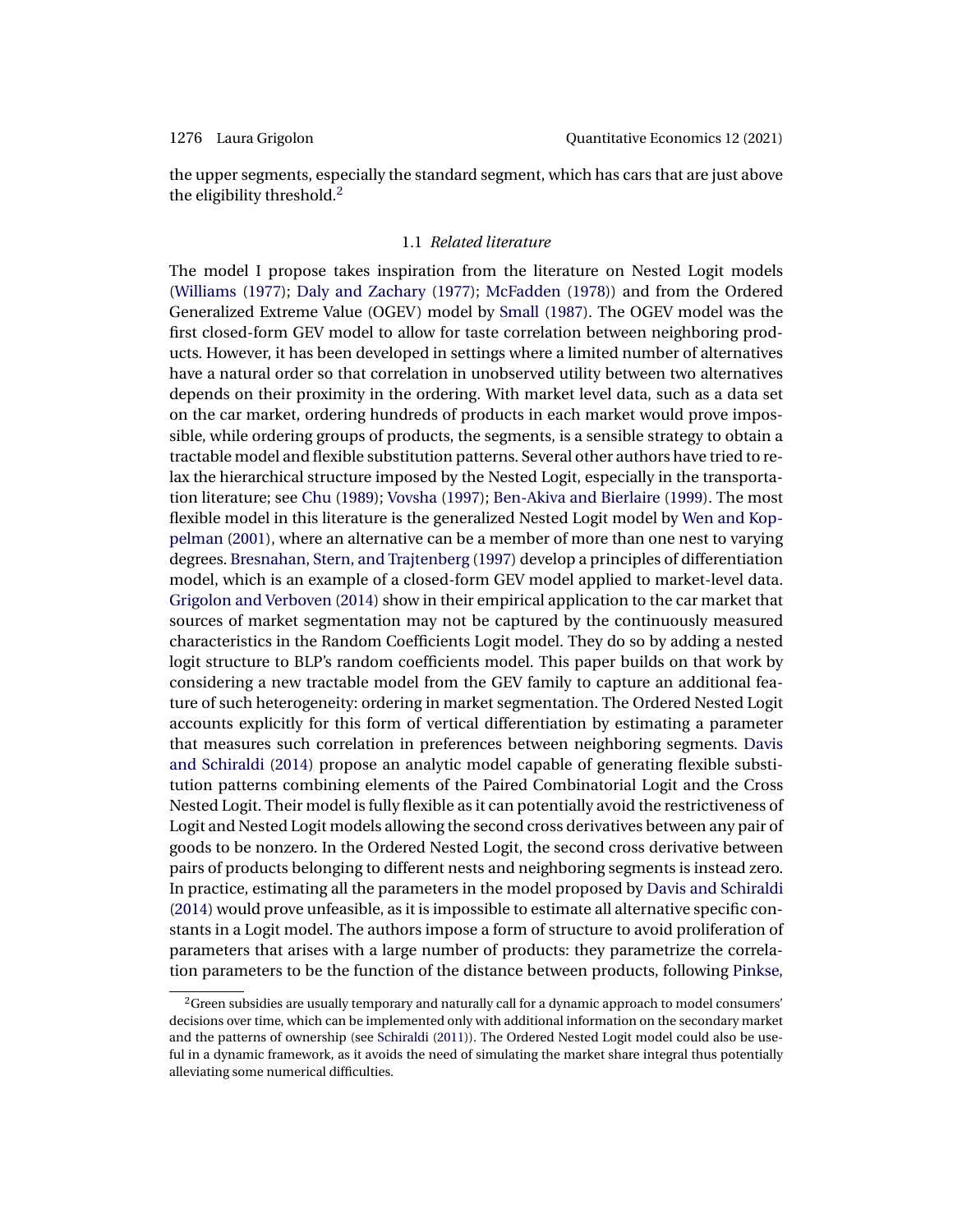<span id="page-4-0"></span>[Slade, and Brett](#page-32-0) [\(2002\)](#page-32-0). In the same spirit, the Ordered Nested Logit explicitly models the idea of varying degrees of distance between nests.3 Finally, [Fosgerau, Monardo, and de](#page-31-0) [Palma](#page-31-0) [\(2019\)](#page-31-0) propose an empirical model specified in terms of inverse demand: their model extends the nested logit by allowing segmentation to be nonhierarchical, while maintaining tractability.

The remainder of the article is organized as follows. Section 2 puts forward the Ordered Nested Logit model. A study using simulated data illustrates the flexibility of the model. Section [3](#page-11-0) describes the application data set and the econometric procedure, including the identification issues. Section [4](#page-18-0) provides the empirical results and the implied price elasticities. Section [5](#page-22-0) presents the policy counterfactuals. Section [6](#page-24-0) concludes.

### 2. Modeling correlation between neighboring segments

*The GEV family* Demand is modeled within the discrete choice framework. Consider T markets,  $t = 1, \ldots, T$ , with  $L_t$  potential consumers in each market. Markets are assumed to be independent, so I suppress the market subscript  $t$  to simplify notation. Each consumer *i* chooses a specific product  $j, j = 1, \ldots, J$ . Consumer *i*'s indirect utility is

$$
U_{ij} = x_j \beta - \alpha p_j + \xi_j + \varepsilon_{ij}
$$

$$
\equiv \delta_j + \varepsilon_{ij},
$$

where  $x_j$  is a vector of observed product characteristics,  $p_j$  is price, and  $\xi_j$  is the unob-served product characteristic. Following [Berry](#page-30-0) [\(1994\)](#page-30-0), I decompose  $U_{ij}$  into two terms:  $\delta_i$ , the mean utility term common to all consumers, and  $\varepsilon_{ii}$ , the utility term specific to each consumer.

The consumer-specific error term  $\varepsilon_{ij}$  is an individual realization of the random variable  $\varepsilon$ . The distribution of  $\varepsilon$  determines the shape of demand and the implied substitution patterns. [McFadden](#page-32-0) [\(1978\)](#page-32-0) has proposed a family of random utility models, the Generalized Extreme Value (GEV) family, in which those patterns can be modeled in different ways according to the specific behavioral circumstances. A GEV model is derived from a generating function  $G=G(e^{\delta_0,...,\delta_J}),$  a differentiable function defined on  $\mathbb{R}_+^J$ : (i) which is nonnegative; (ii) which is homogeneous of degree 1; (iii) which tends toward  $+\infty$  when any of its arguments tend toward  $+\infty$ ; (iv) whose nth cross-partial derivatives with respect to *n* distinct  $e^{\delta_j}$  are non-negative for odd *n* and nonpositive for even *n*.

According to the GEV postulate, the choice probability of buying product  $j$  is

$$
s_j = \frac{e^{\delta_j} \cdot G_j(e^{\delta_0, \dots, \delta_j})}{G(e^{\delta_0, \dots, \delta_j})},
$$
\n(1)

where  $G_j$  is the partial derivative of G with respect to  $e^{\delta_j}$ .

 $3$ There is a long tradition of estimating demand in product space assuming weak separability across product groups when defining consumer preferences, which reduces the dimensionality of the problem but imposes mutually exclusive product groupings. [Blundell and Robin](#page-30-0) [\(2000\)](#page-30-0) break weak separability by developing the concept of latent separability, in which products from different groups can interact through subutilities stemming from latent activities. While firmly in the discrete choice literature in characteristics space, my work echoes [Blundell and Robin](#page-30-0) [\(2000\)](#page-30-0) in its attempt of breaking the rigidity of nesting structure.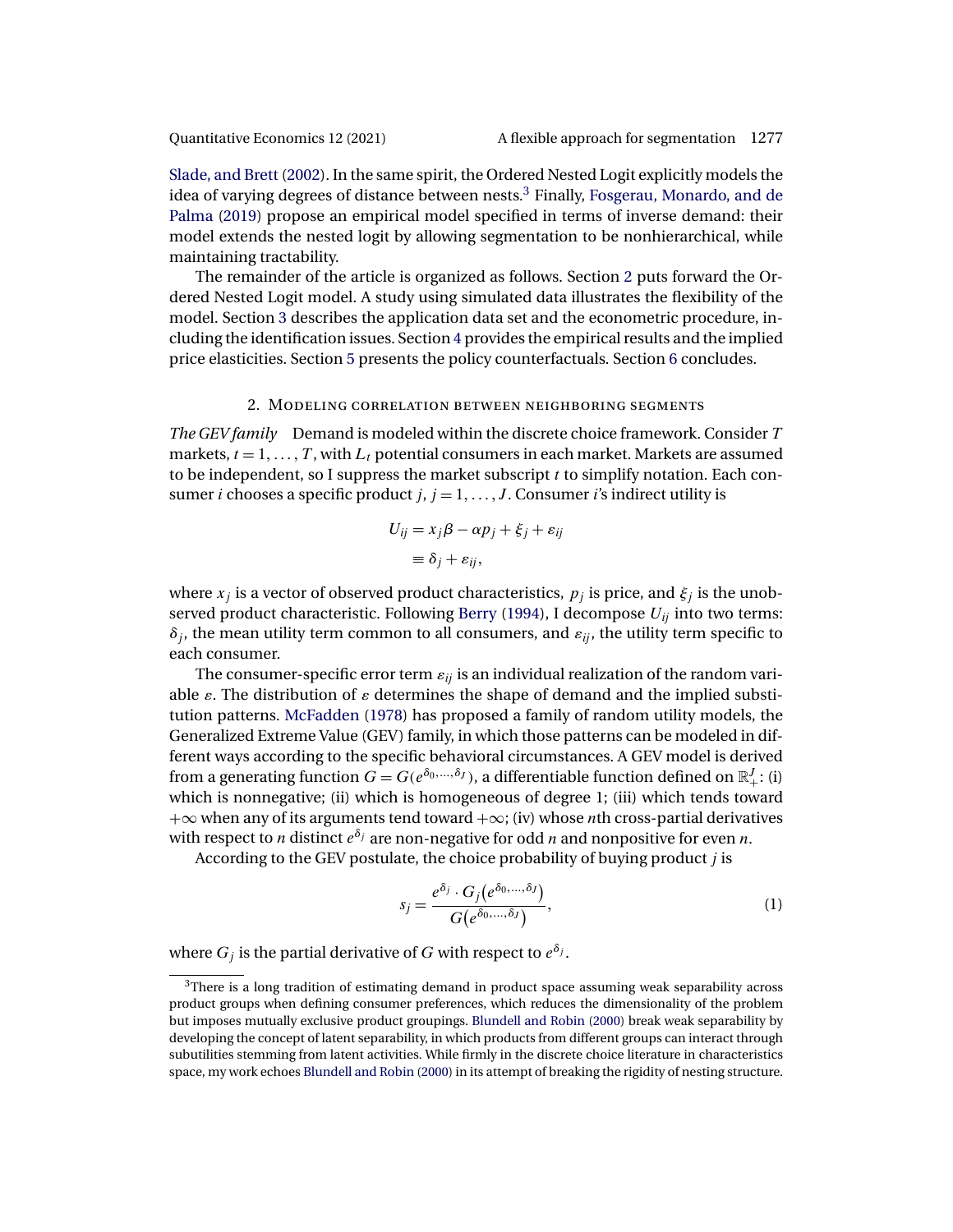<span id="page-5-0"></span>*The ordered nested logit model* Assume that the set of products *i* is partitioned into N mutually exclusive and collectively exhaustive nests. In addition, assume that those  $N$ nests are naturally ordered, with *n* increasing along its natural ordering:  $n = 1, ..., N$ . The ordering may correspond to an increasing value of important characteristics such as price and quality. I define the Ordered Nested Generalized Extreme Value model (in short, Ordered Nested Logit) as the model resulting from the following  $G$  function within the GEV class:

$$
G = \sum_{r=1}^{N+M} \left( \sum_{n \in B_r} w_{r-n} \left( \sum_{j \in S_n} \exp\left(\frac{\delta_j}{1-\sigma_n}\right) \right)^{\frac{1-\sigma_n}{1-\rho_r}} \right)^{1-\rho_r},\tag{2}
$$

where *n* is the nest to which the products belongs; *M* is a positive integer;  $w_m \ge 0$  and  $\sum_m w_m > 0$ . The weight  $w_m$  is the allocation weight of a nest into a "neighborhood of nest," the set of nests B. The parameters  $\sigma_n$  and  $\rho_r$  are constants satisfying  $0 \leq \rho_r \leq$  $\sigma_n$  < 1. Those conditions are sufficient to satisfy the four properties of GEV generating functions; Appendix [A](#page-24-0) provides the proof for each condition.<sup>4</sup> Finally, define the set of N nests as  $B_r = \{S_n \in \{S_1, \ldots, S_N\} | r - M \leq n \leq r\}$ .<sup>5</sup> Each of the  $(N + M)$  sets contains up to M + 1 contiguous nests (and *all* the alternatives in those nest).

Consider a simple example with five nests *S*, ten alternatives and  $M = 2$ :

$$
j = \underbrace{1; 3}_{S_1}; \underbrace{2, 5}_{S_2}; \underbrace{4, 6}_{S_3}; \underbrace{7; 9}_{S_4}; \underbrace{8; 10}_{S_5}
$$

Alternatives within a nest need not to be ordered, but nests are. In our example, the sets of nests are:  $B_1 = \{S_1\}, B_2 = \{S_1, S_2\}, B_3 = \{S_1, S_2, S_3\}, B_4 = \{S_2, S_3, S_4\}, B_5 =$  $\{S_3, S_4, S_5\}, B_6 = \{S_4, S_5\}, B_7 = \{S_5\}.$  where each nest  $S_n$  belongs to  $M + 1$  different sets. The degree of proximity between neighboring nests can be modeled flexibly as each set of nests can have its own parameter  $\rho_r$ . The shape of the demand function crucially depends on the two parameters,  $\sigma_n$  and  $\rho_r$ , that parameterize the cumulative distribution of the error term  $\varepsilon$ . The first one,  $\sigma_n$ , corresponds to a pattern of dependence in  $\varepsilon$  across products sharing the same nest (as in the Nested Logit). The second one,  $\rho_r$ , corresponds to a pattern of dependence in  $\varepsilon$  across products belonging to neighboring nests. Consider, for example, the effect of a price shock to alternative one belonging to segment  $S_1$ . The dependence in  $\varepsilon$  measured by  $\sigma_n$  determines that a share of consumers, who had initially chosen alternative one in  $S_1$ , will switch to another alternative in segment  $S_1$ . The dependence in  $\varepsilon$  measured by  $\rho_r$  determines that a share of consumers will switch

[<sup>4</sup>Small](#page-32-0) [\(1987\)](#page-32-0), [Vovsha](#page-32-0) [\(1997\)](#page-32-0), and [Bresnahan, Stern, and Trajtenberg](#page-30-0) [\(1997\)](#page-30-0) impose the condition that the sum of the weights is equal to one. Those weights are then interpreted as allocation parameters of nests to sets of nests. As long as weights are nonnegative and at least one of the weights is strictly positive, the generating function G belongs to the GEV family, as shown in [Bierlaire](#page-30-0) [\(2006\)](#page-30-0) and in Appendix [A.](#page-24-0) The condition that the sum of the weights equals one is empirically useful to ensure that the estimation of the model is feasible: I make use of it in the empirical application. Using simulated data, I expand on the role of the weights and show that possible misspecifications in weights do not seem to affect the parameter estimates of interest and the resulting substitution patterns (see Section [2.3\)](#page-10-0).

<sup>&</sup>lt;sup>5</sup>Although  $B_r$  was defined as a nest of nest indices, I will sometimes write, with a slight abuse of notation,  $S_n \in B_r$ .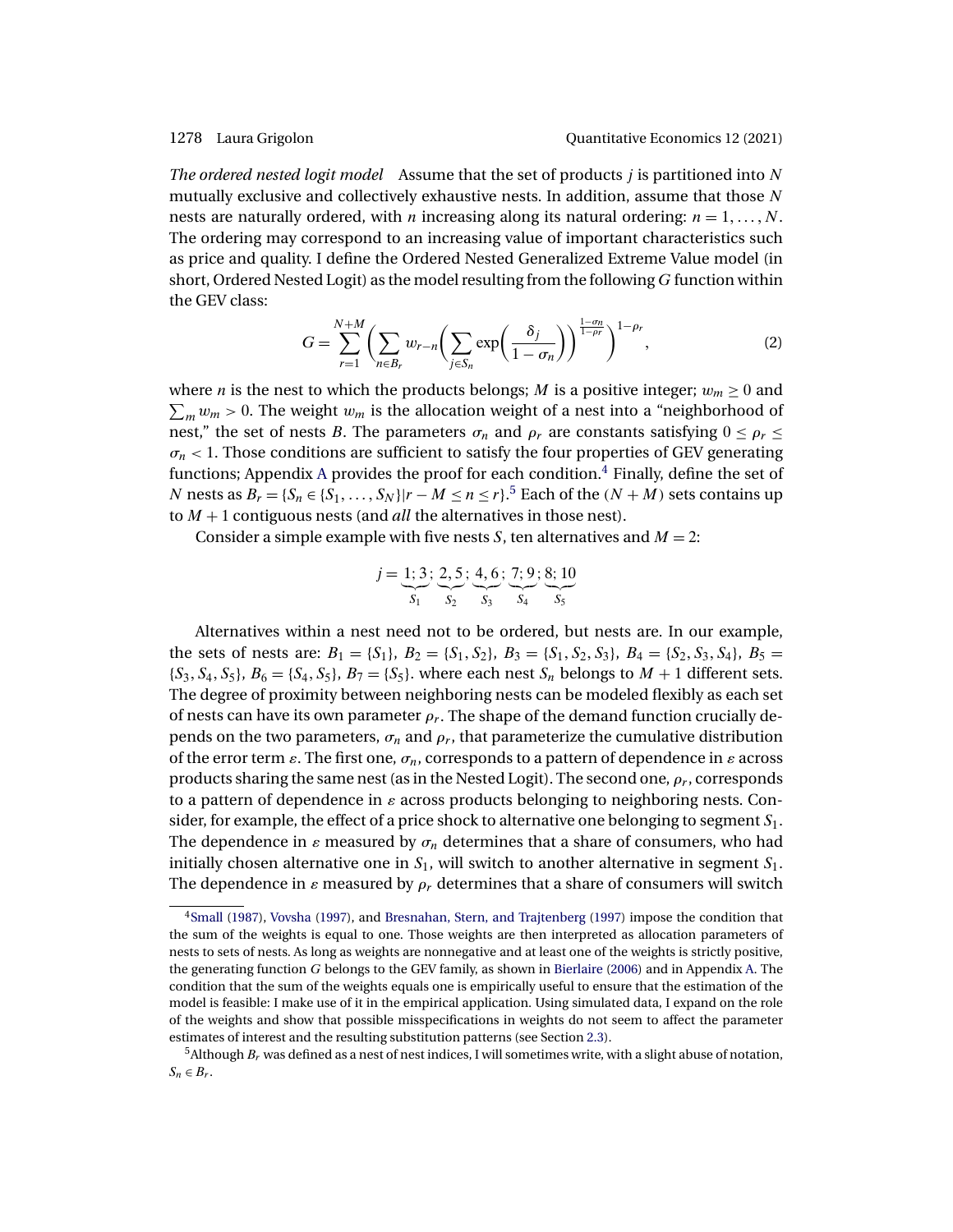<span id="page-6-0"></span>

to the neighboring segments: In our example, with  $M = 2$ , the neighboring segments are  $S_2$  and  $S_3$ .

If the random components follow the  $G$  function in equation [\(2\)](#page-5-0), by the GEV postu-late in equation [\(1\)](#page-4-0) the choice probability of buying product  $j \in S_n$  is

$$
s_j = \sum_{r=n}^{n+M} s(j|n) \cdot s(n|B_r) \cdot s(B_r), \qquad (3)
$$

where

$$
s(j|n) = \frac{\exp\left(\frac{\delta_j}{1-\sigma_n}\right)}{Z_n},
$$
  
\n
$$
s(n|B_r) = \frac{w_{r-n}Z_n^{\frac{1-\sigma_n}{1-\rho_r}}}{\exp(I_r)},
$$
  
\n
$$
s(B_r) = \frac{\exp((1-\rho_r)I_r)}{\sum_{s=1}^{N+M}\exp((1-\rho_s)I_s)},
$$
  
\n
$$
Z_n = \sum_{j\in S_n} \exp\left(\frac{\delta_j}{1-\sigma_n}\right),
$$
  
\n
$$
I_r = \ln \sum_{n\in B_r} w_{r-n}Z_n^{\frac{1-\sigma_n}{1-\rho_r}}.
$$

Equation (3) involves algebraic rearrangements from the choice probabilities expressed according to the GEV postulate in equation [\(1\)](#page-4-0): Appendix [A](#page-24-0) provides a derivation of this expression.

*The nested logit model* To clarify the logic of the modeling strategy for the Ordered Nested Logit, consider the G function associated with a traditional specification, the Nested Logit model, in which the ordering of the segments is not explicitly modeled. The model incorporates potential correlation among products only within a nest (segment), not between nests. The  $J$  alternatives are grouped into  $N$  nests labeled  $S_0,\ldots,S_N.$  The G function takes the form:

$$
G = \sum_{n=1}^{N} \left( \sum_{j \in S_n} e^{\frac{\delta_j}{1 - \sigma_n}} \right)^{1 - \sigma_n},\tag{4}
$$

where  $\sigma_n$  captures correlation among products within the same nest. Consistency with random utility maximization requires  $\sigma_n$  to lie in the unit interval. In the Nested Logit model, only alternatives belonging to the same nest have stochastic terms that are correlated, and such correlation is directly related to  $\sigma_n$ . The generating function G of the Ordered Nested model in equation [\(2\)](#page-5-0) reduces to the Nested Logit model in equation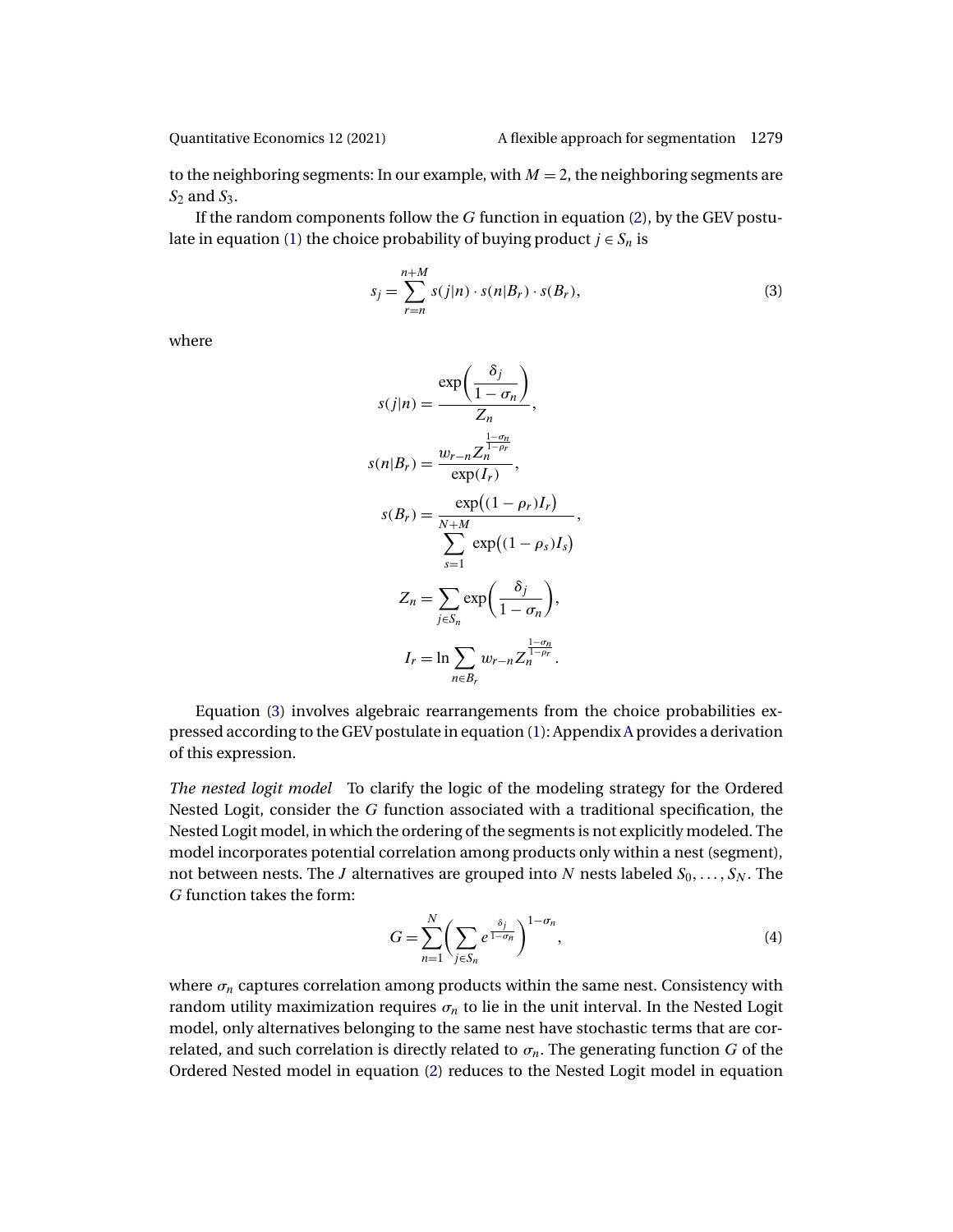<span id="page-7-0"></span>[\(4\)](#page-6-0) if  $\rho_r = 0$ . In addition, if  $\sigma_n = 0$  for all nests, the model becomes the standard Logit in which each element of  $\varepsilon$  is independent.

Following [Berry](#page-30-0) [\(1994\)](#page-30-0), I can write the choice probability of a product  *for the* Nested Logit model as follows:

$$
s_j = s(j|n) \cdot s(n),\tag{5}
$$

where

$$
s(j|n) = \frac{\exp\left(\frac{\delta_j}{1-\sigma_n}\right)}{Z_n},
$$

$$
s(n) = \frac{Z_n^{1-\sigma_n}}{\exp(I_n)},
$$

$$
Z_n = \sum_{j \in S_n} \exp\left(\frac{\delta_j}{1-\sigma_n}\right),
$$

$$
I_n = \ln \sum_{n=1}^N Z_n^{1-\sigma_n}.
$$

Compare the market shares of the Ordered Nested Logit model in equation [\(3\)](#page-6-0) with the market shares of the one-level Nested Logit model in equation (5): similarly to the one-level Nested Logit model, in the Ordered Nested Logit model, a change in the attributes of alternative *j* (say, a price increase) will determine that  $s_i$  is diminished by the presence of attractive alternatives within a nest  $n$ . Differently from the Nested Logit model, in the Ordered Nested Logit  $s_i$  is also diminished by the presence of attractive alternatives in neighboring nests  $B_r$ . Ceteris paribus, this effect is increasing in  $\rho_r$ : one may expect that if the values of  $\sigma_n$  and  $\rho_r$  are sufficiently high, products belonging to the same segment or to neighboring segments will be closer substitutes compared to products belonging to further segments. The substitution patterns will be more precisely illustrated in the next paragraph.

### 2.1 *Substitution patterns*

The flexibility introduced by the Ordered Nested Logit model is easily assessed by looking at the matrix of own- and cross-price elasticities, as presented in Corollary 1, page 38 in [Davis and Schiraldi](#page-31-0) [\(2014\)](#page-31-0):

$$
\frac{\partial \ln s_i}{\partial \ln p_j} = \left( I(j=i) + \frac{e^{\delta_j} G_{ij}}{G_i} - s_j \right) (-\alpha p_j).
$$

Table [1](#page-8-0) compares the substitution patterns implied by the Nested Logit and the Ordered Nested Logit model. The elasticities of the Ordered Nested Logit reduce to the ones of the Nested Logit if  $\rho_r = 0$ . More generally, the elasticities of the Ordered Nested Logit model depend not only on the conditional probability of choosing alternative  $i$  in nest *n*, but also on the conditional probability of choosing nest *n* in a set of nests  $B_r$ . In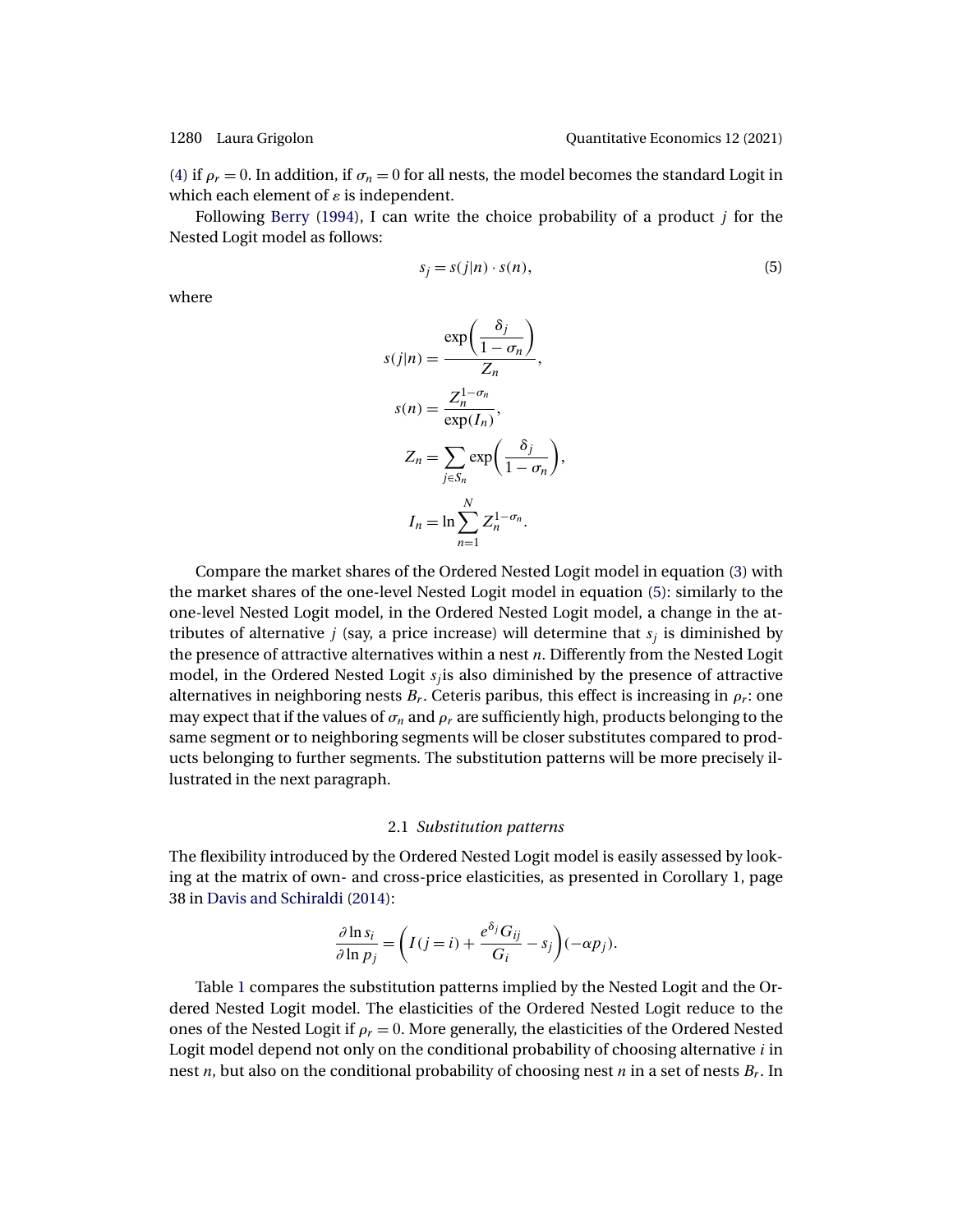<span id="page-8-0"></span>

| Nested Logit                                                                                 | Ordered Nested Logit                                                                                                                                                                                        |  |  |  |  |  |  |
|----------------------------------------------------------------------------------------------|-------------------------------------------------------------------------------------------------------------------------------------------------------------------------------------------------------------|--|--|--|--|--|--|
| <b>GEV</b> Generating function G                                                             |                                                                                                                                                                                                             |  |  |  |  |  |  |
| $G = \sum_{n=0}^{N} (\sum_{i \in S_n} \exp(\frac{\delta_i}{1 - \sigma_n}))^{1 - \sigma_n}$   | $G = \sum_{r=1}^{N+M} (\sum_{n \in B_r} w_{r-n} (\sum_{i \in S_n} \exp(\frac{\delta_i}{1-\sigma_n}))^{\frac{1-\sigma_n}{1-\rho_r}})^{1-\rho_r}$                                                             |  |  |  |  |  |  |
| $\left(\frac{1}{1-\sigma_n}-\frac{\sigma_n}{1-\sigma_n}\cdot s(i n)-s_i\right)(-\alpha p_i)$ | Own Elasticities $\frac{\partial \ln s_i}{\partial \ln n_i}$<br>$(\frac{1}{1-a_n}-\sum_{r=n}^{n+M}(\frac{\rho_r}{1-a_r}s(i n)s(n B_r)-\frac{\rho_r-\sigma_n}{(1-a_n)(1-\sigma_n)}s(i n))-s_i)(-\alpha p_i)$ |  |  |  |  |  |  |
|                                                                                              | Cross elasticities $\frac{\partial \ln s_i}{\partial \ln p_i}$                                                                                                                                              |  |  |  |  |  |  |
|                                                                                              | (a) same nest <i>i</i> , $i \in S_n$                                                                                                                                                                        |  |  |  |  |  |  |
| $\left(\frac{\sigma_n}{1-\sigma_n}s(j n)+s_j\right)\alpha p_j$                               | $((\sum_{r=n}^{n+M} \frac{\rho_r}{1-\rho_r} s(j n) \cdot s(n B_r) - \frac{\rho_r - \sigma_n}{(1-\rho_r) \cdot (1-\sigma_n)} s(j n)) + s_j) \alpha p_j$                                                      |  |  |  |  |  |  |
|                                                                                              | (b) different nest, same set of nests $i, j \notin S_n$ , $i, j \in B_r$                                                                                                                                    |  |  |  |  |  |  |
| $\alpha s_i p_i$                                                                             | $(\sum_{r=n}^{n+M}(\frac{\rho_r}{1-\rho_r}s(j n)\cdot s(n B_r))+s_j)\alpha p_j$                                                                                                                             |  |  |  |  |  |  |
|                                                                                              | (c) different nest, different set of nests $i, j \notin S_n$ ; $i, j \notin B_r$                                                                                                                            |  |  |  |  |  |  |
| $\alpha s_i p_i$                                                                             | $\alpha s_i p_i$                                                                                                                                                                                            |  |  |  |  |  |  |

Table 1. Segment elasticities: Ordered Nested Logit vs. Nested Logit.

*Note*: The table compares the substitution patterns generated in the Nested Logit and the Ordered Nested Logit generated according to the GEV generating functions G (first row).

Appendix [A,](#page-24-0) I provide a derivation of the expressions for the first and second derivatives  $(G_i \text{ and } G_{ii}).$ 

I focus on the cross-price elasticities. In the Nested Logit, when two products belong to different nests, we see that a price reduction reduces the probabilities for all the other alternatives by the same percentage, a pattern of substitution that is a manifestation of the Independence from Irrelevant Alternatives (IIA) property (cases b and c in Table 1). In the Ordered Nested Logit, if two products belong to different nests but to the same set of nests  $B_r$  (case b in the table), proportionate shifting does not hold. Another way to look at this is to focus on the ratio of probabilities between alternatives. In the Nested Logit model the second cross-partial derivative,  $G_{ij}$ , is equal to zero for product i in a different nest than product *j*. In the Ordered Nested Logit,  $G_{ij} \neq 0$  for *j* in a different nest than *j* but in the same set of nests  $B_r$ . In both the Nested Logit and the Ordered Nested Logit models, the IIA property holds for two products in the same nest, so the ratio of probabilities of alternative  $i$  and  $j$  is independent of the attributes or existence of the other alternatives.6 The Nested Logit model relaxes the IIA property across nests only to a certain extent: the ratio of probabilities of products in different nests will only depend on the attributes of products in nests that contain  $i$  and  $j$ , but not on all other nests: [Train](#page-32-0) [\(2009\)](#page-32-0) described this property as *"independence from irrelevant nests."* In contrast, in the Ordered Nested Logit this form of IIA is weakened as the ratio of probabilities of two products will depend not only on the attributes and existence of the alternatives in the two nests, but also all the alternatives in the neighboring nests.

 $6N$ ote that in the Random Coefficients Logit model the IIA property remains present at individual level, as the individual-level choice probabilities are a multinonomial logit.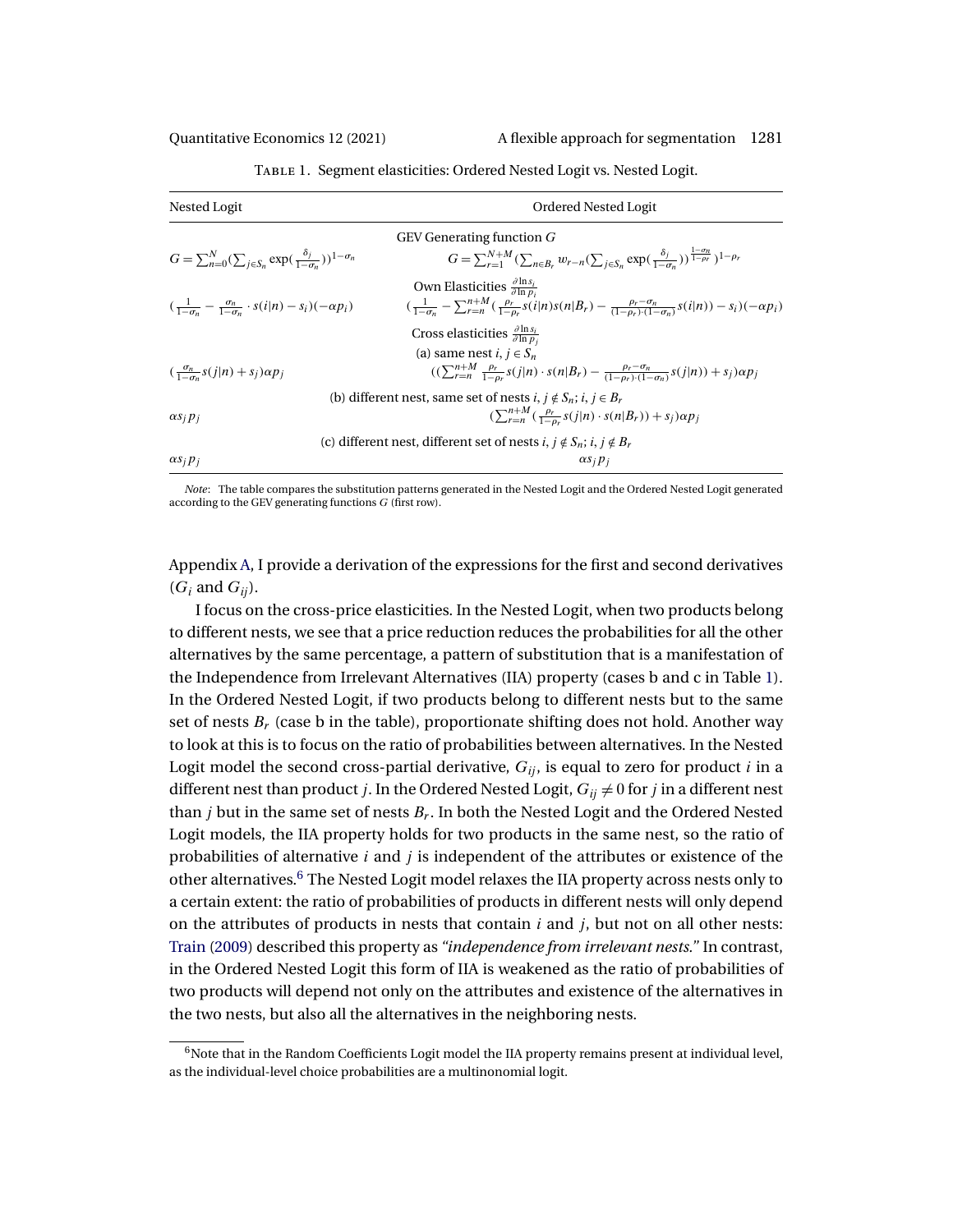### 2.2 *The Ordered Nested Logit versus other GEV models*

<span id="page-9-0"></span>*The OGEV model* The OGEV model derived by [Small](#page-32-0) [\(1987\)](#page-32-0) is based on the following G function (see Definition 1 in [Small](#page-32-0) [\(1987\)](#page-32-0)):

$$
G = \sum_{r=1}^{J+M} \left( \sum_{j \in B_r} w_{r-j} \exp\left(\frac{\delta_j}{1-\rho_r}\right) \right)^{1-\rho_r},
$$

where M is a positive integer; the weights  $w_m$  are overlapping parameters for alternatives; the parameter  $\rho_r$  is a measure of correlation between alternatives, rather than nests as in our model, and  $B_r$  is a set of alternatives, not nests.

The OGEV model responds to different modeling needs with respect to the Ordered Nested Logit: The OGEV is designed for situations where individual-level data are available, with a limited number of alternatives can be naturally ordered. Instead, the Ordered Nested Logit model is designed for situations in which numerous alternatives are present. Groups of those alternative can be naturally ordered, while alternatives in each group do not need to be ordered.<sup>7</sup>

*The Generalized Nested Logit model* The Ordered Nested Logit model can be viewed as a special case of the Generalized Nested Logit (GNL) by [Wen and Koppelman](#page-32-0) [\(2001\)](#page-32-0). Recall the generating function of the GNL model:

$$
G = \sum_{k=1}^K \biggl( \sum_{j \in S_k} (\alpha_{jk} \exp(\delta_j))^\frac{1}{1-\rho_k} \biggr)^{1-\rho_k},
$$

where  $S_k$  is the set of all alternatives included in nest k,  $\alpha_{ik}$  is the allocation parameter which is the portion of alternative *j* assigned to nest  $k$ .

The Ordered Nested Logit model can be written as a special case of the GNL if (i) alternatives are positioned in the nest to which they originally belong, so  $S_n = \{j \in S_n\}$ ; (ii) all the alternatives in neighboring nests are put together in a nest  $B_r$  formed by combinations of nests in ordered position:  $B_r = \{S_n \in \{1, ..., N\} | r - M \leq n \leq r\}$ ; (iii) the weights or allocation parameters  $\alpha_{ik}$  are equal for all alternatives in nest  $B_r$ . Hence, weights are associated to the nest  $B_r$  rather than its alternatives.

*Summary* The Ordered Nested Logit model generalizes the Nested Logit model by capturing asymmetric interactions across nests. It differs from the OGEV model by [Small](#page-32-0) [\(1987\)](#page-32-0) because it is designed to capture asymmetric interactions across *nests*, not across *alternatives*. Hence, it does not impose an order across alternatives, but across groups of alternatives (nests). The Generalized Nested Logit model by [Wen and Koppelman](#page-32-0) [\(2001\)](#page-32-0) is the most general instance of a GEV model, but the complexity requires normalization

<sup>7</sup>The Ordered Nested Logit model also differs with respect to the nested version of the OGEV model described by [Small](#page-32-0) [\(1994\)](#page-32-0) and [Bhat](#page-30-0) [\(1998\)](#page-30-0), which is similar to a nested logit except that at the lower node the alternatives (not segments) are grouped according to the OGEV model rather than the standard logit.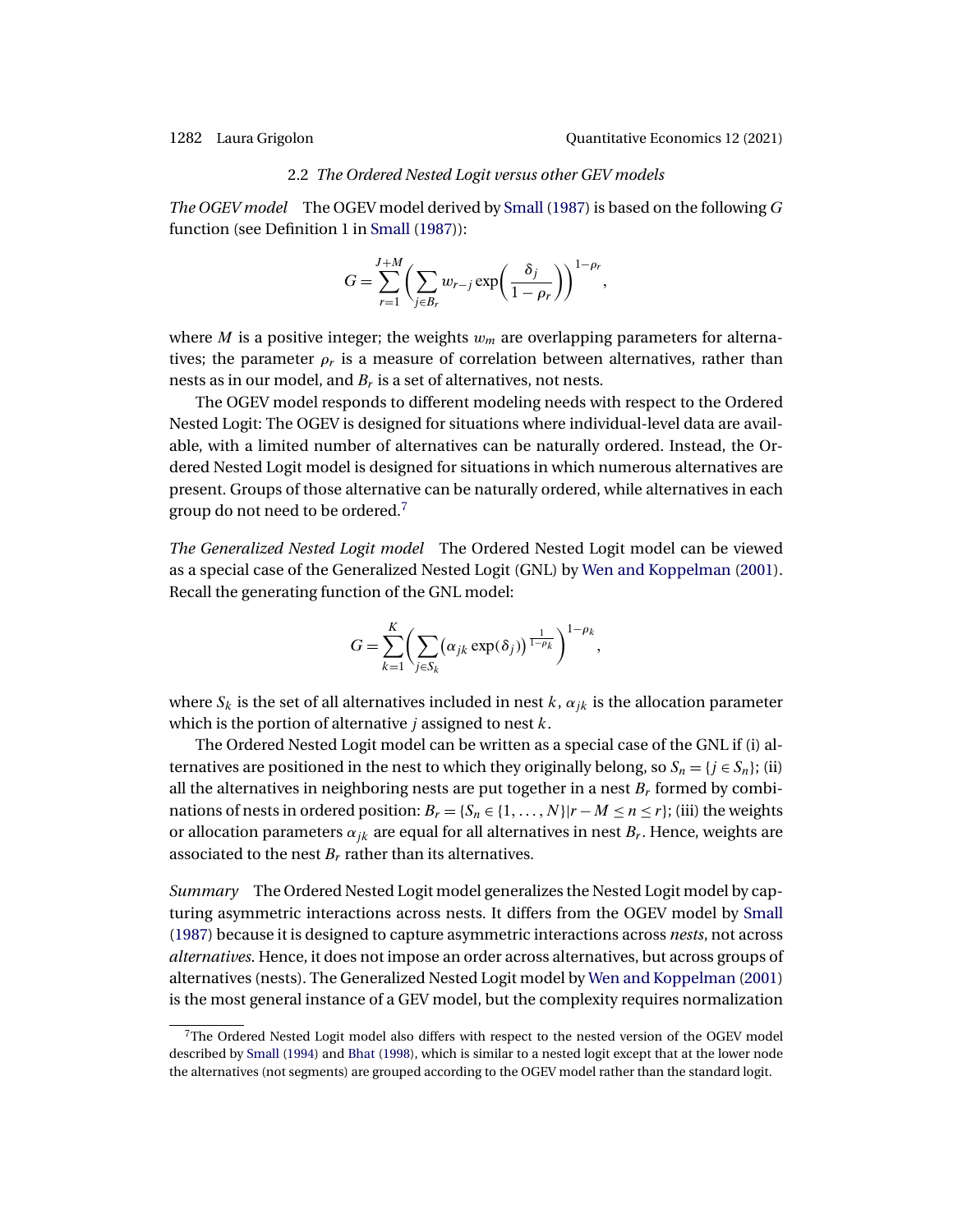<span id="page-10-0"></span>assumptions to identify the parameters and constraints to make the estimation feasi-ble: see [Bierlaire](#page-30-0)  $(2006)$ .<sup>8</sup> The Ordered Nested Logit includes an ordered nesting structure motivated by features commonly found in differentiated product markets: Those restrictions render the model easy to handle for estimation while retaining flexibility.

## 2.3 *Simulated data*

The Ordered Nested Logit model is appealing for its closed-form formulation and its ability to capture more complicated substitution patterns than the Nested Logit. As a first step to test the benefits of the Ordered Nested Logit model, I consider two main sets of Monte Carlo experiments. In the first experiment, I generate data according to the Ordered Nested Logit model and fit the Nested Logit. In the second experiment, I generate data according to a Random Coefficients Logit and fit the Ordered Nested Logit model. All the details on the experiments and the tables are reported in the Online Supplementary Material in Appendix B (Grigolon [\(2021\)](#page-31-0)).

The experiments have three objectives: (i) to assess the flexibility of the Ordered Nested Logit in approximating the correct substitution patterns under various models; (ii) to evaluate the consequences of product misallocation to nests; (iii) to provide guidance on the design of the nesting structure, in particular on the number of nests  $(N)$ , neighboring nests  $(M)$ , and the role of weights. A summary of the results follows.

*(i) Substitution patterns* When comparing the segment-level elasticities between the correctly specified Ordered Nested Logit and the Nested Logit model in Table B.2, we clearly see that the Nested Logit model delivers symmetric substitution patterns outside a segment: asymmetries are ruled out by construction. When comparing the substitution patterns delivered by the correctly specified Random Coefficients Logit versus the misspecified Ordered Logit in Table B.5, the Ordered Nested Logit approximates well the asymmetric substitution pattern generated by the Random Coefficients Logit model even if the model is misspecified, with a slight overestimation of substitution toward the most immediate neighbor and underestimation toward the distant ones.

*(ii) Product misallocation* Both the Nested Logit and the Ordered Nested Logit models require partitioning the products into nests: in Table B.3, I show that the Ordered Nested Logit model is less sensitive to misclassification of products into nests with respect to the Nested Logit. The bias in the own- and cross-price elasticities resulting from a misspecified Ordered Nested Logit is always smaller than the one resulting from a misspecified Nested Logit model.

*(iii) Design of the nesting structure* I provide guidance on the nesting structure, with a focus on (i) the choice of the number of nests  $(N)$ ; (ii) the choice of the number of neighboring nests  $(M)$ ; (iii) the nesting weights. The results can be summarized as follows:

<sup>&</sup>lt;sup>8</sup>As the Ordered Nested Logit is a special case of the Generalized Nested Logit or the Cross-Nested Logit model proposed by [Bierlaire](#page-30-0) [\(2006\)](#page-30-0), one can also follow the proof offered in [Bierlaire](#page-30-0) [\(2006\)](#page-30-0) to verify the properties of the generating function G.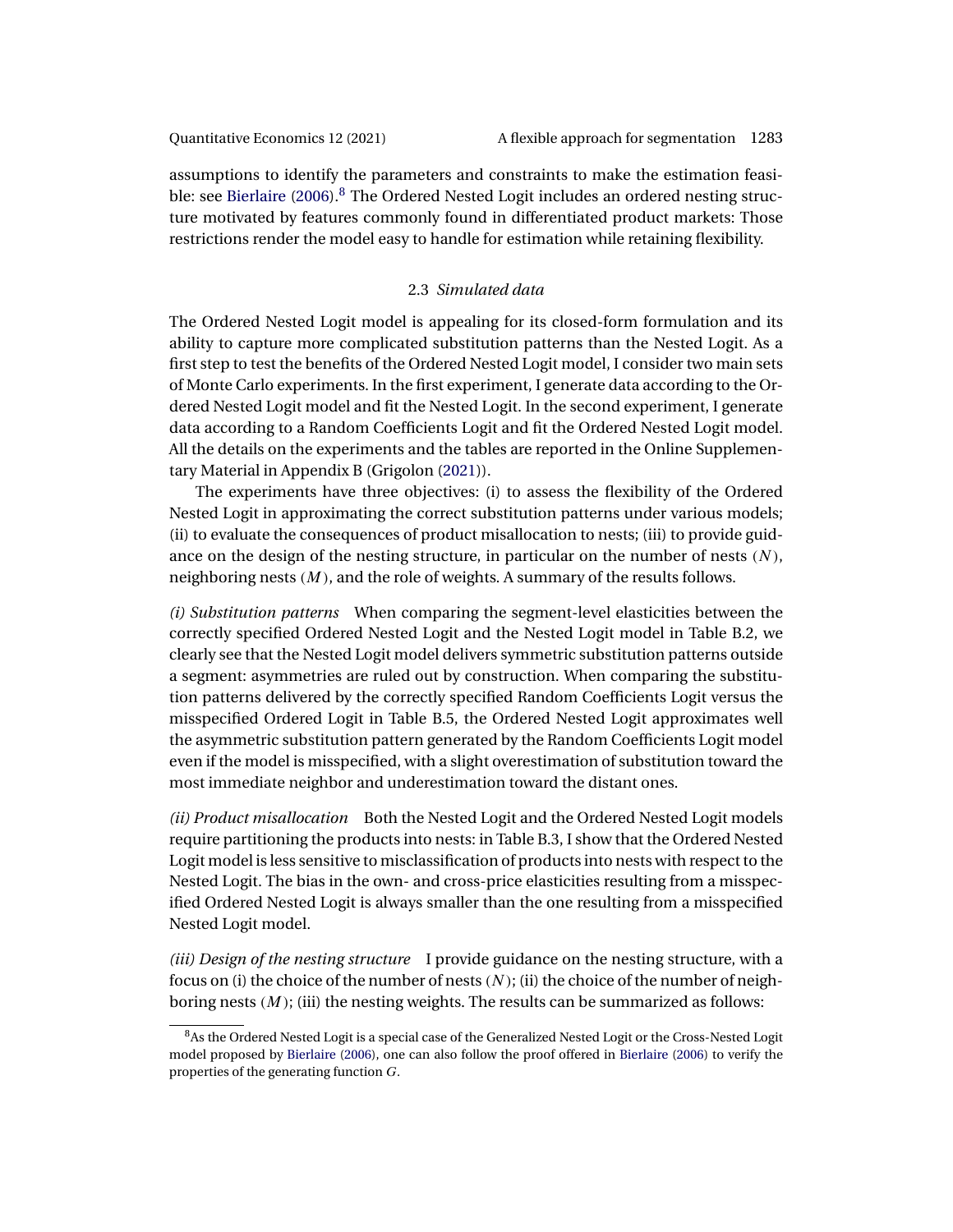- <span id="page-11-0"></span>(i) If the researcher specifies nests too narrowly, both the nesting parameter  $\sigma$  and the neighboring nesting parameter  $\rho$  present an upward bias, so much so that the neighboring nesting parameter may be even greater than nesting parameters  $(\rho > \sigma)$ , which is inconsistent with random utility maximization.
- (ii) By introducing the parameter  $M$  governing which nests are correlated, the Ordered Nested Logit model gives another dimension of choice to the researcher. If only the immediately proximate neighbor matters  $(M = 1)$ , while the researcher allows for  $M = 2$ , the nesting parameter  $\sigma$  presents a downward bias, and the neighboring nest parameter  $\rho$  an upward bias. This may result in  $\rho > \sigma$ . The pattern is reversed if the correct DGP suggests more flexibility in terms of number of neighbors ( $M = 2$ ), while the researcher uses  $M = 1$ : the estimated nesting parameter presents an upward bias and the neighboring nesting parameter a downward bias. In general, a researcher may want to pursue as much flexibility as possible  $(M > 1)$ , but doing so may determine situations where the neighboring nesting parameter is greater than nesting parameters ( $\rho > \sigma$ ), which is, again, inconsistent with random utility maximization;
- (iii) Direct estimation of the weight coefficients requires the use of additional instruments and the estimates tend to be rather imprecise. I also assess the role of the weight choice by estimating a model in which fixed weights are intentionally misspecified (not estimated). I find that the demand parameters are hardly impacted by the misspecification; the substitution patterns are close to the true ones. In conclusion, possible misspecifications in weights do not seem to affect the parameter estimates of interest and the resulting substitution patterns.

## 3. Empirical study

## 3.1 *Data*

I now turn to the application of the Ordered Nested Logit to the automobile market. For the empirical study, I combine different data sets. The main one is a data set on the automobile market provided by a marketing research firm, JATO: it includes essentially all transactions of passenger cars sold between 1998 and 2011 in the three largest European car markets: France, Germany, and Italy. The data is highly disaggregated, and I aggregate it at the level of the car model (nameplate), for example, Volkswagen Golf. For each car model/country/year, I have information on sales, prices, and various characteristics such as vehicle size (curb weight, width, and height), engine attributes (horsepower and displacement), fuel consumption (liter/100 km or  $\epsilon$ /100 km), emissions, the brands' specific perceived country of origin, and for models introduced or eliminated within a given year, the number of months with positive sales.<sup>9</sup> The data set is augmented with macroeconomic variables including the number of households for each country, fuel

 $91$  define a model as a combination of brand/model/body type. An "engine variant" is a combination of fuel engine type (gasoline or diesel), displacement, and horsepower; see [Grigolon, Reynaert, and Verboven](#page-31-0) [\(2018\)](#page-31-0) for details. For example, a "Volkswagen Golf hatchback" is a model, whereas the engine variant is: "gasoline, 1390cc, 59 kW". The base model is: (i) the gasoline engine type, unless the car is sold only in the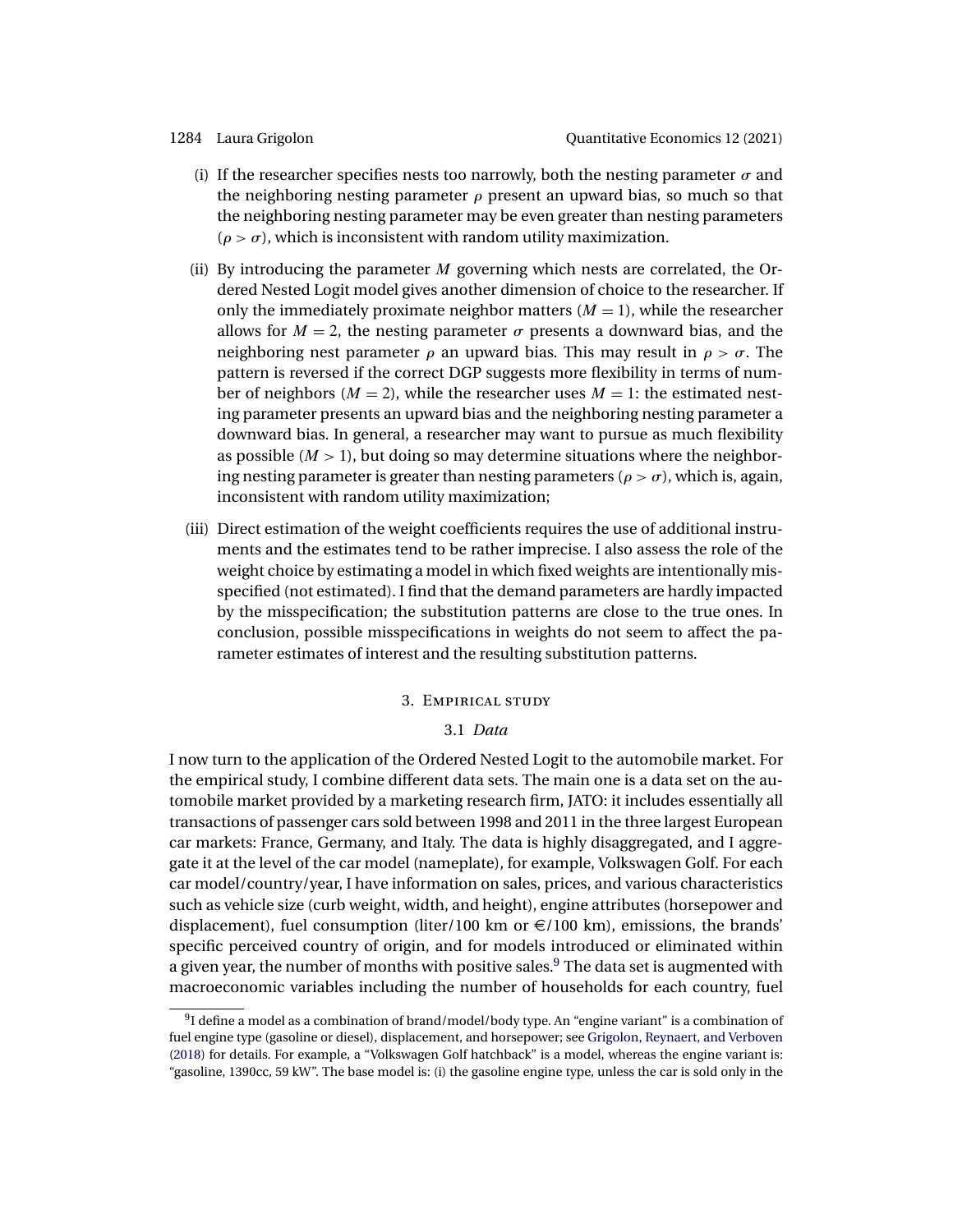prices, and GDP. Low-sold car models, which are more susceptible to recording or measurement errors, as well as non-passenger cars, such as pickups and large vans, are removed. I also exclude minivans, sports cars, and sport utility vehicles because they do not naturally fit in a univocal ordering of the segments, for example, sports cars are on average more powerful but not more expensive than luxury cars. The resulting data set consists of 5788 model/country/year observations or, on average, about 138 models per country/year.10

Prices are list prices including value added taxes and registration taxes, which differ across countries and engines: such information comes from the European Automobile Manufacturers Association. Prices are also corrected to account for active scrapping schemes and feebate programs according to the eligibility criteria for each vehicle: information on those programs comes from IHS Global Insight (an automotive consultant) and the European Automobile Manufacturers Association. Finally, the data set is augmented with information on the location of the main production plant for each car model (from PWC Autofacts), and three input prices by country of production: unit labor costs, steel prices, and a producer price index. Table 2 presents summary statistics for sales, price, and vehicle characteristics used in demand estimation.

Starting from JATO's classification, I attribute each model to a marketing segment. I define five segments: subcompact, compact, standard, intermediate, and luxury.<sup>11</sup> Cars belonging to the same segment share similar characteristics in terms of price, horsepower, fuel consumption, and size. Segmentation is used by car makers to position their vehicle in the market place; they often advertise their vehicle as the cheapest or best

|                                  | Mean   | Std. Dev. |
|----------------------------------|--------|-----------|
| Sales (units)                    | 13,821 | 24,312    |
| Price/Income                     | 0.84   | 0.50      |
| Power (in kW)                    | 82.19  | 35.72     |
| Fuel efficiency ( $\in$ /100 km) | 7.27   | 1.46      |
| Size $(m^2)$                     | 7.46   | 1.14      |
| Foreign $(0-1)$                  | 0.78   | 0.42      |
| Months present $(1-12)$          | 9.66   | 2.61      |

TABLE 2. Summary statistics.

*Note*: The table reports means and standard deviations of the main variables. The total number of observations (models/markets) is 5788, where markets refer to the 3 countries and 14 years.

diesel version; (ii) the most sold engine variant in the lowest quartile of displacement/horsepower combinations. I use the characteristics corresponding to the selected base model. Results are robust to different choices of base model.

 $^{10}$  The model could be extended to incorporate multidimensionality in ordering. One could parametrize the potential correlation among products along two (or more) dimensions of ordering by taking the weighted sum of two Ordered Nested Logit generating function  $G(\cdot)$  as follows:

$$
G(e^{\delta}) = \alpha_{d1} G_{d1} + \alpha_{d2} G_{d2},
$$

where  $d1$  and  $d2$  denote dimension1 and dimension 2 of the ordering.

 $11$  For example, a Volkswagen Golf belongs to the compact segment. The smaller Polo belongs one segment below the Golf (subcompact), while the bigger Passat is located one segment above (intermediate).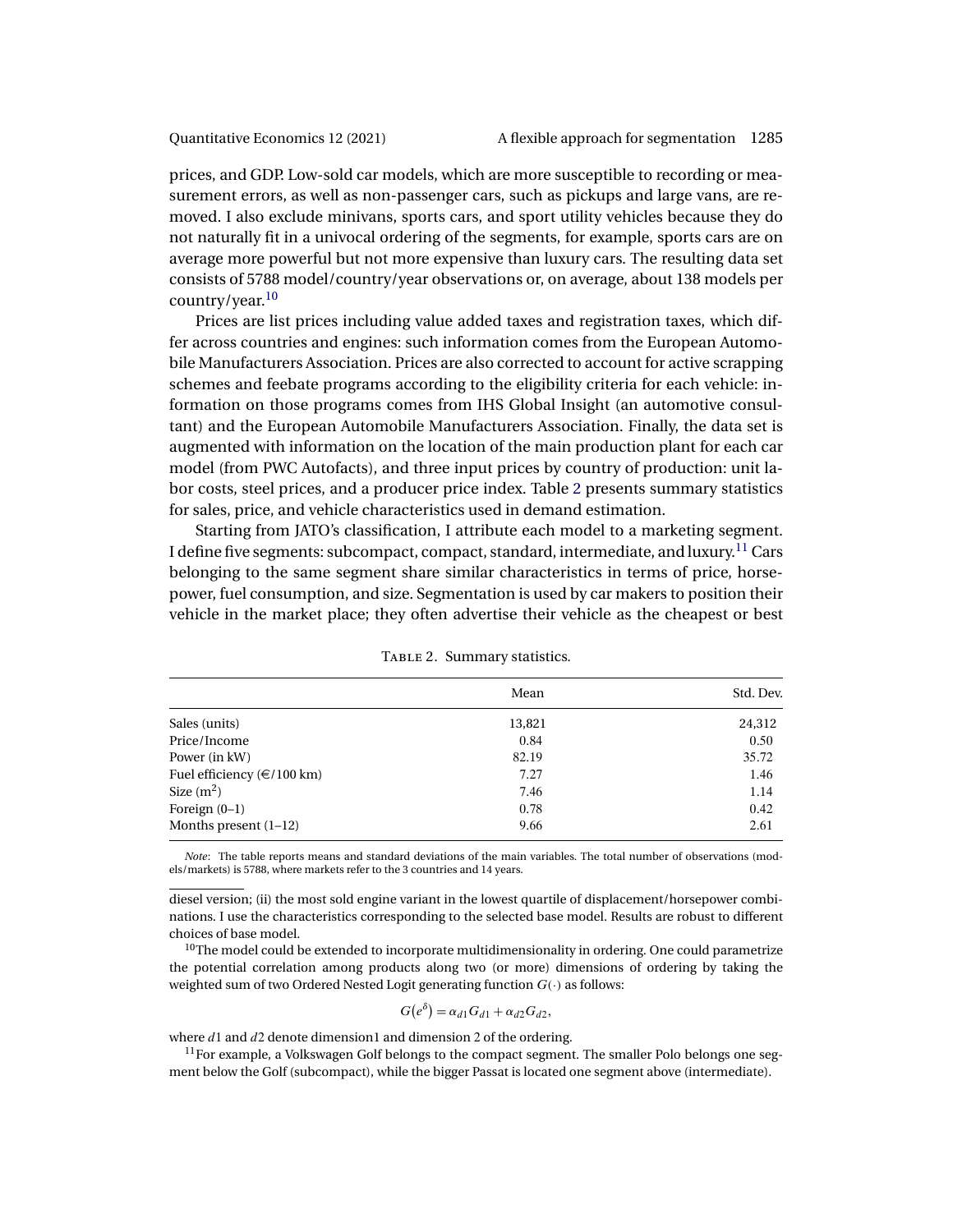|                              |                   | Subcomp.         | Compact                                         | Interm.          | Standard          | Luxury            |
|------------------------------|-------------------|------------------|-------------------------------------------------|------------------|-------------------|-------------------|
| Price/Income                 | Mean<br>Std. Dev. | 0.45<br>(0.10)   | 0.68<br>(0.12)                                  | 0.86<br>(0.13)   | 1.13<br>(0.22)    | 1.80<br>(0.67)    |
| Power (kW)                   | Mean<br>Std. Dev. | 50.37<br>(10.83) | 73.84<br>(14.16)                                | 88.52<br>(12.96) | 104.91<br>(19.48) | 145.47<br>(42.44) |
| Fuel consumption (li/100 km) | Mean<br>Std. Dev. | 5.90<br>(0.71)   | 6.98<br>(0.72)                                  | 7.69<br>(0.63)   | 8.21<br>(0.88)    | 9.65<br>(1.34)    |
| Size $(m2)$                  | Mean<br>Std. Dev. | 6.10<br>(0.71)   | 7.46<br>(0.43)                                  | 8.23<br>(0.41)   | 8.06<br>(0.34)    | 9.00<br>(0.38)    |
| Number of obs.               |                   | 1802             | 1409                                            | 1131             | 716               | 730               |
|                              |                   |                  | Correct classifications into segments (percent) |                  |                   |                   |
| Subcompact                   |                   |                  | 92.37                                           | 97.28            | 98.89             | 100.00            |
| Compact                      |                   |                  |                                                 | 74.59            | 89.80             | 96.27             |
| Intermediate                 |                   |                  |                                                 |                  | 81.20             | 90.74             |
| Standard                     |                   |                  |                                                 |                  |                   | 84.72             |
| Luxury                       |                   |                  |                                                 |                  |                   |                   |

TABLE 3. Summary statistics by segment.

*Note*: The top panel of the table reports means of the main variables per segment in the top panel. The bottom panel of the table reports the percentage of correctly classified car models, based on binary logit of a segment dummy per pair on four continuous characteristics (i.e., power, fuel efficiency, width, and height). Subcomp. = subcompact, Interm. = intermediate.

performing in its class. Leading automotive magazines, such as *Auto Motor und Sport*, award a "best car" prize for each segment. Comparison web sites and consumer reports also feature the classification into segments as a prominent search tool. But the boundaries between segments are blurred by the presence of cars with some characteristics, including price, image, and extra accessories, which would position those cars in an upper segment. Audi A1 or BMW Mini are examples of "luxury subcompacts" designed to compete across segments. Table 3 and Figure [1](#page-14-0) provide a descriptive illustration of segmentation in the car market. The top panel of the table presents the mean and standard deviation of price, horsepower, fuel consumption, and size by segment. Figure [1](#page-14-0) represents also the median, the minimum, and maximum values, and the values of the lower and upper quartiles of those characteristics. The table and the figure illustrate that the mean and median values of all characteristics increase from subcompact to luxury (with the exception of size from the intermediate to standard segment). At the same time, the large variability displayed by those characteristics within a segment suggest that some overlap across segments is plausible and depends on the proximity of the ordering. The bottom panel of Table 3 shows how well characteristics predict to which segment each car model belongs. Classifications are reasonably accurate (always above 80% with one exception), but the prediction power is not perfect and confirms the need to quantify the presence of neighboring segment effects.

## 3.2 *Specification*

To estimate the demand for cars in France, Germany, and Italy, I modify the Ordered Nested Logit specified above. In each period (year) and country  $t$ ,  $L_t$  potential con-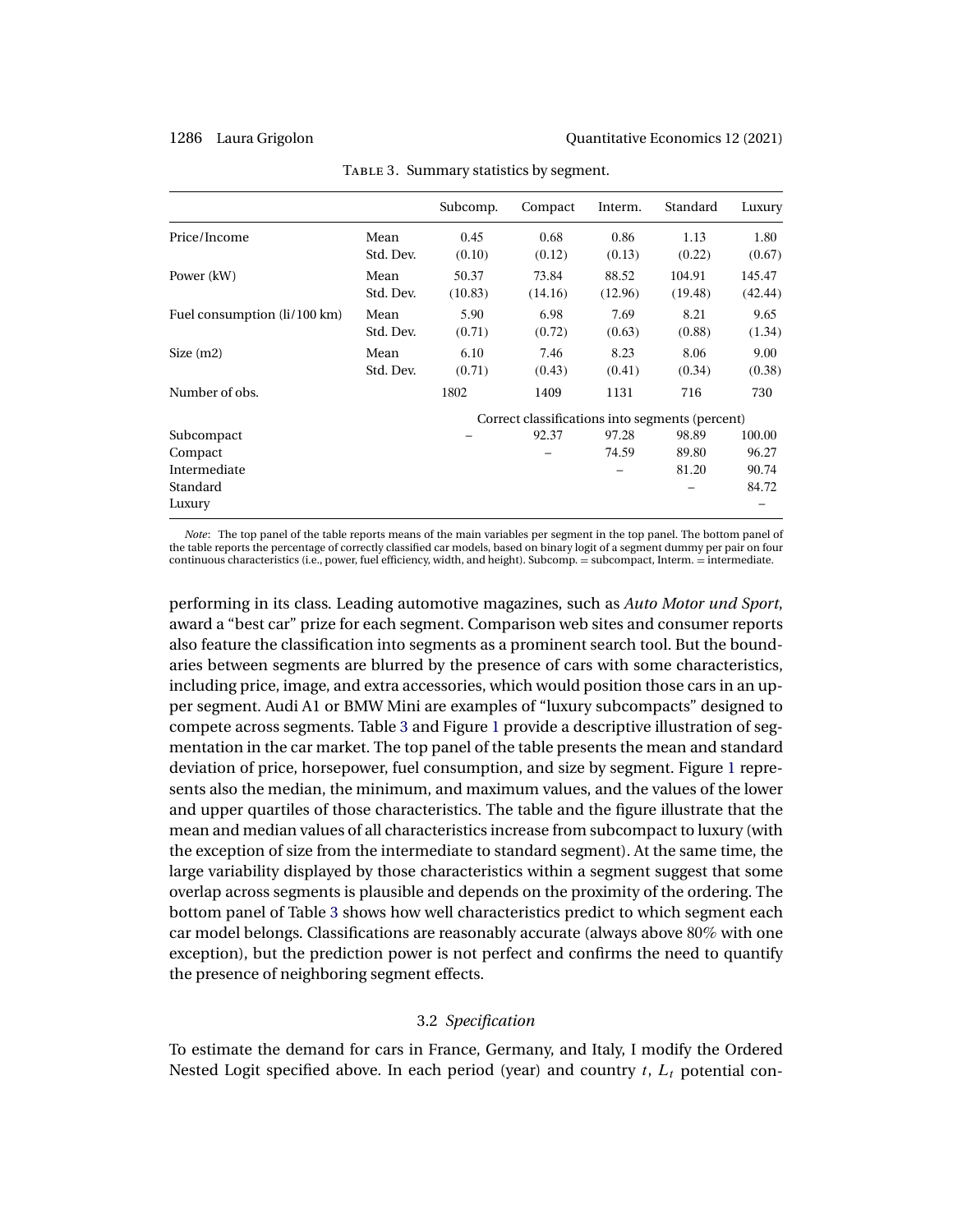<span id="page-14-0"></span>

Quantitative Economics 12 (2021) A flexible approach for segmentation 1287



FIGURE 1. Characteristics by segment.

sumers choose one alternative, either the outside good  $j = 0$  or one of the J cars. Following [Berry](#page-30-0) [\(1994\)](#page-30-0) and the subsequent literature, price is treated separately because it is an endogenous characteristic. The outside good includes the option "do not buy a product,"  $j = 0$  for which consumer *i*'s indirect utility is  $u_{i0} = \varepsilon_{i0}$ . For cars  $j = 1, ..., J$ , the utility specification is

$$
U_{ijt} = x_{jt}\beta - \alpha_i p_{jt} + \xi_{jt} + \varepsilon_{ijt} \equiv \delta_{jt} - \alpha_i p_{jt} + \varepsilon_{ijt},
$$

where  $x_{jt}$  is a  $1 \times K$  vector of characteristics including price, horsepower, fuel consumption, size measures (width and height), and a dummy variable for the country of origin. For the potential market size  $(L_t)$ , I follow the literature and use the total number of households in each year and market.

In estimation, the coefficient of price,  $\alpha_i$ , is specified in two ways: (i)  $\alpha_i = \alpha/y$ , where y is equal to income per capita; (ii)  $\alpha_i = \alpha/y_i$ , a specification in which I exploit information on income distribution. Both specifications imply that households with higher income are less sensitive to price.<sup>12</sup>

 $12$ Specifically, I take advantage of the easily available information on the percentage of the total income attributable to each decile of population. I couple this information with aggregate income by country  $(y)$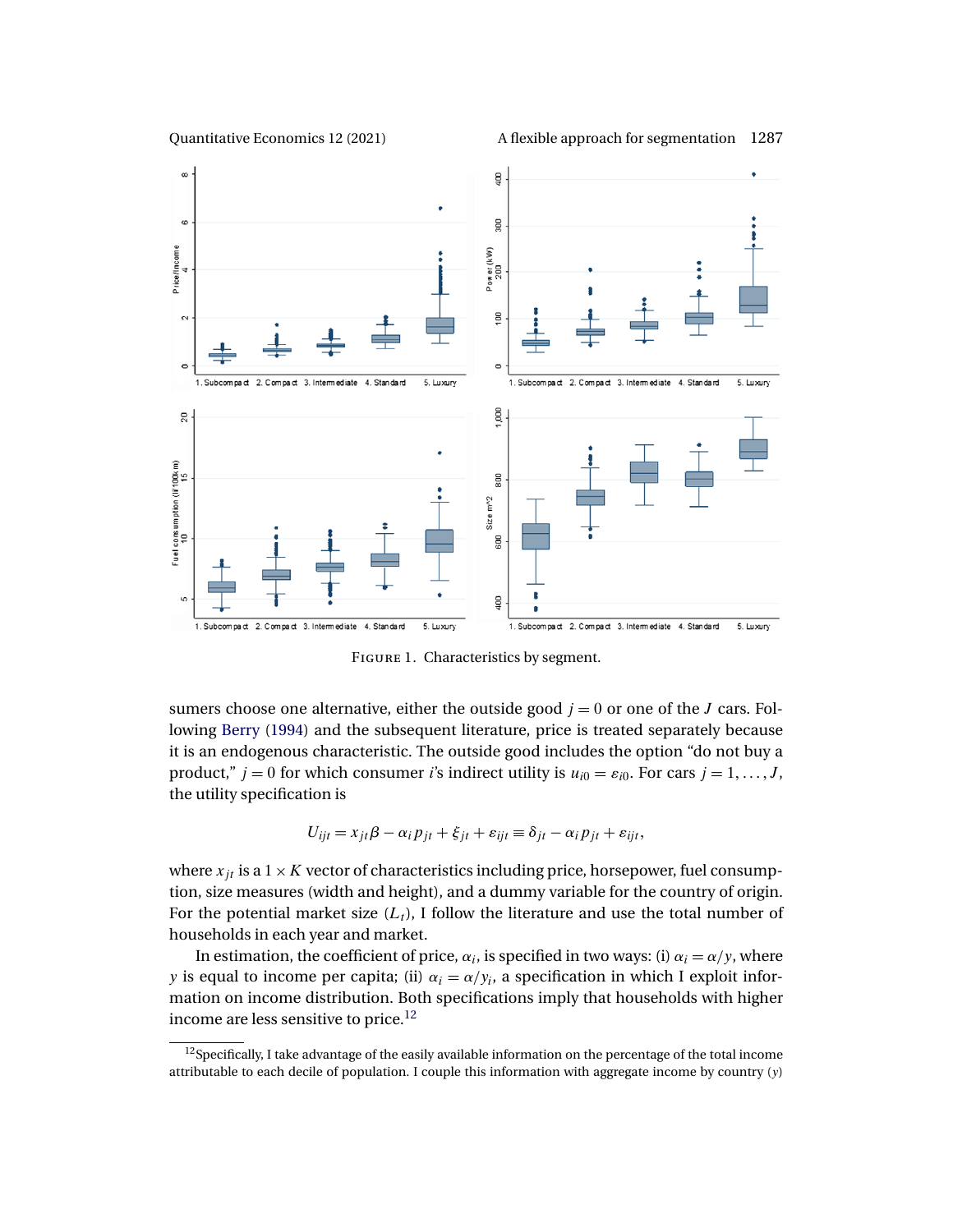<span id="page-15-0"></span>The error term  $\varepsilon_{ij}$  is the individual realization of the random variable  $\varepsilon$ : as discussed above, its distribution determines the substitution patterns. I assume that the  $5+1$  nests (segments) are ordered as follows:  $S_0$ , the outside good;  $S_1$ , subcompact;  $S_2$ , compact;  $S_3$ , standard;  $S_4$ , intermediate; and  $S_5$ , luxury. The ordering corresponds to an increasing value of observable and unobservable characteristics such as price, size, comfort, and performance. The outside good nest is the nest with the "inferior quality" good.  $^{13}$ 

The distribution of the error term  $\varepsilon_{ij}$  thus follows the assumptions of the Ordered Nested Logit as defined in equation [\(2\)](#page-5-0). To obtain as much flexibility as possible, I assume that  $M = 2$ , so that each segment S has two contiguous segments as neighbors, or, in other words, each segment belongs to 3 different sets of segments  $B$ . In sum, I have 6 + 2 sets containing up to 3 contiguous nests (and *all* the alternatives in those nest):

$$
B_0 = \{S_0\},
$$
  
\n
$$
B_1 = \{S_0, S_1\},
$$
  
\n
$$
B_2 = \{S_0, S_1, S_2\},
$$
  
\n
$$
B_3 = \{S_1, S_2, S_3\},
$$
  
\n
$$
B_4 = \{S_2, S_3, S_4\},
$$
  
\n
$$
B_5 = \{S_3, S_4, S_5\},
$$
  
\n
$$
B_6 = \{S_4, S_5\},
$$
  
\n
$$
B_7 = \{S_5\}.
$$

The nesting parameter  $\sigma_n$  differs across the 5 nests. While the model theoretically has 8 neighboring nest parameters  $\rho_r$  (one for each set of nests  $B_r = 0, \ldots, 7$ ), I impose the following structure to avoid the proliferation of parameters and issues in identification. As the decision to choose the outside option is fundamentally different from the decision to choose one of the alternatives in the choice set, I estimate one neighboring nest parameter for the sets containing the outside option  $(B_0, B_1, B_2)$ , and one neighboring nest parameter for the sets containing the inside good  $(B_3, B_4, B_5, B_6, B_7)$ . This implies the estimation of 7 random coefficients: 5 nesting parameters  $\sigma$  and 2 parameters determining the degree of proximity between groups of nests,  $\rho_0 = \rho_1 = \rho_2$ and  $\rho_3 = \rho_4 = \rho_5 = \rho_6 = \rho_7$ . Finally, for simplicity all nests are assigned the same weight  $1/(M + 1) = 1/3$ .

to obtain the average consumer income for the 10 segments of the population. I can then compute the purchase probability by population segment and sum up those probabilities to obtain the market share for each car in each country and year. I specify the consumers' distaste for higher prices as  $\alpha_i = \frac{\alpha}{y_i}$  where  $\alpha$  is the estimated parameter. As noted by [Berry, Levinsohn, and Pakes](#page-30-0) [\(1999\)](#page-30-0) and [Brenkers and Verboven](#page-30-0) [\(2006\)](#page-30-0), this functional form can be derived as a first-order Taylor series approximation to the Cobb–Douglas utility function used in [Berry, Levinsohn, and Pakes](#page-30-0) [\(1995\)](#page-30-0) as long as price is small relative to capitalized income.

<sup>&</sup>lt;sup>13</sup>The industry and the European Commission have at times used more detailed classifications, for example, by distinguishing the subcompact segment between city/mini cars and small cars (segment A and B). When using more detailed classifications, I found that the model was not supported in the data  $(\rho_r > \sigma_n)$ . The result is consistent with the Monte Carlo analysis when nests are narrowly defined.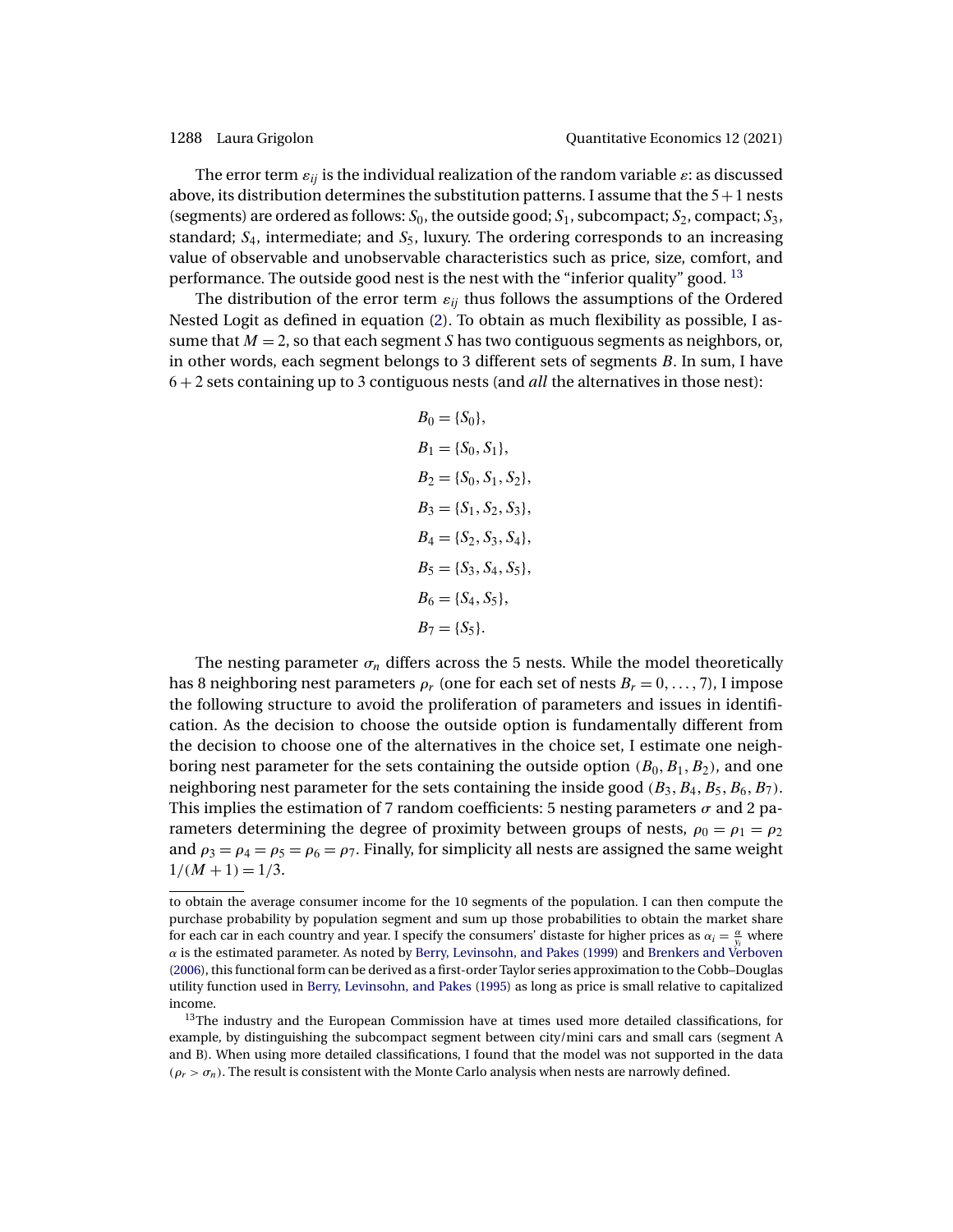### 3.3 *The estimation procedure*

<span id="page-16-0"></span>The estimation procedure for the Ordered Nested Logit model follows the methodological lines of [Berry](#page-30-0) [\(1994\)](#page-30-0), [Berry, Levinsohn, and Pakes](#page-30-0) [\(1995\)](#page-30-0), and the subsequent literature. I exploit the panel features of the data set to specify the product-related error term as follows:  $\xi_{it} = \xi_i + \xi_t + \Delta \xi_{it}$ , where  $\xi_i$  is a fixed-effect for each car model,  $\xi_t$  is a full set of country/year fixed effects, and a set of dummy variables for the number of months each model was available in a country within a given year (for models introduced or dropped within a year).  $\Delta \xi_{jt}$  is the remaining product-related error term.

The estimation procedure is standard in the literature. First, I numerically solve for the error term  $\Delta \xi_{it}$  as a function of the vector of parameters. Second, I interact  $\Delta \xi_{it}$  with a set of instruments to form a generalized method of moments (GMM) estimator.

Consider the solution of  $\Delta \xi_{it}$  first. In the Nested Logit model,  $\Delta \xi_{it}$  has an analytic solution. In the Ordered Nested Logit model,  $\Delta \xi_{jt}$  is the numerical solution of the system  $s = s(\delta, \alpha, \sigma_n, \rho_r)$ . I use a modified version of [Berry, Levinsohn, and Pakes'](#page-30-0)s [\(1995\)](#page-30-0) contraction mapping:  $\delta^{k+1} = \delta^k + [1 - \max(\widehat{\sigma}_n, \widehat{\rho}_r)] \cdot [\ln(s_t) - \ln(s_t(\delta_t^k))]$ . If one does not weigh the second term by  $[1 - \max(\widehat{\sigma}_s, \widehat{\rho}_r)]$ , the procedure may not lead to convergence; see Appendix A in [Grigolon and Verboven](#page-31-0) [\(2014\)](#page-31-0).

Let  $\widehat{\Delta \xi}$  be the sample analogue of the vector  $\Delta \xi$ , and Z the matrix of instruments. The GMM estimator is defined as

$$
\min_{\alpha,\sigma_n,\rho_r} \widehat{\Delta \xi'}(Z\Omega Z') \widehat{\Delta \xi},
$$

where  $\Omega$  is the weighting matrix. I follow a two-step procedure: First, I use the weighting matrix  $\Omega = (Z'Z)^{-1}$ . Then I reestimate the model with the optimal weighting matrix. To minimize the GMM objective function with respect to the parameters  $\alpha$ ,  $\sigma_n$ ,  $\rho_r$ , I first concentrate out the linear parameters β. Also, I do not directly estimate more than 200 car model fixed effects  $\xi_i$ , but instead use a within transformation of the data [\(Baltagi](#page-30-0) [\(1995\)](#page-30-0)). Standard errors are computed using the standard GMM formulas for asymptotic standard errors. Following [Dubé, Fox, and Su](#page-31-0) [\(2012\)](#page-31-0), I use a tight tolerance level to invert the shares using the contraction mapping  $(1e - 12)$ , check convergence for 10 starting values at each step, and check that the first-order conditions are satisfied at convergence.

## 3.4 *Identification*

The GMM estimator requires an instrumental variable vector Z with a rank of at least  $K + 8$  (K is the dimension of the  $\beta$  vector; the price parameter  $\alpha$ ; the five nesting parameters  $\sigma_n$  and the two parameters characterizing correlation between neighboring nests  $\rho_r$ ). The interpretation of  $\Delta \xi_{it}$  as unobserved product quality disqualifies price  $p_{it}$  as an instrument since it could imply a positive correlation with  $\Delta \xi_{it}$ . There are two main reasons for such correlation. First, if an unobservable characteristic, for example, comfort, rises with price, consumers will avoid expensive cars less than they would without that characteristic. Second, if adding comfort is costly for the manufacturer, the price of the car is expected to reflect this cost. A similar argument holds for the correlation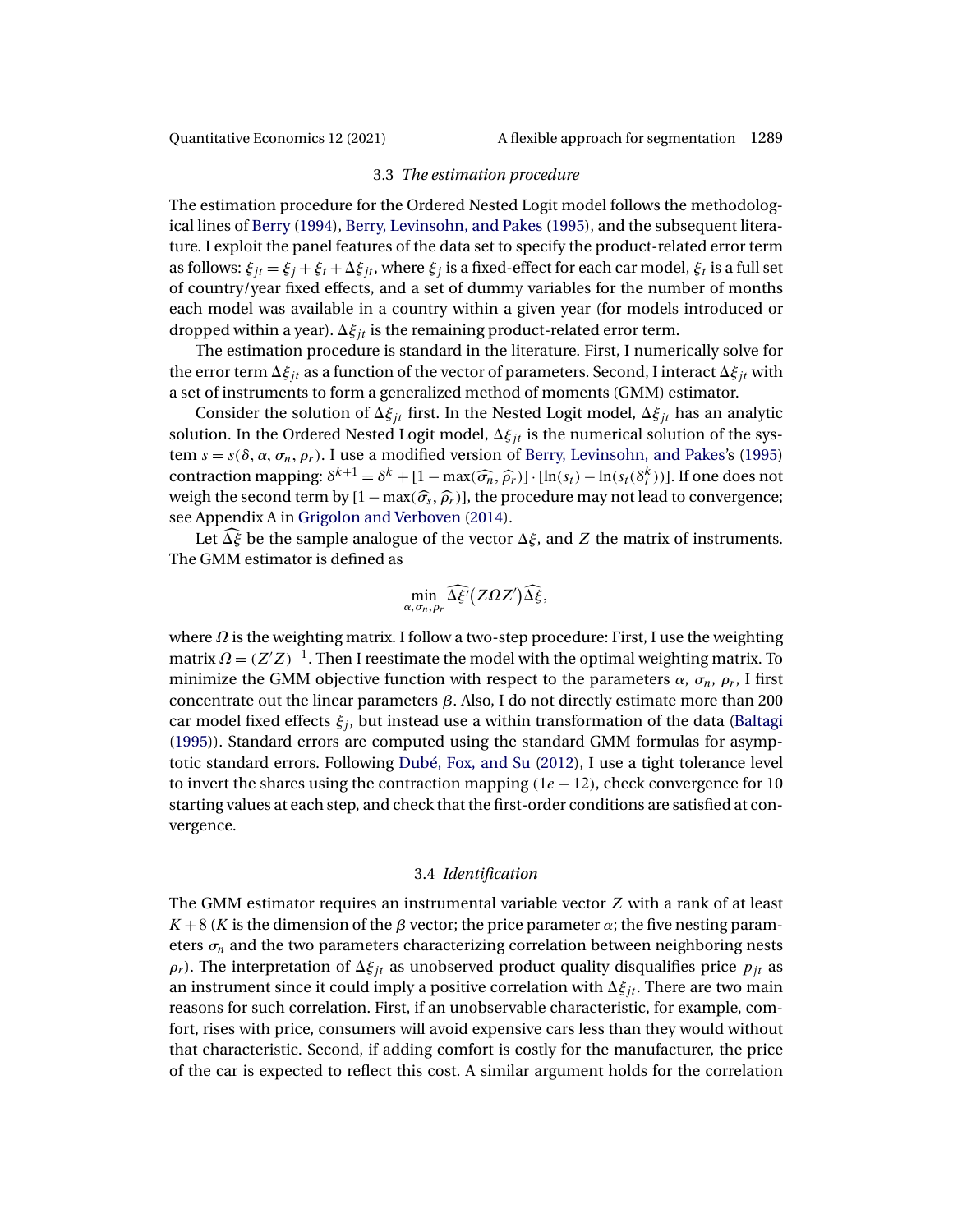<span id="page-17-0"></span>between the shares within a segment or within neighboring segments and  $\Delta \xi_{it}$ : parameters  $\sigma_n$  and  $\rho_r$  are special kinds of random coefficients [\(Cardell](#page-30-0) [\(1997\)](#page-30-0)). [Berry and Haile](#page-30-0) [\(2014\)](#page-30-0) clarify that, even abstracting from price endogeneity, identification of random coefficients requires instrumentation for the endogenous market shares; this calls for instrumentation of the share terms.

Following [Berry, Levinsohn, and Pakes](#page-30-0) [\(1995\)](#page-30-0), I assume that the observed product characteristics  $x_{jt}$  are uncorrelated with the unobserved product characteristics  $\Delta \xi_{jt}$ , so product characteristics  $x_{jt}$  are included in the matrix of instruments. Note that this assumption is weaker than the often adopted assumption that  $x_{it}$  is uncorrelated with  $\xi_{jt}$ .

I include three sets of moment conditions. The first set focuses on the identification of the price coefficient. [Armstrong](#page-29-0) [\(2016\)](#page-29-0) suggested the use of cost-shifters, especially when the number of products is large, to identify price effects. I use input prices derived from the country of production of each car: a steel price index interacted with car weight (as a proxy for material costs), unit labor costs in the country of production, and a dummy for whether the country of production and destination are the same.<sup>14</sup>

The second set of instruments, often used in the literature, includes interactions of the exogenous characteristics. In particular, I use (i) counts and sum of the characteristics of other products of competing firms by segment; (ii) counts and sum of the characteristics of other products of the same firm by segment; (iii) counts and sum of the characteristics of other products of competing firms by a set of segments  $B_r$ ; (iv) counts and sum of the characteristics of other products of the same firm by a set of segments  $B_r$ . These instruments originate from supply side considerations, where I assume that firms set prices according to a Bertrand–Nash game. When the number of products in one segment, or in the neighboring segments increases, demand should become more elastic and this should affect prices and shares. Similarly, if one firm produces a large share of the products in one segment or in neighboring segments, sales and prices for each product of that particular firm should be higher.

Following [Gandhi and Houde](#page-31-0) [\(2019\)](#page-31-0), the third set of instruments is the difference in car attributes to capture the relative position of each product in the characteristic space. Those instruments approximate the optimal instrumental variables I used with simulated data without requiring initial estimates.<sup>15</sup> In particular, I construct the sum of square of characteristic differences within each segment and within each set of segments,  $B_r$ .<sup>16</sup>

<sup>&</sup>lt;sup>14</sup>In the data, car models are produced in 23 different countries. As a test for weak instruments, I run a simple logit model using these three instruments for price, while accounting for heteroskedastic errors. The F-test is 35.1, above 10, the rule-of-thumb proposed by [Staiger and Stock](#page-32-0) [\(1997\)](#page-32-0). The effective F-statistic [\(Olea and Pflueger](#page-32-0) [\(2013\)](#page-32-0)) equals 31.6, which is above 18.97 for 5% maximal bias relative to OLS.

<sup>&</sup>lt;sup>15</sup>With simulated data, I did not need to use any approximation because I constructed the optimal instruments from the parameters and the functional form assumptions of the true data generating process.

<sup>&</sup>lt;sup>16</sup>A flexible Random Coefficients Logit would also obtain obtain realistic substitution patterns. In the Online Supplmentary Material in Appendix B, Specification 2, I use a Random Coefficients Logit specification with a flexible matrix of parameters governing the heterogeneity in preferences, which allows consumer valuations to be correlated across characteristics. [Gandhi and Houde](#page-31-0) [\(2019\)](#page-31-0) provide an insightful discussion on the identification of correlated random coefficients. They use interactions between continu-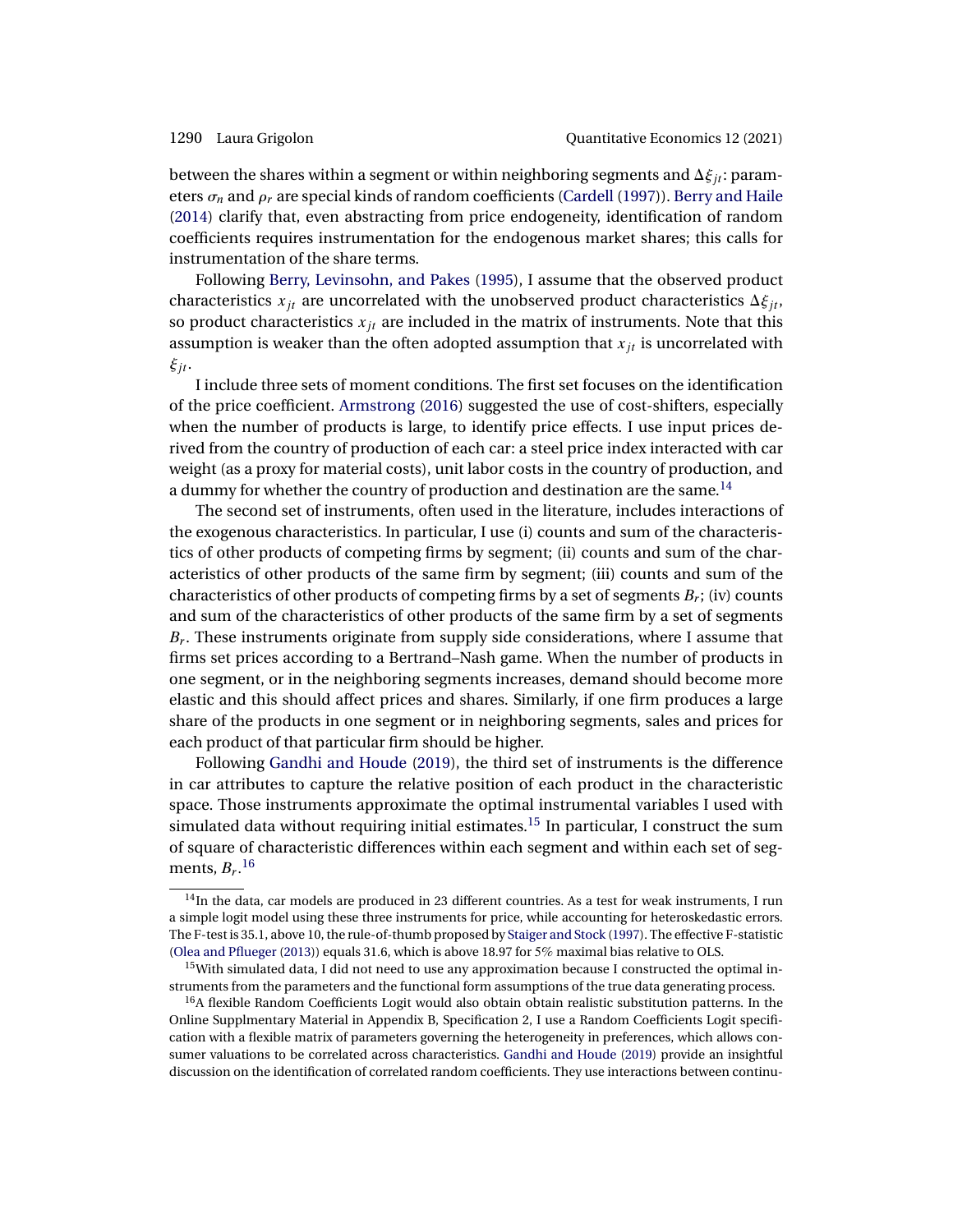### 4. Results

### 4.1 *Demand estimates*

<span id="page-18-0"></span>Table 4 shows the parameter estimates for four specifications. The first one (Nested Logit I) is the one-level Nested Logit model, which imposes  $\rho_r = 0$ . The second specification (Ordered Nested Logit I) is an Ordered Nested Logit with  $M = 2$ ; both  $\sigma_s$  and  $\rho_r$  are estimated and the coefficient of price,  $\alpha_i$ , is specified as  $\alpha/y$ , where y is equal to income per capita of each country. The third specification (Nested Logit II) is a Random Coefficients Nested Logit, which again imposes  $\rho_r = 0$  but allows for heterogeneity in price sensitivities, so that  $\alpha_i = \alpha/y_i$ . Finally, the fourth specification (Ordered Nested Logit II) is an Ordered Nested Logit identical to the second specification, in which we have both  $\sigma_s$  and  $\rho_r$ , with the addition of heterogeneity in price sensitivities:  $\alpha_i = \alpha / y_i$ .

|                                              | Nested Logit I<br>(1)           |         | Ordered NL I<br>(2)                                        |         | Nested Logit II<br>(3) |         | Ordered NL II<br>(4) |         |
|----------------------------------------------|---------------------------------|---------|------------------------------------------------------------|---------|------------------------|---------|----------------------|---------|
|                                              | Estimate                        | St.Err. | Estimate                                                   | St.Err. | Estimate               | St.Err. | Estimate             | St.Err. |
|                                              |                                 |         | Mean valuations for the characteristics in $x_{it}(\beta)$ |         |                        |         |                      |         |
| Price/Income                                 | $-1.43$                         | 0.17    | $-1.31$                                                    | 0.13    | $-1.11$                | 0.28    | $-1.02$              | 0.20    |
| Power $(kW/100)$                             | 0.80                            | 0.12    | 0.68                                                       | 0.09    | 0.43                   | 0.11    | 0.31                 | 0.08    |
| Fuel consumpt. (€/10,00km)                   | $-0.72$                         | 0.10    | $-0.44$                                                    | 0.08    | $-0.84$                | 0.10    | $-0.53$              | 0.07    |
| Width $(cm/100)$                             | 0.52                            | 0.18    | 0.45                                                       | 0.14    | 0.60                   | 0.18    | 0.54                 | 0.14    |
| Height $(cm/100)$                            | 1.13                            | 0.16    | 0.93                                                       | 0.12    | 1.20                   | 0.17    | 1.00                 | 0.12    |
| Foreign $(0/1)$                              | $-0.44$                         | 0.02    | $-0.30$                                                    | 0.02    | $-0.48$                | 0.02    | $-0.34$              | 0.02    |
|                                              | Nesting parameters $(\sigma_n)$ |         |                                                            |         |                        |         |                      |         |
| Subcompact                                   | 0.95                            | 0.02    | 0.96                                                       | 0.02    | 0.91                   | 0.02    | 0.92                 | 0.02    |
| Compact                                      | 0.77                            | 0.02    | 0.82                                                       | 0.01    | 0.77                   | 0.02    | 0.82                 | 0.01    |
| Intermediate                                 | 0.80                            | 0.02    | 0.83                                                       | 0.02    | 0.79                   | 0.02    | 0.83                 | 0.02    |
| Standard                                     | 0.78                            | 0.03    | 0.85                                                       | 0.02    | 0.77                   | 0.03    | 0.86                 | 0.02    |
| Luxury                                       | 0.35                            | 0.07    | 0.68                                                       | 0.05    | 0.33                   | 0.07    | 0.68                 | 0.05    |
|                                              |                                 |         | Neighboring Nesting Parameters $(\rho_r)$                  |         |                        |         |                      |         |
| $\rho_0 = \rho_1 = \rho_2$                   |                                 |         | 0.13                                                       | 0.11    |                        |         | 0.20                 | 0.12    |
| $\rho_3 = \rho_4 = \rho_5 = \rho_6 = \rho_7$ |                                 |         | 0.68                                                       | 0.08    |                        |         | 0.68                 | 0.08    |
| Model FE                                     | Yes                             |         | Yes                                                        |         | Yes                    |         | Yes                  |         |
| Year Country FE                              | Yes                             |         | Yes                                                        |         | Yes                    |         | Yes                  |         |
| Income distr.                                | No                              |         | No                                                         |         | Yes                    |         | Yes                  |         |
| Own Elasticity                               | $-6.931$                        |         | $-8.300$                                                   |         | $-4.181$               |         | $-4.944$             |         |

TABLE 4. Parameter estimates for alternative demand models.

*Note*: The table shows the parameter estimates and standard errors for the three demand models: (i) the Nested Logit model, which assumes homogenous income distribution ( $\alpha_i = \alpha/y$ ) and set the neighboring segmentation parameter at zero  $(\rho = 0)$ ; (ii) the Ordered Nested Logit I with homogenous income distribution  $(\alpha_i = \alpha/y)$  and two neighboring nest parameters, one for the sets containing the outside option  $(B_0, B_1, B_2)$ , and one for the sets containing the inside good  $(B_3, B_4, B_5, B_6, B_7)$ ; (iii) the Nested Logit with heterogeneous income distribution ( $\alpha_i = \alpha/y_i$ ); (iv) the Ordered Nested Logit with heterogeneous income distribution  $(\alpha_i = \alpha/y_i)$  and two neighboring nest parameters, one for the sets containing the outside option  $(B_0, B_1, B_2)$ , and one for the sets containing the inside good  $(B_3, B_4, B_5, B_6, B_7)$ . The total number of observations (models/markets) is 5788, where markets refer to the 3 countries and 14 years.  $NL =$  Nested Logit.

ous characteristics pairs to identify the correlation in taste heterogeneity and illustrate the strength of their identification strategy in a controlled setting.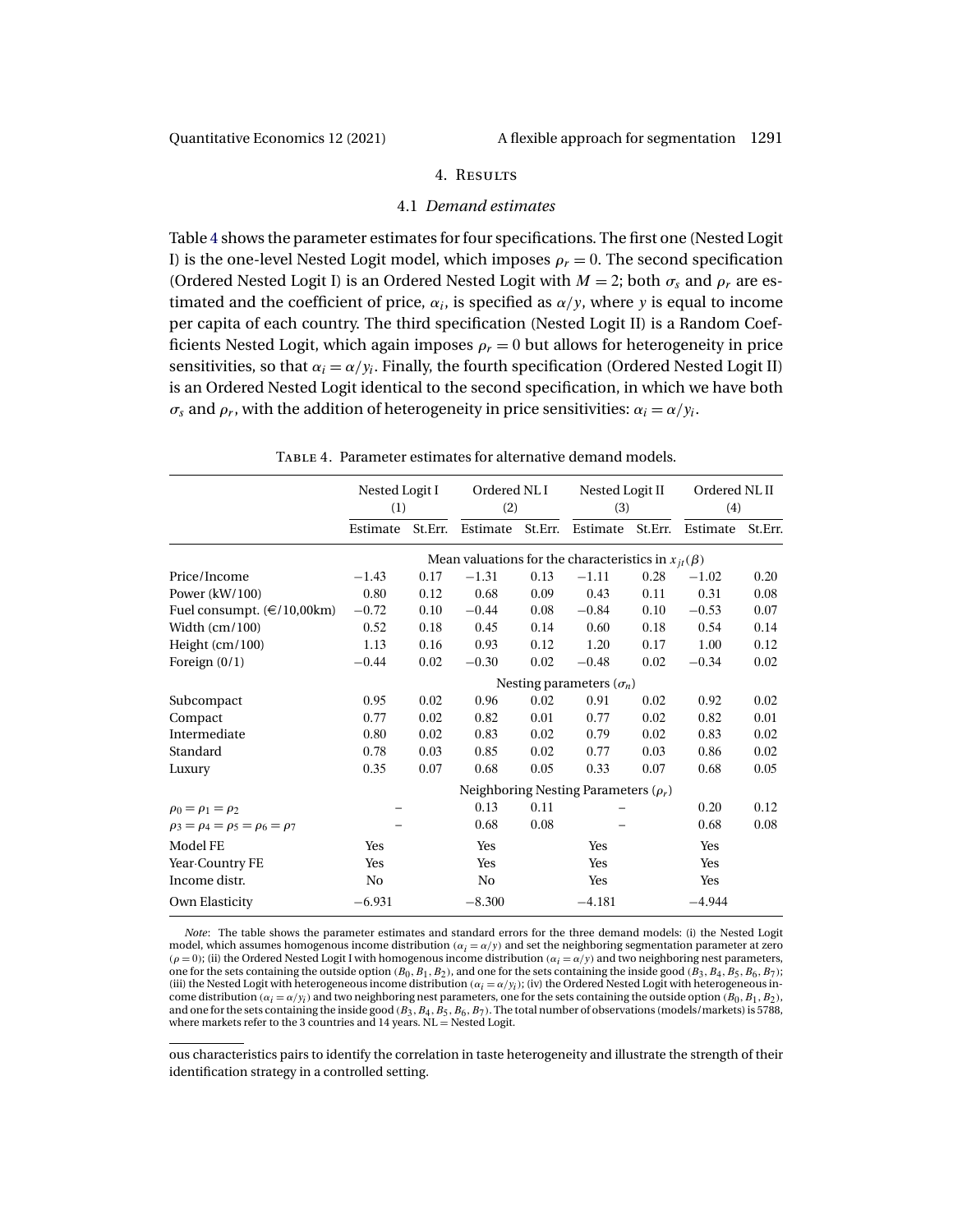<span id="page-19-0"></span>Allowing heterogeneity in price sensitivity is useful for two reasons. First, if a researcher believes that coefficients on both market segmentation and some continuously measured characteristics are random, a "mixed" Ordered Nested Logit model can represent well such situation. Including a random coefficient on price is useful to illustrate the flexibility of the model. Second, modeling heterogeneity in price sensitivities is important because of the focus on price elasticities, especially when considering demand for large budget share products, such as cars. The Ordered Nested Logit model is well suited to capture heterogeneity attributable to market segmentation, and does so more flexibly than the Nested Logit while retaining tractability. At the same time, price sensitivity is a particularly relevant aspect of heterogeneity that may not be completely captured by market segmentation alone. Adding a random coefficient to the Ordered Nested Logit is a tractable solution to flexibly account for heterogeneity in both dimensions. As the random coefficient on price is based on the income distribution, it also accounts for differences in prices and market shares attributable to differences in the distribution of income across countries. Of course, this comes at the cost of losing the closed-form solution for market shares, but can be reasonable to capture the features of the market under study.

In all four models, the price parameter  $(\alpha_i)$  and the parameters of the characteristics  $(\beta)$  have the expected sign and are all significantly different from zero. Most parameter estimates have also roughly the same magnitude. In the Nested Logit model I (Column 1), the nesting parameters are all precisely estimated; their magnitude is consistent with random utility maximization ( $0 < \sigma_n < 1$ ) and (nonmonotonically) decreases from subcompact to luxury: Consumer preferences are more homogeneous for subcompact cars  $(\sigma_1 = 0.95)$  with respect to luxury cars  $(\sigma_5 = 0.35)$ . This is consistent with earlier findings by [Goldberg and Verboven](#page-31-0) [\(2001\)](#page-31-0) and [Brenkers and Verboven](#page-30-0) [\(2006\)](#page-30-0). Higher values of  $\sigma_n$  also imply stronger within group substitution relative to substitution to the outside option.

In the second specification, the Ordered Nested Logit I (Column 2), parameters  $\sigma_n$ are again precisely estimated and nonmonotonically decreasing. The first neighboring nesting parameter, capturing correlation between proximate nests when the outside nest option is included, is low in magnitude and imprecisely estimated ( $\rho = 0.13$ ); the second neighboring nesting parameter is precisely estimated and indicates that correlation between neighboring segments is strongly supported by the data:  $\rho = 0.68$  with a standard error of 0.08. The null hypothesis of  $\rho_r = 0$  assumed by the Nested Logit is rejected against the alternative hypothesis of a more general Ordered Nested Logit model; in other words, the Nested Logit I is rejected against the more general Ordered Nested Logit I.

The third and fourth specifications are identical to the first and the second, with the addition of heterogeneity in price sensitivity. Again, the estimates of  $\sigma_n$  are significantly different from zero in both models. For the Ordered Nested Logit II, the null hypothesis of  $\rho_r = 0$  assumed by the Nested Logit II is again rejected. In sum, both heterogeneity in price and in market segmentation are important as demonstrated by the Ordered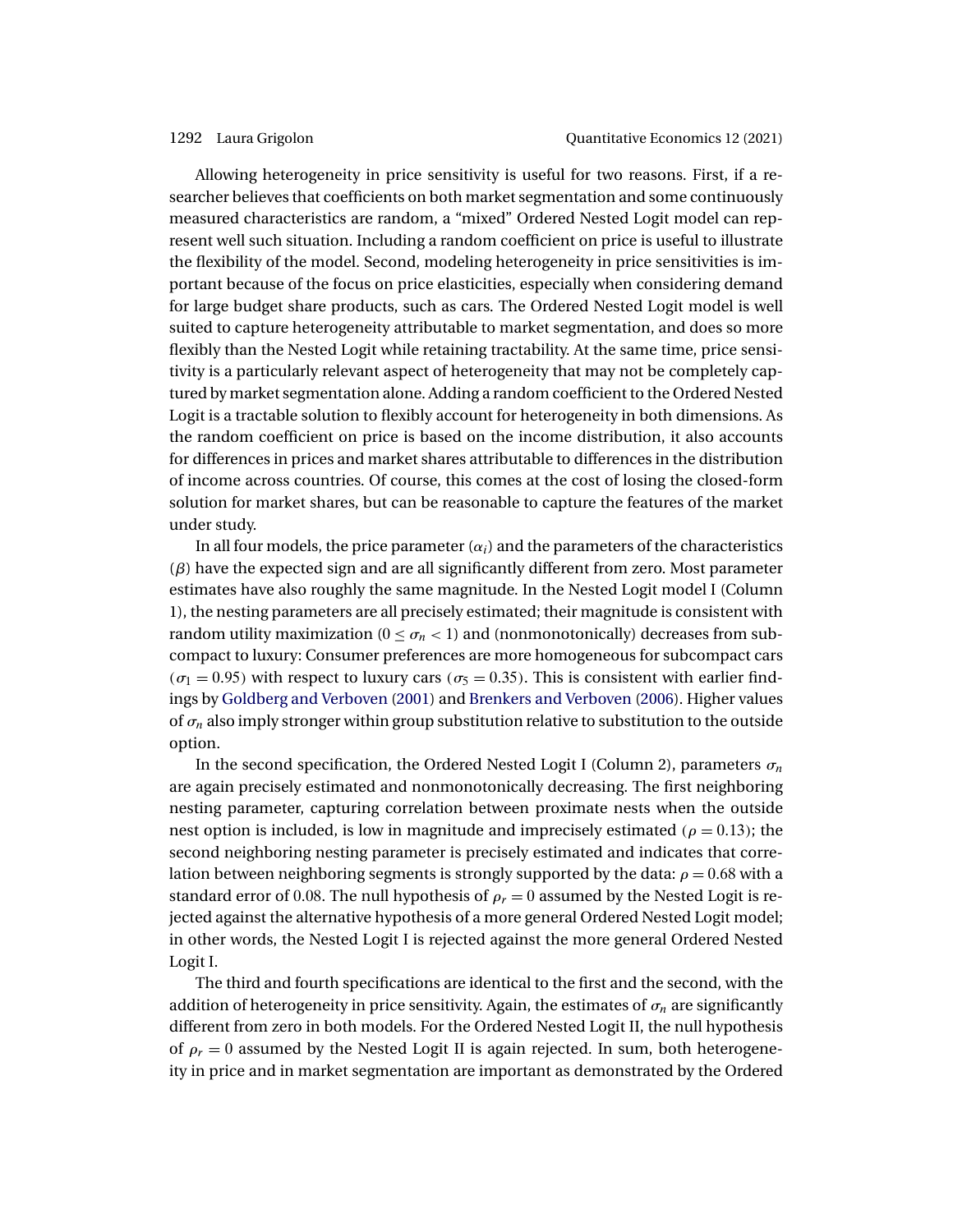<span id="page-20-0"></span>

Nested Logit II: when adding the dimension of price heterogeneity, correlation between neighboring segments remains relevant.<sup>17</sup>

The Ordered Nested Logit I and the Nested Logit II are nonnested models. I use the test proposed by [Rivers and Vuong](#page-32-0) [\(2002\)](#page-32-0) for selection among misspecified nonnested models, where the selection criteria is based on the value of the GMM objective function. In particular, I use values of the first-step objective function, employing the same estimator of the weighting matrix, based on the same set of instruments. The test statistic is  $T = \frac{(Q_1 - Q_2)}{\hat{\sigma}}$ , where  $Q_i$  is the value of the GMM function of model *i*, and  $\hat{\sigma}$  the estimated well is a standard deviation of the difference between  $Q'_0$  is The test above that the value of the standard deviation of the difference between  $Q_{i}^{\prime}$ s. $^{18}$  The test shows that the Ordered Nested Logit I is asymptotically "better" (less misspecified) with respect to the Nested Logit II. I interpret the result as evidence that correlation between neighboring segments matters more in this data with respect to the another dimension of heterogeneity, price sensitivity.

Finally, all models imply similar own-price elasticities; demand is always elastic, which is consistent with oligopolistic profit maximization.

## 4.2 *Substitution patterns: Segment-level price elasticities*

The implications of rejecting the Nested Logit in favor of the Ordered Nested Logit model are most clearly illustrated by the implied substitution patterns at segment level. Table [5](#page-21-0) presents own- and cross-price elasticities constructed by simulating the effect on demand of a joint 1% price increase of all cars in a given segment.

The own-price elasticities across the four models are similar in terms of magnitude and tend to be higher for the most expensive classes. The monotonic relationship between own-price elasticity and price is the result of the assumption that price enters utility linearly and is clearly mitigated by modeling heterogeneity in consumer preferences for segments ( $\sigma_n$  and  $\rho_r$ ) and especially income: see Nested Logit II and Ordered Nested Logit II.

The cross-price elasticities are the most interesting results. By construction, the onelevel Nested Logit model implies a fully symmetric substitution pattern, namely identical cross-price elasticities in each row. Thus, a 1% price increase to all subcompact cars raises demand in the compact and luxury segments by the same amount,  $0.01\%$ . By contrast, the Ordered Nested Logit model delivers more plausible substitution patterns.

 $17$ I formally test (i) the Nested Logit I against the Ordered Nested Logit I, and (ii) the Nested Logit II against the Ordered Nested Logit II by using the likelihood ratio test adapted to the GMM context, where the likelihood ratio statistic is defined as the difference between the value of the objective function of the restricted model and the value of the objective function of the unrestricted model [\(Hayashi](#page-31-0) [\(2000\)](#page-31-0)). Under the null hypothesis, the statistic is asymptotically  $\chi^2$  distributed with degrees of freedom equal to the number of restrictions. Each restricted model is rejected against the more general model.

 $18$ The variance of the difference is estimated using bootstrap simulations, with resampling of the independent markets t. The null hypothesis is that the two nonnested models are asymptotically equivalent. The first alternative hypothesis  $(H_1)$  is that model 1 is asymptotically "better" (less misspecified) than model 2; the second alternative hypothesis  $(H_2)$  is that model 2 is asymptotically better than model 1. The value of T is compared to the critical values of a standard normal; with  $\alpha$  denoting the size of the test and  $t_{\alpha/2}$  the value of the inverse standard normal distribution evaluated at  $1 - \alpha/2$ . If  $T < -t_{\alpha/2}$ ,  $H_0$  is rejected in favor of  $H_1$ ; if  $T > t_{\alpha/2}$ ,  $H_0$  is rejected in favor of  $H_2$ . Otherwise,  $H_0$  is not rejected.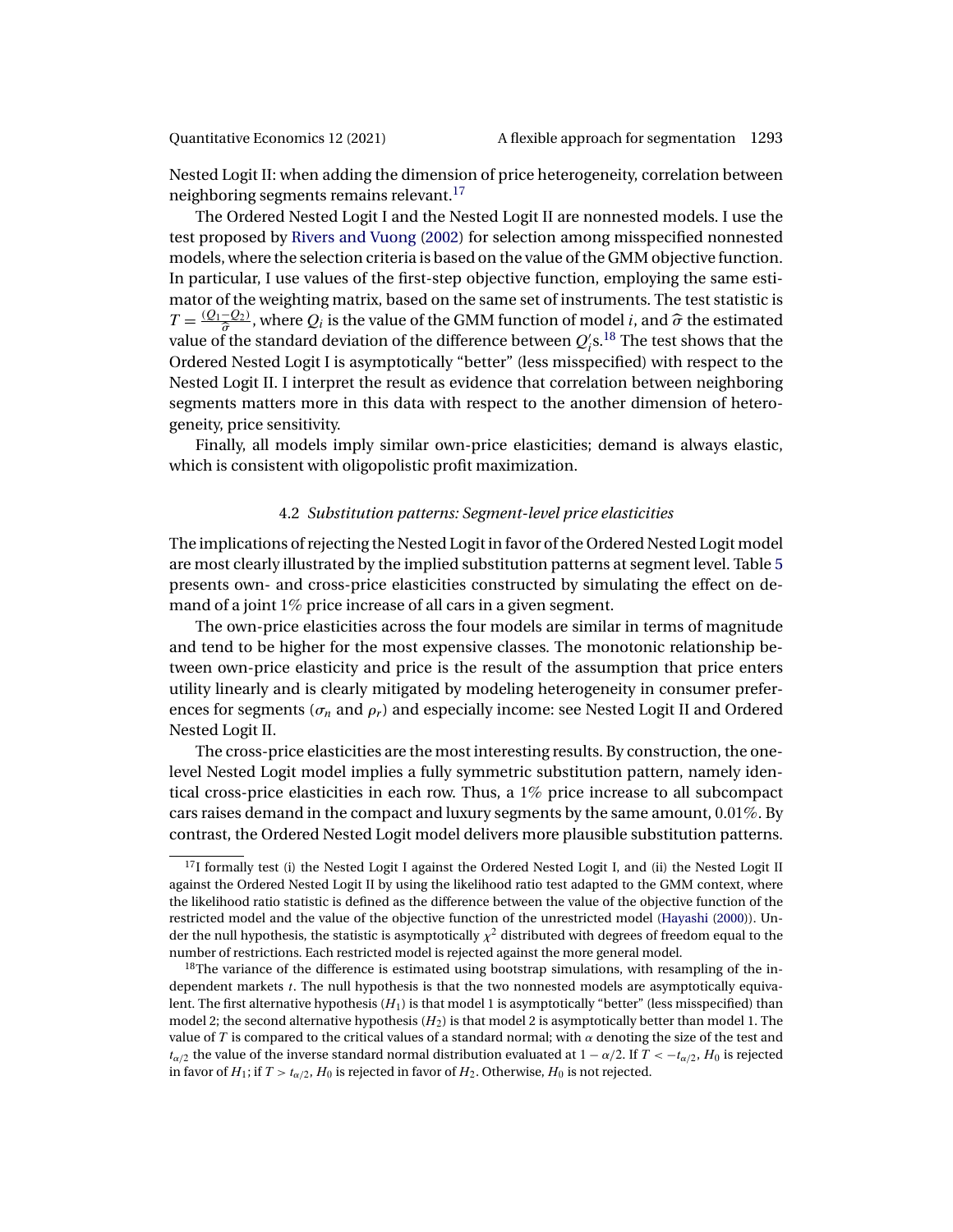<span id="page-21-0"></span>1294 Laura Grigolon Quantitative Economics 12 (2021)

|                         | Outside | Subcompact | Compact  | Intermediate | Standard | Luxury   |  |  |
|-------------------------|---------|------------|----------|--------------|----------|----------|--|--|
| Nested Logit I          |         |            |          |              |          |          |  |  |
| Subcompact              | 0.010   | $-0.593$   | 0.010    | 0.010        | 0.010    | 0.010    |  |  |
| Compact                 | 0.015   | 0.015      | $-0.872$ | 0.015        | 0.015    | 0.015    |  |  |
| Intermediate            | 0.006   | 0.006      | 0.006    | $-1.204$     | 0.006    | 0.006    |  |  |
| Standard                | 0.009   | 0.009      | 0.009    | 0.009        | $-1.417$ | 0.009    |  |  |
| Luxury                  | 0.011   | 0.011      | 0.011    | 0.011        | 0.011    | $-2.092$ |  |  |
| Ordered Nested Logit I  |         |            |          |              |          |          |  |  |
| Subcompact              | 0.010   | $-0.829$   | 0.224    | 0.093        | 0.009    | 0.009    |  |  |
| Compact                 | 0.014   | 0.336      | $-1.309$ | 0.394        | 0.164    | 0.014    |  |  |
| Intermediate            | 0.006   | 0.059      | 0.164    | $-2.514$     | 0.474    | 0.195    |  |  |
| Standard                | 0.008   | 0.008      | 0.095    | 0.657        | $-2.607$ | 0.653    |  |  |
| Luxury                  | 0.010   | 0.010      | 0.010    | 0.323        | 0.776    | $-3.166$ |  |  |
| Nested Logit II         |         |            |          |              |          |          |  |  |
| Subcompact              | 0.009   | $-0.506$   | 0.008    | 0.008        | 0.008    | 0.008    |  |  |
| Compact                 | 0.012   | 0.012      | $-0.709$ | 0.012        | 0.012    | 0.012    |  |  |
| Intermediate            | 0.005   | 0.005      | 0.005    | $-0.923$     | 0.005    | 0.005    |  |  |
| Standard                | 0.007   | 0.007      | 0.007    | 0.007        | $-1.042$ | 0.007    |  |  |
| Luxury                  | 0.007   | 0.008      | 0.008    | 0.009        | 0.009    | $-1.386$ |  |  |
| Ordered Nested Logit II |         |            |          |              |          |          |  |  |
| Subcompact              | 0.009   | $-0.716$   | 0.182    | 0.065        | 0.007    | 0.007    |  |  |
| Compact                 | 0.012   | 0.272      | $-1.043$ | 0.274        | 0.112    | 0.011    |  |  |
| Intermediate            | 0.005   | 0.040      | 0.114    | $-1.848$     | 0.357    | 0.119    |  |  |
| Standard                | 0.006   | 0.006      | 0.064    | 0.487        | $-1.858$ | 0.402    |  |  |
| Luxury                  | 0.006   | 0.007      | 0.007    | 0.193        | 0.467    | $-1.974$ |  |  |

Table 5. Segment-level price elasticities in Germany for alternative demand models.

*Note*: The table reports the segment-level own- and cross-price elasticities (when the price of all products in the same segment is increased by 1%). The elasticities are based on the parameter estimates in Table [4.](#page-18-0) They refer to Germany in 2011.

A 1% price increase in the subcompact segment has a stronger effect on demand of the two proximate segments: compact  $(+0.22\%)$  and intermediate  $(+0.09\%)$  compared to luxury  $(+0.01\%)$ . These numbers are comparable to the ones reported by [Grigolon and](#page-31-0) [Verboven](#page-31-0) [\(2014\)](#page-31-0) in the analysis of the segment-level price elasticities for the Random Coefficients Logit model. The Ordered Nested Logit model I is flexible, but still parsimonious in the number of parameters, so that only the two immediately proximate segments (on the left and on the right) are the neighboring ones. Outside the neighboring segments, the Ordered Nested Logit model still retains the modeling assumptions of the Nested Logit model. Thus, substitution patterns are symmetric outside the neighboring segments.

In the third and fourth models, the property of symmetry outside proximate segments does not hold as both models also incorporate a random coefficient on price. However, cross-price elasticities are still quite symmetric in the Nested Logit II. In the Ordered Nested Logit II, the cross-price elasticities are asymmetric, albeit such asymmetry is slightly less pronounced with respect to the Ordered Nested Logit I.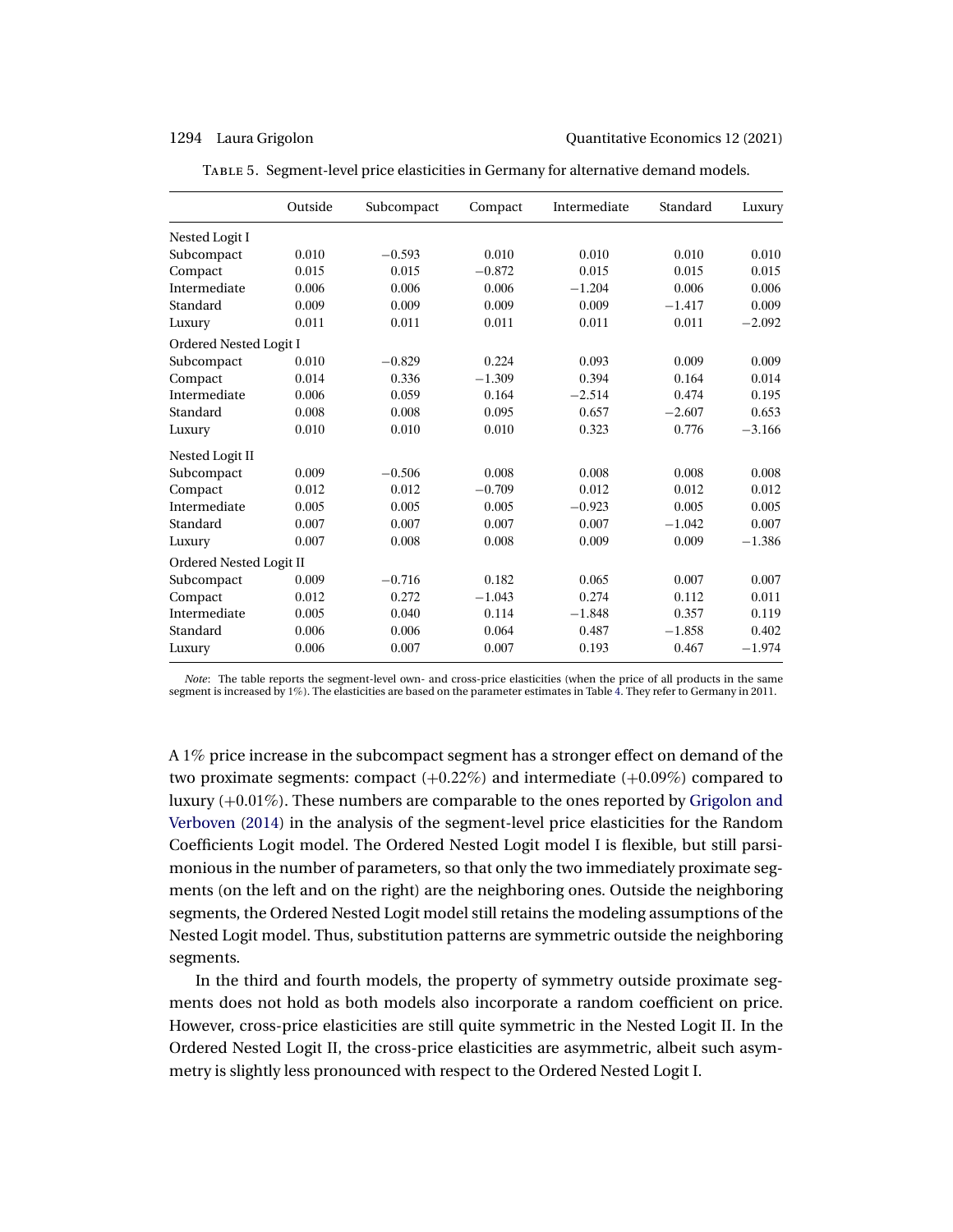<span id="page-22-0"></span>

### 5. Counterfactuals

*Entry of premium subcompact* Since the early 2000s, luxury brands have entered the lower segments of the car market, such as subcompacts and compacts. The vehicles launched by those brands feature distinctive characteristics with respect to the incumbents: for their power, accessories, image, and, of course, price they resemble a vehicle from a higher segment. This trend has diluted the traditional borders between segments in the automobile market. I consider in particular three premium subcompacts: Audi A1, BMW Mini (both the hatchback and wagon versions), and the Fiat 500 Abarth, an upgraded version of the Fiat 500. Table C.11 in the Online Supplementary Material in Appendix C (Grigolon [\(2021\)](#page-31-0)) presents summary statistics of the characteristics of those three vehicles compared to the average subcompact and compact car. Their price and horsepower are significantly higher, while there is no statistically significant difference in fuel consumption and size with respect to the average subcompact car. In contrast, with respect to the average compact car, only size is significantly lower.

I simulate a counterfactual scenario without those three premium subcompacts. Table 6 summarizes the implied diversion ratios by segment. Those ratios measure the fraction of sales diverted to other products, in the same segment or other segments, when the premium subcompacts are removed. In the simulation, I account for the response of other car makers by solving the differentiated product model for the change in equilibrium prices induced by the removal of the products. The Nested Logit model suggests that, absent the choice of premium subcompacts, 95% of sales would be diverted to other subcompact cars, while sales of upper segments would practically not be affected. The Ordered Nested Logit I, which allows for the possibility of asymmetric correlation between neighboring nests, still predicts that most substitution (93%) happens within the subcompact segment, but now 2% of sales would be diverted to compact cars. In both cases, the diversion ratio to the outside good is around 5%.

The Nested Logit II (with heterogeneity in price sensitivity) yields a slightly higher increase in sales of compact cars with respect to the Nested Logit (024 versus 010). In

| Diversion ratios (%) | Nested Logit I | Ordered Nested Logit I | Nested Logit II | Ordered Nested Logit II |
|----------------------|----------------|------------------------|-----------------|-------------------------|
| Outside              | 5.17           | 4.63                   | 11.34           | 11.60                   |
| Subcompact           | 94.60          | 93.13                  | 88.14           | 82.85                   |
| Compact              | 0.10           | 1.94                   | 0.24            | 4.70                    |
| Intermediate         | 0.03           | 0.25                   | 0.08            | 0.64                    |
| Standard             | 0.04           | 0.03                   | 0.10            | 0.11                    |
| Luxury               | 0.06           | 0.03                   | 0.09            | 0.09                    |

Table 6. Diversion ratios after the removal of premium subcompact cars.

*Note*: The table reports the diversion ratios (in percent) by segment after removing three premium subcompact car models: Audi A1, BMW Mini (both the hatchback and wagon versions) and the Fiat 500. Diversion ratios: share of fraction of sales diverted to other products in the same segment or other segments. The simulations are based on the parameter estimates in Table [4.](#page-18-0) They refer to Germany in 2011.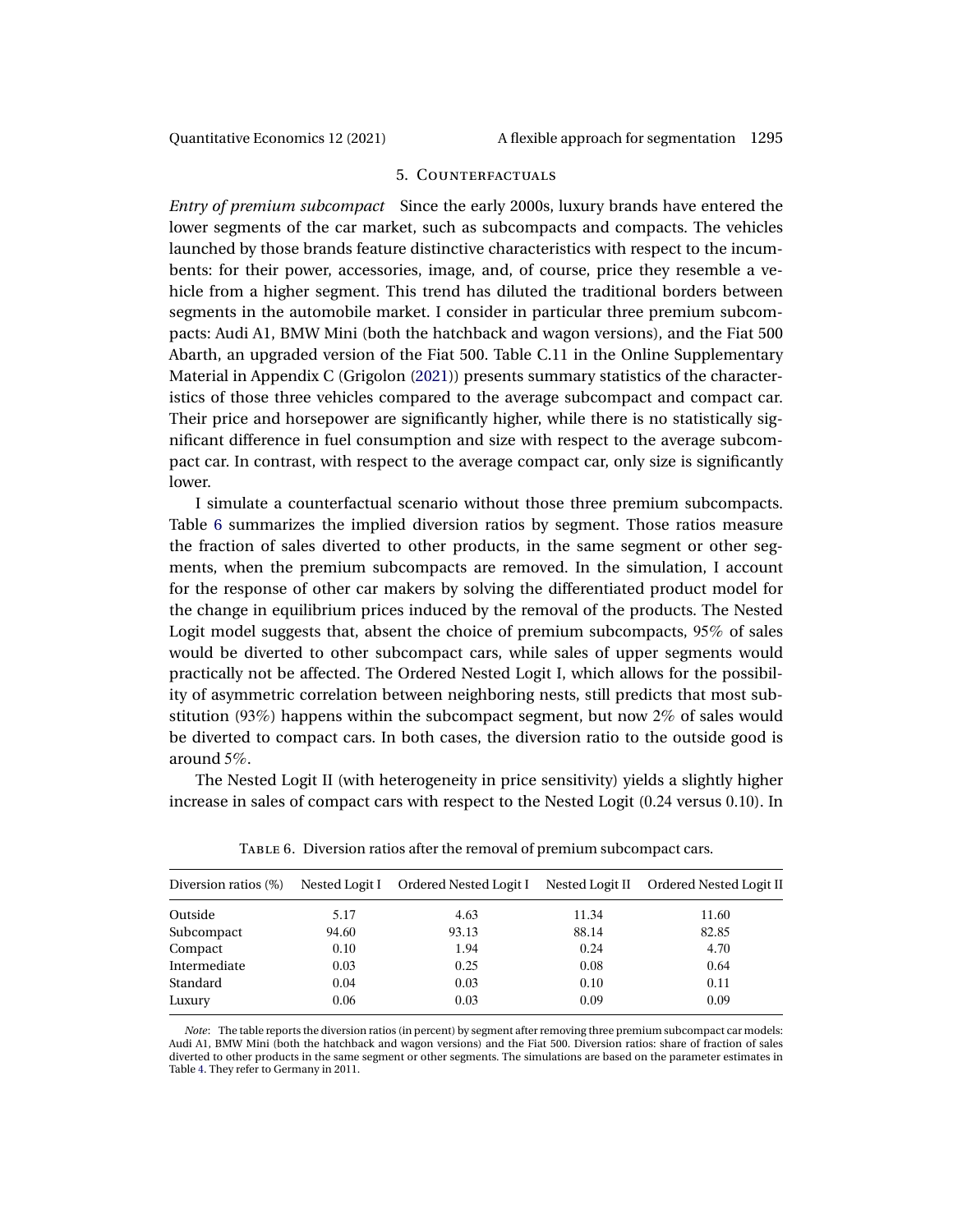<span id="page-23-0"></span>contrast, the Ordered Nested Logit II, which incorporates heterogeneity in price sensitivity as well, predicts that 47% of sales are diverted to the compact segment, and 116% to the outside good. Both the Nested Logit II and the Ordered Nested Logit II predict similar patterns of substitution toward the outside good.

*The effects of targeted environmental policies* Asymmetric substitution patterns across segments are particularly important when looking at asymmetric policies. An example is a targeted scrapping scheme, which encourages consumers to scrap an old vehicle and purchase a cleaner one. The data set comprises: (i) the 2009 German scrapping scheme, which was not targeted (it provided an incentive to purchase a new car regardless of its fuel efficiency); (ii) the 2008–2011 French scrapping scheme, which was targeted, and the feebate program (Bonus/Malus); (iii) various Italian scrapping schemes, which are mostly targeted but not sizeable.<sup>19</sup> The French scrapping scheme in combination with the feebate program is the only notably asymmetric policy. In practice, cleaner cars in the data set mostly received only a modest rebate ( $\in$ 200), while polluting cars were mostly subject to a modest fee ranging from  $\epsilon$ 200 to 750. Cars emitting more than 160g of  $CO<sub>2</sub>$  per kilometer would be subject to the sizeable fee of  $\in$ 2600, but only a handful of cars in the data meet the requirement, so the asymmetry in the policy is limited.<sup>20</sup>

What would be the effect of a bolder environmental policy? I simulate the impact of a  $\epsilon$  5000 subsidy to cars emitting less than 140 g of CO<sub>2</sub> per kilometer. The first column of Table 7 illustrates the asymmetry of the policy as it mostly benefits subcompact and

|              | Eligible cars % | % Change in Sales |                                  |                 |                            |  |  |
|--------------|-----------------|-------------------|----------------------------------|-----------------|----------------------------|--|--|
|              |                 | Nested Logit I    | <b>Ordered Nested</b><br>Logit I | Nested Logit II | Ordered Nested<br>Logit II |  |  |
| Outside      |                 | $-0.61$           | $-0.60$                          | $-0.45$         | $-0.46$                    |  |  |
| Subcompact   | 93.02           | 24.28             | 30.00                            | 18.36           | 23.37                      |  |  |
| Compact      | 39.39           | 8.57              | 4.82                             | 6.21            | 3.01                       |  |  |
| Intermediate | 8.33            | 5.40              | 4.43                             | 3.75            | 2.84                       |  |  |
| Standard     | 0.00            | $-0.61$           | $-4.21$                          | $-0.46$         | $-2.97$                    |  |  |
| Luxury       | 0.00            | $-0.65$           | $-1.45$                          | $-0.47$         | $-1.03$                    |  |  |

TABLE 7. The effect of a subsidy to clean cars on market shares.

*Note*: The table reports the effect of  $\epsilon$ 5000 subsidy to cars emitting less than 140g of CO<sub>2</sub>. The simulations are based on the parameter estimates in Table [4.](#page-18-0) They refer to Germany in 2011.

19For more information, see Table A1 of [Grigolon, Leheyda, and Verboven](#page-31-0) [\(2016\)](#page-31-0) and Table 1 of [D'Haultfoeuille, Givord, and Boutin](#page-31-0) [\(2014\)](#page-31-0).

 $^{20}$  I tested the predictions of the four models to the French environmental policy. In particular, I compare the market shares observed in 2007 (before the policy) and the simulated market shares of 2008 setting the environmental policy to zero and the fuel prices at the level of 2007. Table C.12 in the Online Supplementary Material in Appendix C shows that the four models, though suffering from the limitations of a static framework, predict counterfactual shares that are very close to the observed ones. The Ordered Nested Logit models imply counterfactual shares similar to the ones produced by the Nested Logit models because the asymmetry in the policy is actually rather limited.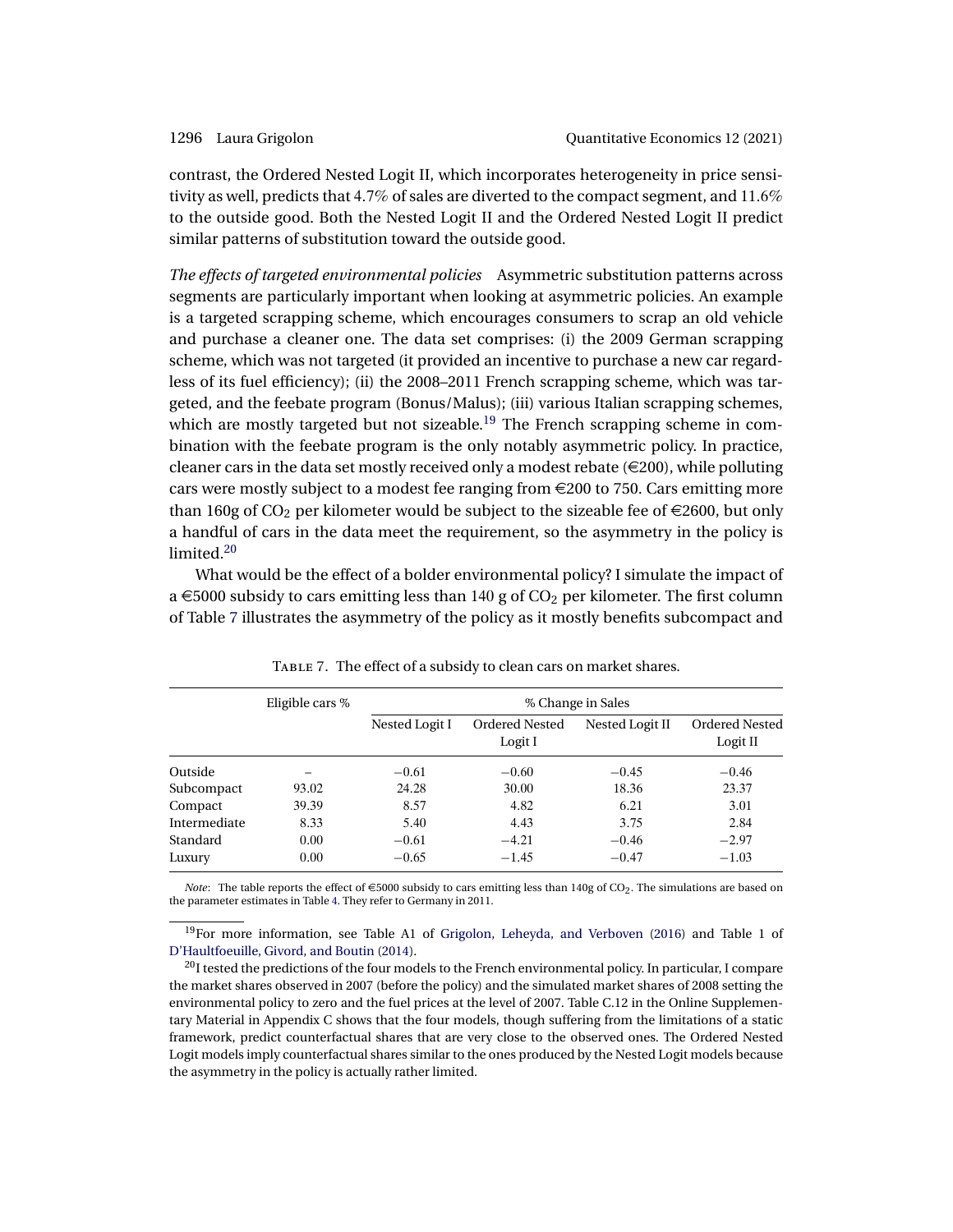<span id="page-24-0"></span>compact cars. The other columns simulate the effect of the subsidy. As in the previous counterfactual, I account for the pricing responses of manufacturers. Under the Nested Logit model, subcompact cars gain a significant amount of sales  $(+24%)$ . Also for the compact and intermediate segments sales increase, but by a smaller amount. Most importantly, standard and luxury cars are unaffected by the policy. The Ordered Nested Logit I model tells another story: sales of noneligible cars, especially in the standard segment, are affected by the policy and decrease by 42%. The Ordered Nested Logit II predicts a similar lower decrease (3%).

## 6. Conclusion

I present a new member of the GEV model family denominated Ordered Nested Logit model. The Ordered Nested GEV model is appealing for three reasons. First, it provides a modeling theory that is more consistent with the particular structure of choices in some segmented markets, such as cars, than a simple Nested Logit model. It creates the potential for neighboring segment effects, or, more precisely, asymmetric substitution patterns across segments. Second, the model relaxes the hierarchical nesting structure imposed by the Nested Logit model while avoiding th use of simulation as in the Random Coefficients Logit model. Third, the Ordered Nested GEV model has the Nested Logit and the Logit as special cases. It can thus serve as a test for the validity of the constraints imposed by the Nested Logit and, a fortiori, the Logit model.

I apply the Ordered Nested Logit model to the car market, which is classified into segments that are naturally ordered from subcompact to luxury. Results show that neighboring segment effects are strongly supported in the data. I show that asymmetry in substitution matters when simulating the introduction of vehicles combining features from different segments, such as premium subcompacts, or when studying the consequence of asymmetric policies, such as targeted subsidies.

The model I propose here can be a promising starting point to capture neighboring segment effects. Future research on other industries, such as retail brands, lodging, and restaurants, could benefit from this modeling strategy: Ordering a high number of alternatives can prove impossible, but ordering groups of these alternatives may represent a sensible way to obtain flexible substitution patterns in a tractable setting.

### Appendix A

## A.1 *Proof GEV*

Proposition 1. *The following conditions are sufficient for equation* [\(2\)](#page-5-0) *to define a GEV generating function*:

- (i) M *is a positive integer*;
- (ii)  $\sigma_n$  *and*  $\rho_r$  *are constants satisfying*  $0 \le \rho_r \le \sigma_n < 1$ ;
- (iii)  $w_m \geq 0$  and  $\sum_m w_m > 0$ .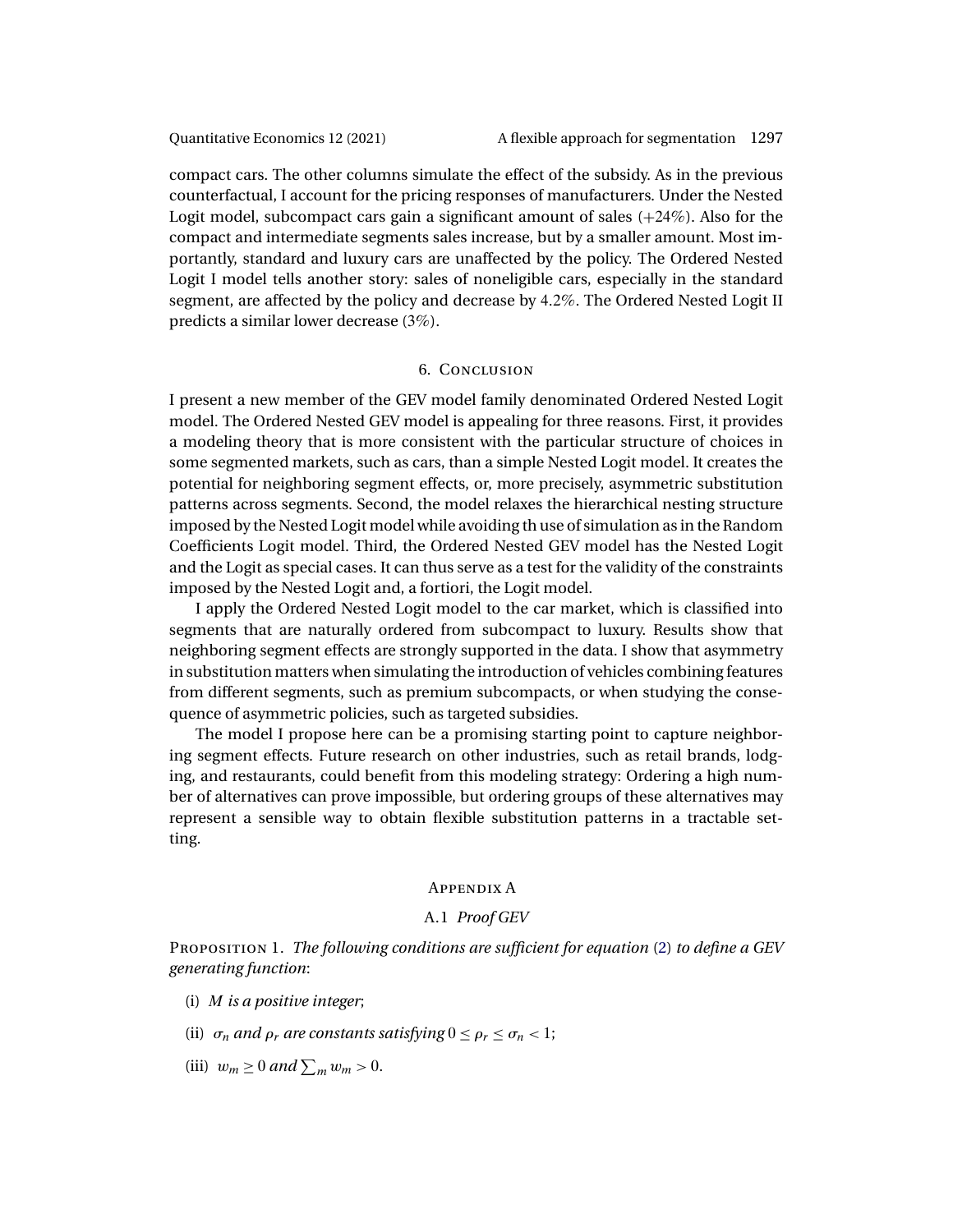PROOF. The four properties of GEV generating functions are verified as follows. To simplify the notation, let  $e^{\delta_j} = Y_i$ .

- 1. G is nonnegative since  $Y_j \in \mathbb{R}_+ \forall j$ , weights are nonnegative and at least one weight is strictly positive (condition (iii))
- 2. *G* is homogeneous of degree 1, that is,  $G(\lambda Y_0, ..., \lambda Y_J) = \lambda G(Y_0, ..., Y_J)$ ,

$$
G(\lambda Y_0, \dots, \lambda Y_J) = \sum_{r=1}^{N+M} \left( \sum_{n \in B_r} w_{r-n} \left( \sum_{j \in S_n} \exp\left(\lambda^{\frac{1}{1-\sigma_n}} Y_j^{\frac{1}{1-\sigma_n}}\right) \right)^{\frac{1-\sigma_n}{1-\rho_r}} \right)^{1-\rho_r}
$$
  
\n
$$
= \sum_{r=1}^{N+M} \left( \sum_{n \in B_r} w_{r-n} \left( \lambda^{\frac{1}{1-\sigma_n}} \sum_{j \in S_n} \exp\left(Y_j^{\frac{1}{1-\sigma_n}}\right) \right)^{\frac{1-\sigma_n}{1-\rho_r}} \right)^{1-\rho_r}
$$
  
\n
$$
= \sum_{r=1}^{N+M} \left( \sum_{n \in B_r} w_{r-n} \lambda^{\frac{1}{1-\rho_r}} \left( \sum_{j \in S_n} \exp\left(Y_j^{\frac{1}{1-\sigma_n}}\right) \right)^{\frac{1-\sigma_n}{1-\rho_r}} \right)^{1-\rho_r}
$$
  
\n
$$
= \lambda \sum_{r=1}^{N+M} \left( \sum_{n \in B_r} w_{r-n} \left( \sum_{j \in S_n} \exp\left(Y_j^{\frac{1}{1-\sigma_n}}\right) \right)^{\frac{1-\sigma_n}{1-\rho_r}} \right)^{1-\rho_r}
$$
  
\n
$$
= \lambda G(Y_0, \dots, Y_J).
$$

- 3. The limit property holds since weights are nonnegative and at least one is strictly positive (condition (iii))
- 4. The property of the sign of the derivatives holds because  $0 \le \rho_r \le \sigma_n < 1$  (condition (ii)).

To show that cross-partials exhibit the required property, I begin by simplifying the notation. Set  $\alpha_{nr} = (1 - \sigma_n)/(1 - \rho_r)$  and  $\beta_r = 1 - \rho_r$ , and note that  $\alpha_{nr}, \beta_r \in [0, 1]$ . I can then rewrite  $G$  as

$$
G = \sum_{r=1}^{N+M} \left[ \sum_{n=1}^{N} w_{r-n} \left( \sum_{j \in S_n} Y_j^{\frac{1}{1-\sigma_n}} \right)^{\alpha_{nr}} \right]^{\beta_r}.
$$

Fix some  $k \in \{1, ..., J\}$ , and let  $K = \{i_1, i_2, ..., i_k\}$  be a subset of  $\{1, ..., J\}$  containing k elements. I want to show that

$$
\frac{\partial^k G}{\partial Y_{i_1} \cdots \partial Y_{i_k}}
$$

is nonnegative for odd  $k$  and nonpositive for even  $k$ . This is equivalently to showing that:

$$
\frac{\partial^k \tilde{G}}{\partial \tilde{Y}_{i_1} \cdots \partial \tilde{Y}_{i_k}}
$$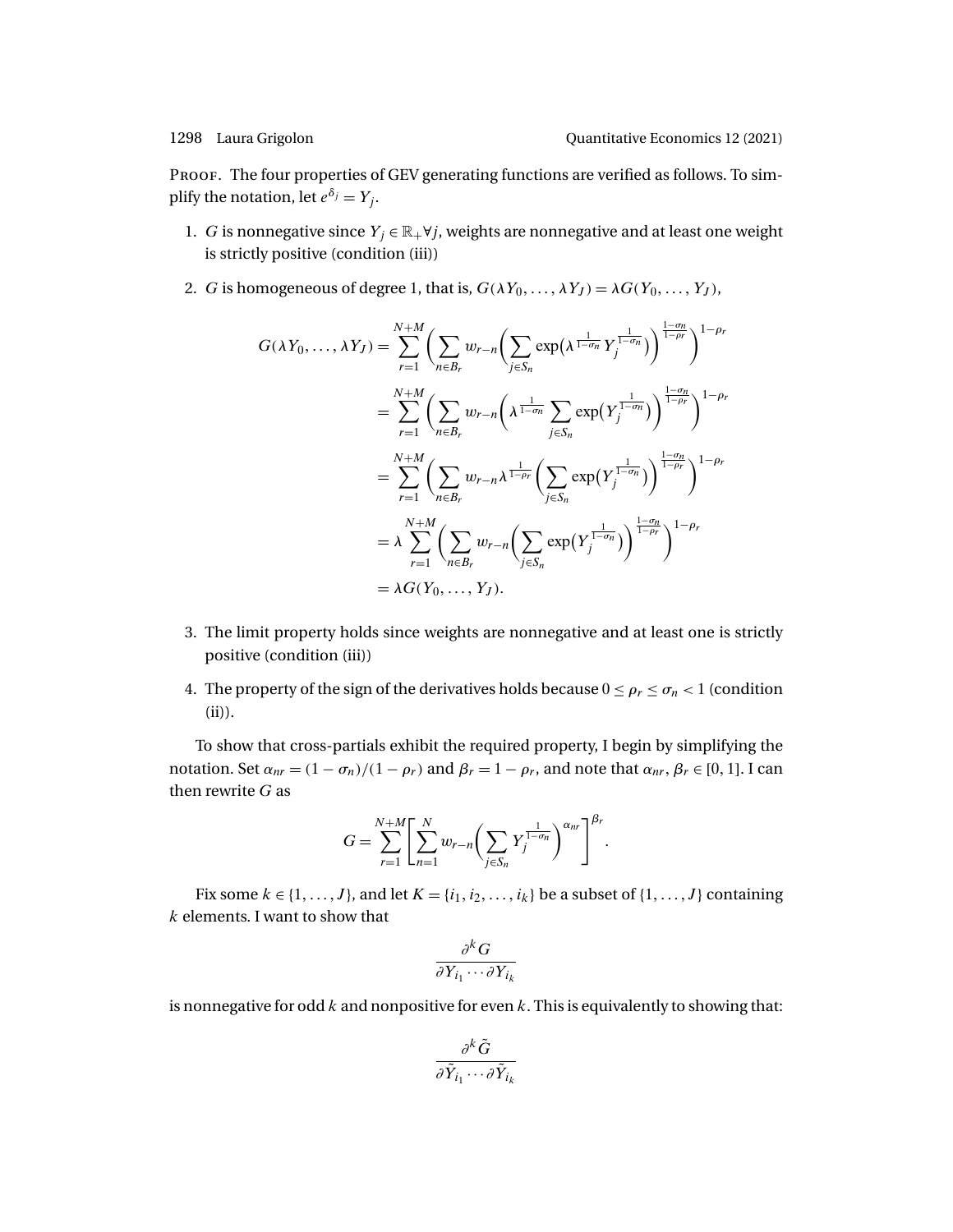<span id="page-26-0"></span>

is nonnegative for odd  $k$  and nonpositive for even  $k$ , where  $\tilde{Y}_j \equiv Y_j^{\frac{1}{1-\sigma_n}}$  for every nest  $n$ and product  $j \in S_n$  and

$$
\tilde{G} \equiv \sum_{r=1}^{N+M} \left[ \sum_{n=1}^{N} w_{r-n} \left( \sum_{j \in S_n} \tilde{Y}_j \right)^{\alpha_{nr}} \right]^{\beta_r}.
$$

I focus on the latter condition, and remove the tildes to ease notation.

For every  $r$ , let

$$
H^{r} \equiv \left[\sum_{n=1}^{N} w_{r-n} \left(\sum_{j\in S_{n}} Y_{j}\right)^{\alpha_{nr}}\right]^{\beta_{r}},
$$

and note that  $H = \sum_{r} H^{r}$ . Define

$$
H_K^r \equiv \frac{\partial^k H^r}{\partial Y_{i_1} \cdots \partial Y_{i_k}}.
$$

It is enough to show that, for every  $r$ ,  $H_K^r$  is nonnegative for odd  $k$  and nonpositive for even  $k$ . In the following, I fix an  $r$ , and drop the  $r$  index to ease notation. The final object of interest is therefore

$$
H = \left[\sum_{n=1}^{N} v_n \left(\sum_{j \in S_n} Y_j\right)^{\alpha_n}\right]^{\beta} \equiv f\left[g(Y)\right],
$$

where  $v_n = w_{n-r}$ ;  $f(X) = (X)^\beta$ ; and  $g(Y) = \sum_{n=1}^N v_n (\sum_{j \in S_n} Y_j)^{\alpha_n}$ .

To find the kth derivative of the function composition, I apply the multivariate version of the Faà di Bruno formula [\(Hardy](#page-31-0) [\(2006\)](#page-31-0)), and derive the sign of each term in the Faà di Bruno expression:

$$
\frac{\partial^k}{\partial Y_{i_1} \cdots \partial Y_{i_k}} H(Y) = \sum_{\pi \in \Pi} f^{(|\pi|)}(Y) \cdot \prod_{B \in \pi} \frac{\partial^{|B|} g(Y)}{\prod_{j \in B} \partial Y_j},
$$

where  $\pi$  runs through the set  $\Pi$  of all partitions of the set  $\{i_1,\ldots,i_k\};$   $B \in \pi$  means that the variable B runs through the list of all the blocks of the partition  $\pi$ ; |B| denotes the size of the block B and  $|\pi|$  is the number of blocks in the partition  $\pi$ .

I now show that each term in the above sum has the desired sign. Fix some  $\pi \in \Pi$ . I distinguish two cases.

Case 1. Suppose the partition  $\pi$  is such that there exists  $B_0 \in \pi$  such that  $\forall n$ ,  $B_0 \nsubseteq S_{n(B)}$ . Then, clearly,  $\prod_{B_0 \in \pi} \frac{\partial^{|B_0|} g(Y)}{\prod_{B \in B_0} \partial Y_i} = 0$ .  $\frac{\partial^{|B_0|} g(Y)}{\prod_{j \in B_0} \partial Y_j} = 0.$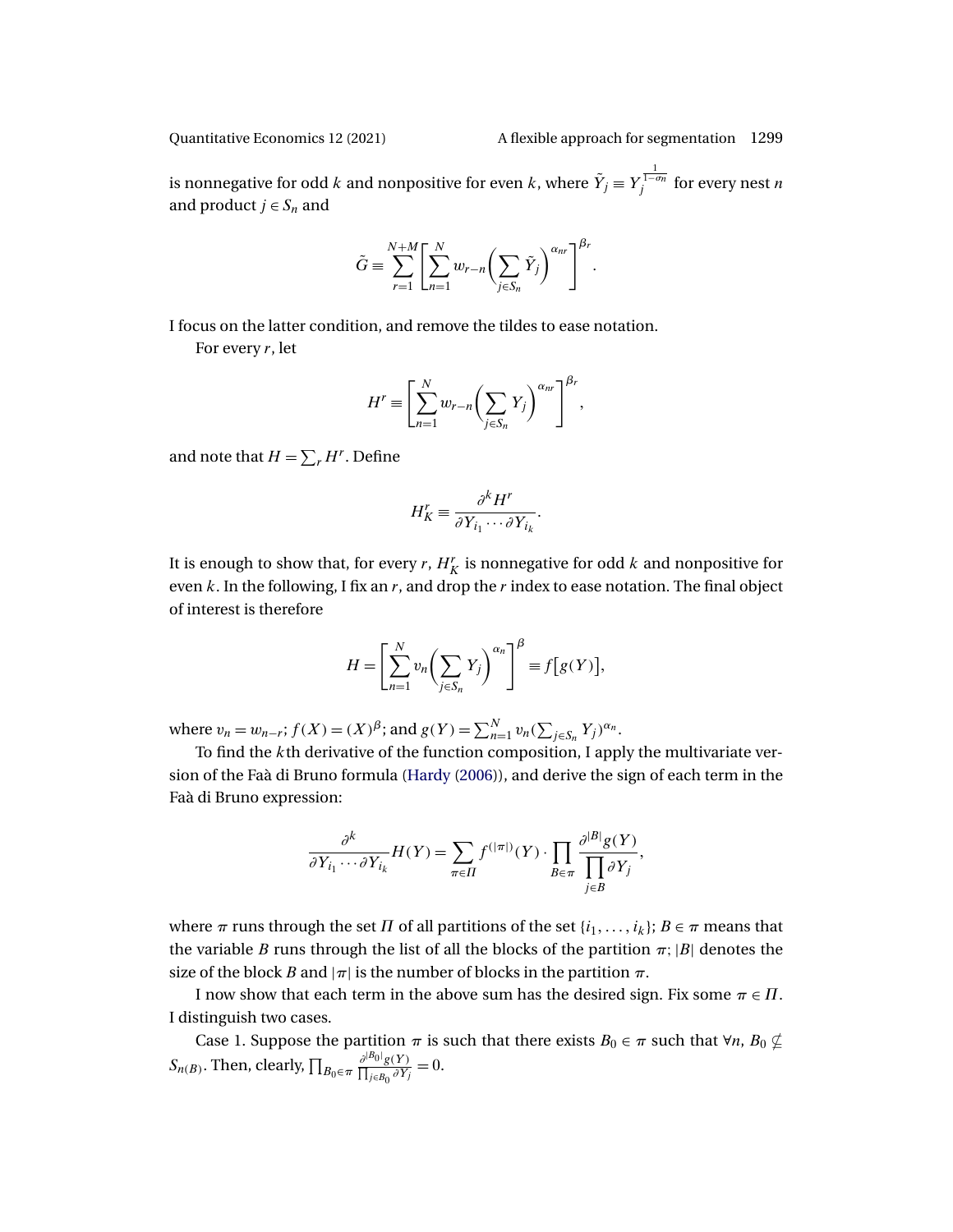<span id="page-27-0"></span>Case 2. Suppose instead that the partition  $\pi$  is such that, for every  $B \in \pi$ , there exists  $n(B)$  such that  $B \subseteq S_{n(B)}$ . Then

$$
f^{(|\pi|)}(X) \cdot \prod_{B \in \pi} \frac{\partial^{|B|} g(Y)}{\prod_{j \in B} \partial Y_j}
$$
  
\n
$$
= f^{(|\pi|)}(X) \cdot \prod_{B \in \pi} \frac{\partial^{|B|} y_{n(B)} (\sum_{l \in S_{n(B)}} Y_l)^{\alpha_{n(B)}}}{\prod_{j \in B} \partial Y_j}
$$
  
\n
$$
= \prod_{i=0}^{|\pi|-1} (\beta - i) (f(X))^{(\beta - |\pi|)} \cdot \prod_{B \in \pi} \prod_{i=0}^{|\beta|-1} (\alpha_{n(B)} - i) v_{n(B)} (\sum_{l \in S_n} Y_l)^{(\alpha_{n(B)} - |B|)}.
$$
 (6)

The sign of equation (6) is either zero or

$$
sgn\left(f^{(|\pi|)}(X) \cdot \prod_{B \in \pi} \frac{\partial^{|B|} g(Y)}{\prod_{j \in B} \partial Y_j}\right) = (-1)^{|\pi|+1} \cdot (-1)^{|\pi|+\sum_{B \in \pi} |B|}
$$

$$
= (-1)^{2|\pi|+1+\sum_{B \in \pi} |B|}
$$

$$
= (-1)^{\{1+|i_1, i_2, \dots, i_k|\}}
$$

$$
= (-1)^{1+k}
$$

Therefore

$$
\frac{\partial^k}{\partial Y_{i_1} \dots \partial Y_{i_k}} G(Y) \begin{cases} \ge 0 & \text{if } k \text{ is odd,} \\ \le 0 & \text{if } k \text{ is even.} \end{cases} \square
$$

## A.2 *Decomposition into three logits*

According to the GEV postulate, the choice probability of buying product  $j$  is

$$
s_j = \frac{e^{\delta_j} \cdot G_j(e^{\delta_0, \dots, \delta_j})}{G(e^{\delta_0, \dots, \delta_j})},
$$

where  $G_j = \frac{\partial G}{\partial e^{\delta_j}}$  is the partial derivative of G with respect to  $e^{\delta_j}$ , as derived above. As  $G$  is defined by equation [\(2\)](#page-5-0), choice probabilities are therefore

$$
s_{j} = \frac{e^{\delta_{j} \sum_{r=n}^{n+M} (e^{\delta_{j}})^{\frac{\sigma_{n}}{1-\sigma_{n}}} \cdot w_{r-n} Z_{n}^{\frac{\rho_{r}-\sigma_{n}}{1-\rho_{r}}}} \cdot D_{r}^{-\rho_{r}}}{\sum_{r=1}^{N+M} (D_{r})^{1-\rho_{r}}}.
$$
 (7)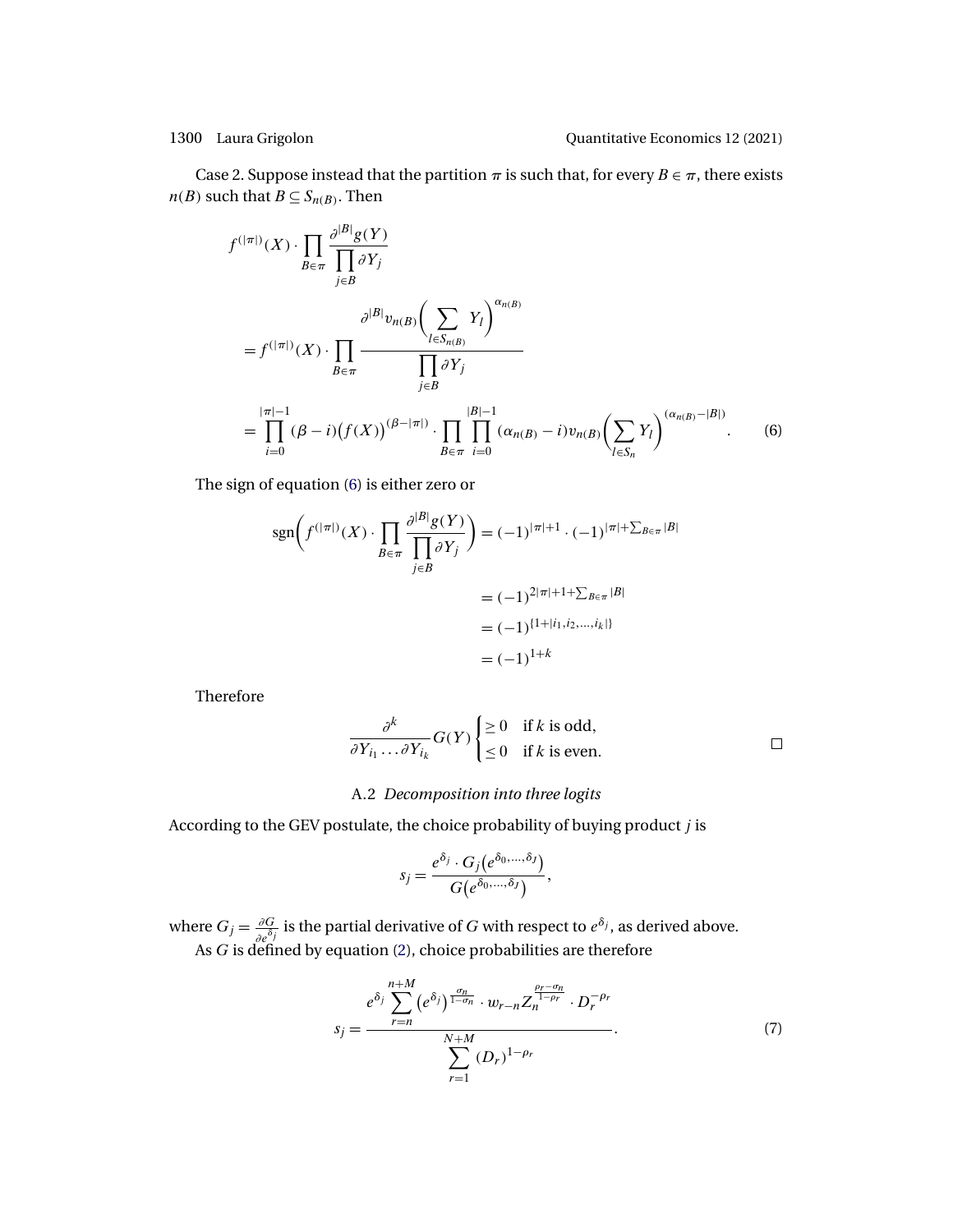-

I asserted that the product of two conditional and one marginal probabilities in equation [\(3\)](#page-6-0) equals the joint probability in the above equation [\(7\)](#page-27-0). I verify the assertion as follows:

$$
s_{j} = \frac{e^{\delta_{j}} \sum_{r=n}^{n+M} (e^{\delta_{j}})^{\frac{\sigma_{n}}{1-\sigma_{n}}} \cdot w_{r-n} Z_{n}^{\frac{\rho_{r}-\sigma_{n}}{\rho_{r}}} \cdot D_{r}^{-\rho_{r}}
$$
\n
$$
= \sum_{r=n}^{n+M} \left( \exp\left(\frac{\delta_{j}}{1-\sigma_{n}}\right) w_{r-n} \left(\sum_{j\in S_{n}} \exp\left(\frac{\delta_{j}}{1-\sigma_{n}}\right)\right)^{\frac{\rho_{r}-\sigma_{n}}{1-\rho_{r}}}
$$
\n
$$
\cdot \left(\sum_{n\in B_{r}} w_{r-n} \left(\sum_{j\in S_{n}} \exp\left(\frac{\delta_{j}}{1-\sigma_{n}}\right)\right)^{\frac{1-\sigma_{n}}{1-\rho_{r}}}\right)^{-\rho_{r}}
$$
\n
$$
\int_{r=1}^{N+M} \left(\sum_{n\in B_{r}} w_{r-n} \left(\sum_{j\in S_{n}} \exp\left(\frac{\delta_{j}}{1-\sigma_{n}}\right)\right)^{\frac{1-\sigma_{n}}{1-\rho_{r}}}\right)^{-\rho_{r}}
$$
\n
$$
= \sum_{r=n}^{n+M} \frac{\exp\left(\frac{\delta_{j}}{1-\sigma_{n}}\right)}{\sum_{j\in S_{n}} \exp\left(\frac{\delta_{j}}{1-\sigma_{n}}\right)}
$$
\n
$$
w_{r-n} \left(\sum_{j\in S_{n}} \exp\left(\frac{\delta_{j}}{1-\sigma_{n}}\right)\right)^{\frac{1-\sigma_{n}}{1-\rho_{r}}}
$$
\n
$$
\cdot \frac{w_{r-n} \left(\sum_{j\in S_{n}} \exp\left(\frac{\delta_{j}}{1-\sigma_{n}}\right)\right)^{\frac{1-\sigma_{n}}{1-\rho_{r}}}}{\sum_{r=1}^{N+M} \left(\sum_{n\in B_{r}} w_{r-n} \left(\sum_{j\in S_{n}} \exp\left(\frac{\delta_{j}}{1-\sigma_{n}}\right)\right)^{\frac{1-\sigma_{n}}{1-\rho_{r}}}}\right)^{1-\rho_{r}}
$$
\n
$$
= \sum_{r=n}^{n+M} \frac{\exp\left(\frac{\delta_{j}}{1-\sigma_{n}}\right)}{\sum_{r=1}^{N+M} \exp\left(\frac{\delta_{j}}{1-\sigma_{n}}\right)} \
$$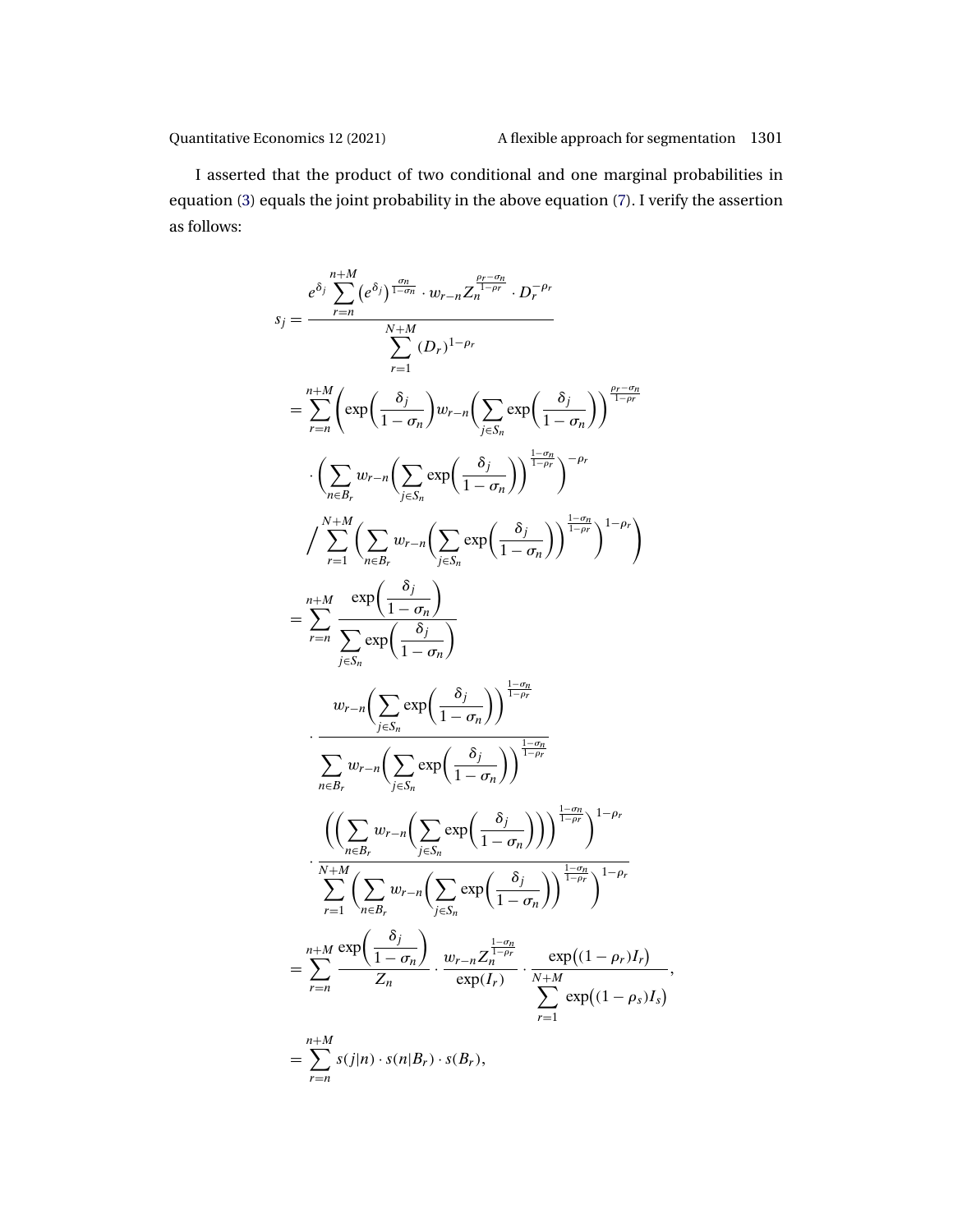<span id="page-29-0"></span>

where

$$
Z_n = \sum_{j \in S_n} \exp\left(\frac{\delta_j}{1 - \sigma_n}\right),
$$
  

$$
I_r = \ln \sum_{n \in B_r} w_{r-n} Z_n^{\frac{1 - \sigma_n}{1 - \rho_r}}.
$$

A.3 *First- and second-order derivatives of the generating function* G *First derivative* For  $j \in S_n$ , the first cross-derivative  $G_j = \frac{\partial G}{\partial Y_j}$  is:

$$
G_j = \sum_{r=n}^{n+M} Y_j^{\frac{\sigma_n}{1-\sigma_n}} \cdot w_{r-n} Z_n^{\frac{\rho_r-\sigma_n}{1-\rho_r}} \cdot D_r^{-\rho_r},
$$

where  $Z_n$  and  $B_r$  are defined as follows:

$$
Z_n = \sum_{j \in S_n} Y_j^{\frac{1}{1-\sigma_n}},
$$
  

$$
D_r = \sum_{n \in B_r} w_{r-n} \left( \sum_{j \in S_n} Y_j^{\frac{1}{1-\sigma_n}} \right)^{\frac{1-\sigma_n}{1-\rho_r}}.
$$

*Second derivative* The second cross-derivative  $G_{ji} = \frac{\partial G_j}{\partial Y_i}$  is given by

1. for  $i, j \in S_n$ ,  $i \neq j$ ,

$$
G_{ji} = \sum_{r=n}^{n+M} -\frac{\rho_r}{1-\rho_r} Y_i^{\frac{\sigma_n}{1-\sigma_n}} Y_j^{\frac{\sigma_n}{1-\sigma_n}} \cdot w_{r-n}^2 Z_n^{\frac{2(\rho_r-\sigma_n)}{1-\rho_r}} \cdot D_r^{-1-\rho_r} + \sum_{r=n}^{n+M} \frac{\rho_r-\sigma_n}{(1-\rho_r) \cdot (1-\sigma_n)} Y_i^{\frac{\sigma_n}{1-\sigma_n}} Y_j^{\frac{\sigma_n}{1-\sigma_n}} \cdot w_{r-n} Z_n^{\frac{1-\sigma_n}{1-\rho_r}-2} D_r^{-\rho_r}.
$$

2. for  $i, j \notin S_n$ , and  $i, j \in B_r$ ,  $i \neq j$ ,

$$
G_{ji} = \sum_{r=n(i)}^{n(j)+M} -\frac{\rho_r}{1-\rho_r} Y_i^{\frac{\sigma_n(i)}{1-\sigma_{n(i)}}} Y_j^{\frac{\sigma_{n(j)}}{1-\sigma_n(j)}} \cdot w_{r-n(i)} Z_{n(i)}^{\frac{\rho_r-\sigma_n(i)}{1-\rho_r}} \cdot w_{r-n(j)} Z_{n(j)}^{\frac{\rho_r-\sigma_n(j)}{1-\rho_r}} \cdot D_r^{-1-\rho_r}.
$$

3. for  $i, j \notin S_n$ , and  $i, j \notin B_r$ ,  $i \neq j$ ,

 $G_{ji} = 0.$ 

## **REFERENCES**

[Armstrong, T. B. \(2016\), "Large market asymptotics for differentiated product demand](http://www.e-publications.org/srv/qe/linkserver/openurl?rft_dat=bib:1/Armstrong2016&rfe_id=urn:sici%2F1759-7323%282021%2912%3A4%3C1273%3ABBAFAF%3E2.0.CO%3B2-A) [estimators with economic models of supply."](http://www.e-publications.org/srv/qe/linkserver/openurl?rft_dat=bib:1/Armstrong2016&rfe_id=urn:sici%2F1759-7323%282021%2912%3A4%3C1273%3ABBAFAF%3E2.0.CO%3B2-A) *Econometrica*, 84, 1961–1980. [\[1290\]](#page-17-0)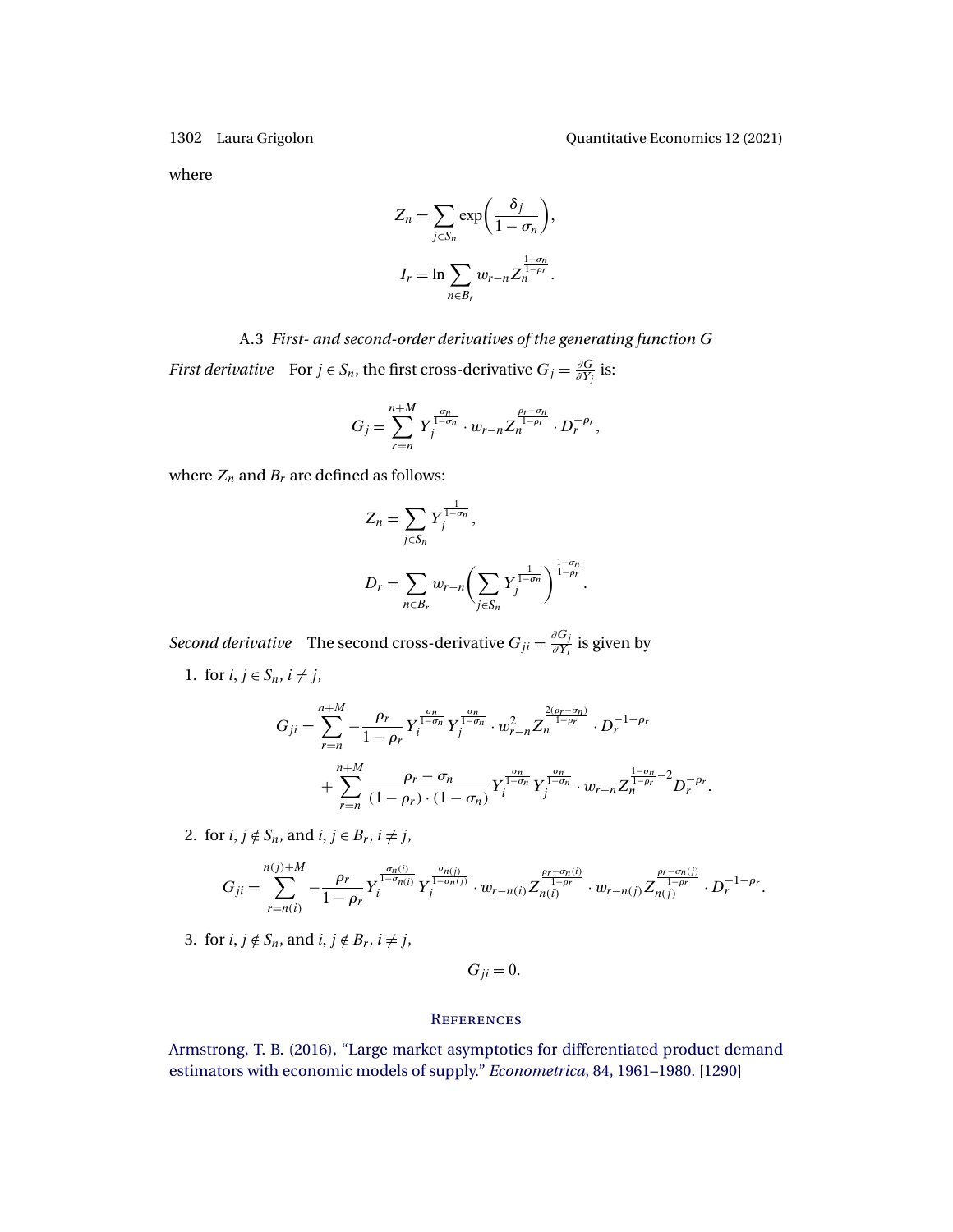<span id="page-30-0"></span>

Baltagi, B. H. (1995), *Econometric Analysis of Panel Data*. Wiley. [\[1289\]](#page-16-0)

Ben-Akiva, M. and M. Bierlaire (1999), "Discrete choice methods and their applications to short-term travel decisions." In *Handbook of Transportation Science* (R. Hall, ed.), Operations Research and Management Science, Vol. 5, iSBN:0–7923-8587-X, Kluwer. [\[1276\]](#page-3-0)

[Berry, S., J. Levinsohn, and A. Pakes \(1999\), "Voluntary export restraints on automobiles:](http://www.e-publications.org/srv/qe/linkserver/openurl?rft_dat=bib:4/Berry1999&rfe_id=urn:sici%2F1759-7323%282021%2912%3A4%3C1273%3ABBAFAF%3E2.0.CO%3B2-A) Evaluating a trade policy." *[American Economic Review](http://www.e-publications.org/srv/qe/linkserver/openurl?rft_dat=bib:4/Berry1999&rfe_id=urn:sici%2F1759-7323%282021%2912%3A4%3C1273%3ABBAFAF%3E2.0.CO%3B2-A)*, 89, 400–431. [\[1288\]](#page-15-0)

[Berry, S. T. \(1994\), "Estimating discrete-choice models of product differentiation."](http://www.e-publications.org/srv/qe/linkserver/openurl?rft_dat=bib:5/Berry1994&rfe_id=urn:sici%2F1759-7323%282021%2912%3A4%3C1273%3ABBAFAF%3E2.0.CO%3B2-A) *The [RAND Journal of Economics](http://www.e-publications.org/srv/qe/linkserver/openurl?rft_dat=bib:5/Berry1994&rfe_id=urn:sici%2F1759-7323%282021%2912%3A4%3C1273%3ABBAFAF%3E2.0.CO%3B2-A)*, 25, 242–262. [\[1274,](#page-1-0) [1277,](#page-4-0) [1280,](#page-7-0) [1287,](#page-14-0) [1289\]](#page-16-0)

[Berry, S. T. and P. A. Haile \(2014\), "Identification in differentiated products markets using](http://www.e-publications.org/srv/qe/linkserver/openurl?rft_dat=bib:6/BerryHaile2014&rfe_id=urn:sici%2F1759-7323%282021%2912%3A4%3C1273%3ABBAFAF%3E2.0.CO%3B2-A) [market level data."](http://www.e-publications.org/srv/qe/linkserver/openurl?rft_dat=bib:6/BerryHaile2014&rfe_id=urn:sici%2F1759-7323%282021%2912%3A4%3C1273%3ABBAFAF%3E2.0.CO%3B2-A) *Econometrica*, 82, 1749–1797. [\[1274,](#page-1-0) [1290\]](#page-17-0)

[Berry, S. T., J. Levinsohn, and A. Pakes \(1995\), "Automobile prices in market equilibrium."](http://www.e-publications.org/srv/qe/linkserver/openurl?rft_dat=bib:7/BLP1995&rfe_id=urn:sici%2F1759-7323%282021%2912%3A4%3C1273%3ABBAFAF%3E2.0.CO%3B2-A) *[Econometrica](http://www.e-publications.org/srv/qe/linkserver/openurl?rft_dat=bib:7/BLP1995&rfe_id=urn:sici%2F1759-7323%282021%2912%3A4%3C1273%3ABBAFAF%3E2.0.CO%3B2-A)*, 63, 841–890. [\[1274,](#page-1-0) [1288,](#page-15-0) [1289,](#page-16-0) [1290\]](#page-17-0)

[Berry, S. T., O. B. Linton, and A. Pakes \(2004\), "Limit theorems for estimating the pa](http://www.e-publications.org/srv/qe/linkserver/openurl?rft_dat=bib:8/BerryLintonPakes2004&rfe_id=urn:sici%2F1759-7323%282021%2912%3A4%3C1273%3ABBAFAF%3E2.0.CO%3B2-A)[rameters of differentiated product demand systems."](http://www.e-publications.org/srv/qe/linkserver/openurl?rft_dat=bib:8/BerryLintonPakes2004&rfe_id=urn:sici%2F1759-7323%282021%2912%3A4%3C1273%3ABBAFAF%3E2.0.CO%3B2-A) *Review of Economic Studies*, 71, [613–654.](http://www.e-publications.org/srv/qe/linkserver/openurl?rft_dat=bib:8/BerryLintonPakes2004&rfe_id=urn:sici%2F1759-7323%282021%2912%3A4%3C1273%3ABBAFAF%3E2.0.CO%3B2-A) [\[1275\]](#page-2-0)

[Bhat, C. R. \(1998\), "An analysis of travel mode and departure time choice for urban shop](http://www.e-publications.org/srv/qe/linkserver/openurl?rft_dat=bib:9/Bhat1998&rfe_id=urn:sici%2F1759-7323%282021%2912%3A4%3C1273%3ABBAFAF%3E2.0.CO%3B2-A)ping trips." *[Transportation Research Part B: Methodological](http://www.e-publications.org/srv/qe/linkserver/openurl?rft_dat=bib:9/Bhat1998&rfe_id=urn:sici%2F1759-7323%282021%2912%3A4%3C1273%3ABBAFAF%3E2.0.CO%3B2-A)*, 32, 361–371. [\[1282\]](#page-9-0)

[Bierlaire, M. \(2006\), "A theoretical analysis of the cross-nested logit model."](http://www.e-publications.org/srv/qe/linkserver/openurl?rft_dat=bib:10/Bierlaire2006&rfe_id=urn:sici%2F1759-7323%282021%2912%3A4%3C1273%3ABBAFAF%3E2.0.CO%3B2-A) *Annals of [Operations Research](http://www.e-publications.org/srv/qe/linkserver/openurl?rft_dat=bib:10/Bierlaire2006&rfe_id=urn:sici%2F1759-7323%282021%2912%3A4%3C1273%3ABBAFAF%3E2.0.CO%3B2-A)*, 144, 287–300. [\[1278,](#page-5-0) [1283\]](#page-10-0)

[Blundell, R. and J.-M. Robin \(2000\), "Latent separability: Grouping goods without weak](http://www.e-publications.org/srv/qe/linkserver/openurl?rft_dat=bib:11/BlundellRobin2000&rfe_id=urn:sici%2F1759-7323%282021%2912%3A4%3C1273%3ABBAFAF%3E2.0.CO%3B2-A) separability." *[Econometrica](http://www.e-publications.org/srv/qe/linkserver/openurl?rft_dat=bib:11/BlundellRobin2000&rfe_id=urn:sici%2F1759-7323%282021%2912%3A4%3C1273%3ABBAFAF%3E2.0.CO%3B2-A)*, 68, 53–84. [\[1277\]](#page-4-0)

[Brenkers, R. and F. Verboven \(2006\), "Liberalizing a distribution system: The European](http://www.e-publications.org/srv/qe/linkserver/openurl?rft_dat=bib:12/BrenkersVerboven2006&rfe_id=urn:sici%2F1759-7323%282021%2912%3A4%3C1273%3ABBAFAF%3E2.0.CO%3B2-A) car market." *[Journal of the European Economic Association](http://www.e-publications.org/srv/qe/linkserver/openurl?rft_dat=bib:12/BrenkersVerboven2006&rfe_id=urn:sici%2F1759-7323%282021%2912%3A4%3C1273%3ABBAFAF%3E2.0.CO%3B2-A)*, 4, 216–251. [\[1288,](#page-15-0) [1292\]](#page-19-0)

[Bresnahan, T. F., S. Stern, and M. Trajtenberg \(1997\), "Market segmentation and the](http://www.e-publications.org/srv/qe/linkserver/openurl?rft_dat=bib:13/BresnahanSternTrajtenberg1997&rfe_id=urn:sici%2F1759-7323%282021%2912%3A4%3C1273%3ABBAFAF%3E2.0.CO%3B2-A) [sources of rents from innovation: Personal computers in the late 1980s."](http://www.e-publications.org/srv/qe/linkserver/openurl?rft_dat=bib:13/BresnahanSternTrajtenberg1997&rfe_id=urn:sici%2F1759-7323%282021%2912%3A4%3C1273%3ABBAFAF%3E2.0.CO%3B2-A) *The RAND Jour[nal of Economics](http://www.e-publications.org/srv/qe/linkserver/openurl?rft_dat=bib:13/BresnahanSternTrajtenberg1997&rfe_id=urn:sici%2F1759-7323%282021%2912%3A4%3C1273%3ABBAFAF%3E2.0.CO%3B2-A)*, 28, S17–S44. [\[1274,](#page-1-0) [1276,](#page-3-0) [1278\]](#page-5-0)

Brunner, D., F. Heiss, A. Romahn, and C. Weiser (2017), "Reliable estimation of random coefficient logit demand models." DICE Discussion Papers 267, University of Düsseldorf, Düsseldorf Institute for Competition Economics (DICE). [\[1275\]](#page-2-0)

[Cardell, S. N. \(1997\), "Variance components structures for the extreme-value and logistic](http://www.e-publications.org/srv/qe/linkserver/openurl?rft_dat=bib:15/Cardell1997&rfe_id=urn:sici%2F1759-7323%282021%2912%3A4%3C1273%3ABBAFAF%3E2.0.CO%3B2-A) [distributions with application to models of heterogeneity."](http://www.e-publications.org/srv/qe/linkserver/openurl?rft_dat=bib:15/Cardell1997&rfe_id=urn:sici%2F1759-7323%282021%2912%3A4%3C1273%3ABBAFAF%3E2.0.CO%3B2-A) *Econometric Theory*, 13, 185– [213.](http://www.e-publications.org/srv/qe/linkserver/openurl?rft_dat=bib:15/Cardell1997&rfe_id=urn:sici%2F1759-7323%282021%2912%3A4%3C1273%3ABBAFAF%3E2.0.CO%3B2-A) [\[1290\]](#page-17-0)

Chu, C. (1989), "A paired combinational logit model for travel demand analysis." In *Proceedings of Fifth World Conference on Transportation Research, Venturea*, Vol. 4, 295–309. [\[1276\]](#page-3-0)

Daly, A. and S. Zachary (1977), "Improved multiple choicemodels." In *Determinants of Travel Choice* (Q. D. e. D. A Hensher, ed.), 335–357, Saxon House, Farnborough. [\[1276\]](#page-3-0)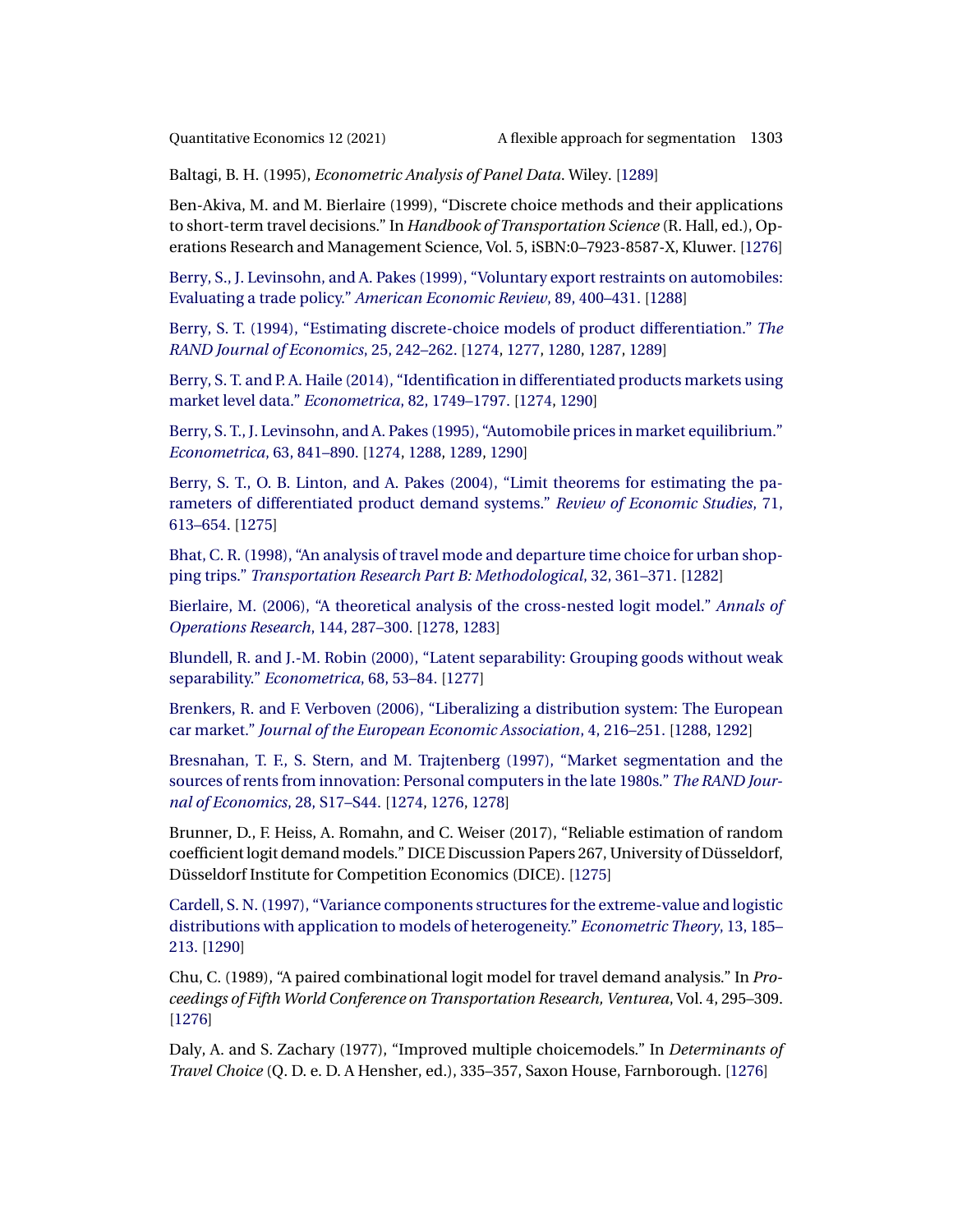<span id="page-31-0"></span>

[Davis, P. and P. Schiraldi \(2014\), "The flexible coefficient multinomial logit \(FC-MNL\)](http://www.e-publications.org/srv/qe/linkserver/openurl?rft_dat=bib:18/DavisSchiraldi2014&rfe_id=urn:sici%2F1759-7323%282021%2912%3A4%3C1273%3ABBAFAF%3E2.0.CO%3B2-A) [model of demand for differentiated products."](http://www.e-publications.org/srv/qe/linkserver/openurl?rft_dat=bib:18/DavisSchiraldi2014&rfe_id=urn:sici%2F1759-7323%282021%2912%3A4%3C1273%3ABBAFAF%3E2.0.CO%3B2-A) *RAND Journal of Economics*, 45, 32–63. [\[1274,](#page-1-0) [1276,](#page-3-0) [1280\]](#page-7-0)

[D'Haultfoeuille, X., P. Givord, and X. Boutin \(2014\), "The environmental effect of green](http://www.e-publications.org/srv/qe/linkserver/openurl?rft_dat=bib:19/Dhaul2014&rfe_id=urn:sici%2F1759-7323%282021%2912%3A4%3C1273%3ABBAFAF%3E2.0.CO%3B2-A) [taxation: The case of the French bonus/malus."](http://www.e-publications.org/srv/qe/linkserver/openurl?rft_dat=bib:19/Dhaul2014&rfe_id=urn:sici%2F1759-7323%282021%2912%3A4%3C1273%3ABBAFAF%3E2.0.CO%3B2-A) *The Economic Journal*, 124, F444–F480. [\[1296\]](#page-23-0)

[Dubé, J.-P. H., J. T. Fox, and C.-L. Su \(2012\), "Improving the numerical performance of](http://www.e-publications.org/srv/qe/linkserver/openurl?rft_dat=bib:20/DubeFoxSu2012&rfe_id=urn:sici%2F1759-7323%282021%2912%3A4%3C1273%3ABBAFAF%3E2.0.CO%3B2-A) [static and dynamic aggregate discrete choice random coefficients demand estimation."](http://www.e-publications.org/srv/qe/linkserver/openurl?rft_dat=bib:20/DubeFoxSu2012&rfe_id=urn:sici%2F1759-7323%282021%2912%3A4%3C1273%3ABBAFAF%3E2.0.CO%3B2-A) *Econometrica*[, 80, 2231–2267.](http://www.e-publications.org/srv/qe/linkserver/openurl?rft_dat=bib:20/DubeFoxSu2012&rfe_id=urn:sici%2F1759-7323%282021%2912%3A4%3C1273%3ABBAFAF%3E2.0.CO%3B2-A) [\[1275,](#page-2-0) [1289\]](#page-16-0)

Fosgerau, M., J. Monardo, and A. de Palma (2019), "The inverse product differentiation logit model." Working Papers hal-02183411, HAL. [\[1274,](#page-1-0) [1277\]](#page-4-0)

Gandhi, A. and J.-F. Houde (2019), "Measuring substitution patterns in differentiatedproducts industries." Working Paper 26375, National Bureau of Economic Research. [\[1274,](#page-1-0) [1290\]](#page-17-0)

[Goldberg, P. K. and F. Verboven \(2001\), "The evolution of price dispersion in the Euro](http://www.e-publications.org/srv/qe/linkserver/openurl?rft_dat=bib:23/GoldbergVerboven2001&rfe_id=urn:sici%2F1759-7323%282021%2912%3A4%3C1273%3ABBAFAF%3E2.0.CO%3B2-A)pean car market." *[Review of Economic Studies](http://www.e-publications.org/srv/qe/linkserver/openurl?rft_dat=bib:23/GoldbergVerboven2001&rfe_id=urn:sici%2F1759-7323%282021%2912%3A4%3C1273%3ABBAFAF%3E2.0.CO%3B2-A)*, 68, 811–848. [\[1292\]](#page-19-0)

Grigolon, L. (2021), "Supplement to 'Blurred boundaries: A flexible approach for segmentation applied to the car market'." *Quantitative Economics Supplemental Material*, 12, [https://doi.org/10.3982/QE1434.](https://doi.org/10.3982/QE1434) [\[1283,](#page-10-0) [1295\]](#page-22-0)

[Grigolon, L., N. Leheyda, and F. Verboven \(2016\), "Scrapping subsidies during the finan](http://www.e-publications.org/srv/qe/linkserver/openurl?rft_dat=bib:25/GrigolonLeheydaVerboven2016&rfe_id=urn:sici%2F1759-7323%282021%2912%3A4%3C1273%3ABBAFAF%3E2.0.CO%3B2-A)cial crisis — Evidence from Europe." *[International Journal of Industrial Organization](http://www.e-publications.org/srv/qe/linkserver/openurl?rft_dat=bib:25/GrigolonLeheydaVerboven2016&rfe_id=urn:sici%2F1759-7323%282021%2912%3A4%3C1273%3ABBAFAF%3E2.0.CO%3B2-A)*, [44, 41–59.](http://www.e-publications.org/srv/qe/linkserver/openurl?rft_dat=bib:25/GrigolonLeheydaVerboven2016&rfe_id=urn:sici%2F1759-7323%282021%2912%3A4%3C1273%3ABBAFAF%3E2.0.CO%3B2-A) [\[1296\]](#page-23-0)

[Grigolon, L., M. Reynaert, and F. Verboven \(2018\), "Consumer valuation of fuel costs and](http://www.e-publications.org/srv/qe/linkserver/openurl?rft_dat=bib:26/Grigolon2018&rfe_id=urn:sici%2F1759-7323%282021%2912%3A4%3C1273%3ABBAFAF%3E2.0.CO%3B2-A) [tax policy: Evidence from the European Car Market."](http://www.e-publications.org/srv/qe/linkserver/openurl?rft_dat=bib:26/Grigolon2018&rfe_id=urn:sici%2F1759-7323%282021%2912%3A4%3C1273%3ABBAFAF%3E2.0.CO%3B2-A) *American Economic Journal: Economic Policy*[, 10, 193–225.](http://www.e-publications.org/srv/qe/linkserver/openurl?rft_dat=bib:26/Grigolon2018&rfe_id=urn:sici%2F1759-7323%282021%2912%3A4%3C1273%3ABBAFAF%3E2.0.CO%3B2-A) [\[1284\]](#page-11-0)

[Grigolon, L. and F. Verboven \(2014\), "Nested logit or random coefficients logit? A com](http://www.e-publications.org/srv/qe/linkserver/openurl?rft_dat=bib:27/GrigolonVerboven2014&rfe_id=urn:sici%2F1759-7323%282021%2912%3A4%3C1273%3ABBAFAF%3E2.0.CO%3B2-A)[parison of alternative discrete choice models of product differentiation."](http://www.e-publications.org/srv/qe/linkserver/openurl?rft_dat=bib:27/GrigolonVerboven2014&rfe_id=urn:sici%2F1759-7323%282021%2912%3A4%3C1273%3ABBAFAF%3E2.0.CO%3B2-A) *The Review of [Economics and Statistics](http://www.e-publications.org/srv/qe/linkserver/openurl?rft_dat=bib:27/GrigolonVerboven2014&rfe_id=urn:sici%2F1759-7323%282021%2912%3A4%3C1273%3ABBAFAF%3E2.0.CO%3B2-A)*, 96, 916–935. [\[1274,](#page-1-0) [1276,](#page-3-0) [1289,](#page-16-0) [1294\]](#page-21-0)

[Hardy, M. \(2006\), "Combinatorics of partial derivatives."](http://www.e-publications.org/srv/qe/linkserver/openurl?rft_dat=bib:28/Hardy2006&rfe_id=urn:sici%2F1759-7323%282021%2912%3A4%3C1273%3ABBAFAF%3E2.0.CO%3B2-A) *The Electronic Journal of Com[binatorics](http://www.e-publications.org/srv/qe/linkserver/openurl?rft_dat=bib:28/Hardy2006&rfe_id=urn:sici%2F1759-7323%282021%2912%3A4%3C1273%3ABBAFAF%3E2.0.CO%3B2-A)*, 13, 1. [\[1299\]](#page-26-0)

Hayashi, F. (2000), *Econometrics*. Princeton University Press. [\[1293\]](#page-20-0)

[Kalouptsidi, M. \(2012\), "From market shares to consumer types: Duality in differentiated](http://www.e-publications.org/srv/qe/linkserver/openurl?rft_dat=bib:30/Kalouptsidi2012&rfe_id=urn:sici%2F1759-7323%282021%2912%3A4%3C1273%3ABBAFAF%3E2.0.CO%3B2-A) product demand estimation." *[Journal of Applied Econometrics](http://www.e-publications.org/srv/qe/linkserver/openurl?rft_dat=bib:30/Kalouptsidi2012&rfe_id=urn:sici%2F1759-7323%282021%2912%3A4%3C1273%3ABBAFAF%3E2.0.CO%3B2-A)*, 27, 333–342. [\[1275\]](#page-2-0)

Knittel, [C. R. and K. Metaxoglou \(2014\), "Estimation of random-coefficient demand](http://www.e-publications.org/srv/qe/linkserver/openurl?rft_dat=bib:31/Knittel2014&rfe_id=urn:sici%2F1759-7323%282021%2912%3A4%3C1273%3ABBAFAF%3E2.0.CO%3B2-A) [models: Two empiricists' perspective."](http://www.e-publications.org/srv/qe/linkserver/openurl?rft_dat=bib:31/Knittel2014&rfe_id=urn:sici%2F1759-7323%282021%2912%3A4%3C1273%3ABBAFAF%3E2.0.CO%3B2-A) *Review of Economics and Statistics*, 96, 34–59. [\[1275\]](#page-2-0)

[Lee, J. and K. Seo \(2015\), "A computationally fast estimator for random coefficients logit](http://www.e-publications.org/srv/qe/linkserver/openurl?rft_dat=bib:32/LeeSeo2015&rfe_id=urn:sici%2F1759-7323%282021%2912%3A4%3C1273%3ABBAFAF%3E2.0.CO%3B2-A) [demand models using aggregate data."](http://www.e-publications.org/srv/qe/linkserver/openurl?rft_dat=bib:32/LeeSeo2015&rfe_id=urn:sici%2F1759-7323%282021%2912%3A4%3C1273%3ABBAFAF%3E2.0.CO%3B2-A) *The RAND Journal of Economics*, 46, 86–102. [\[1275\]](#page-2-0)